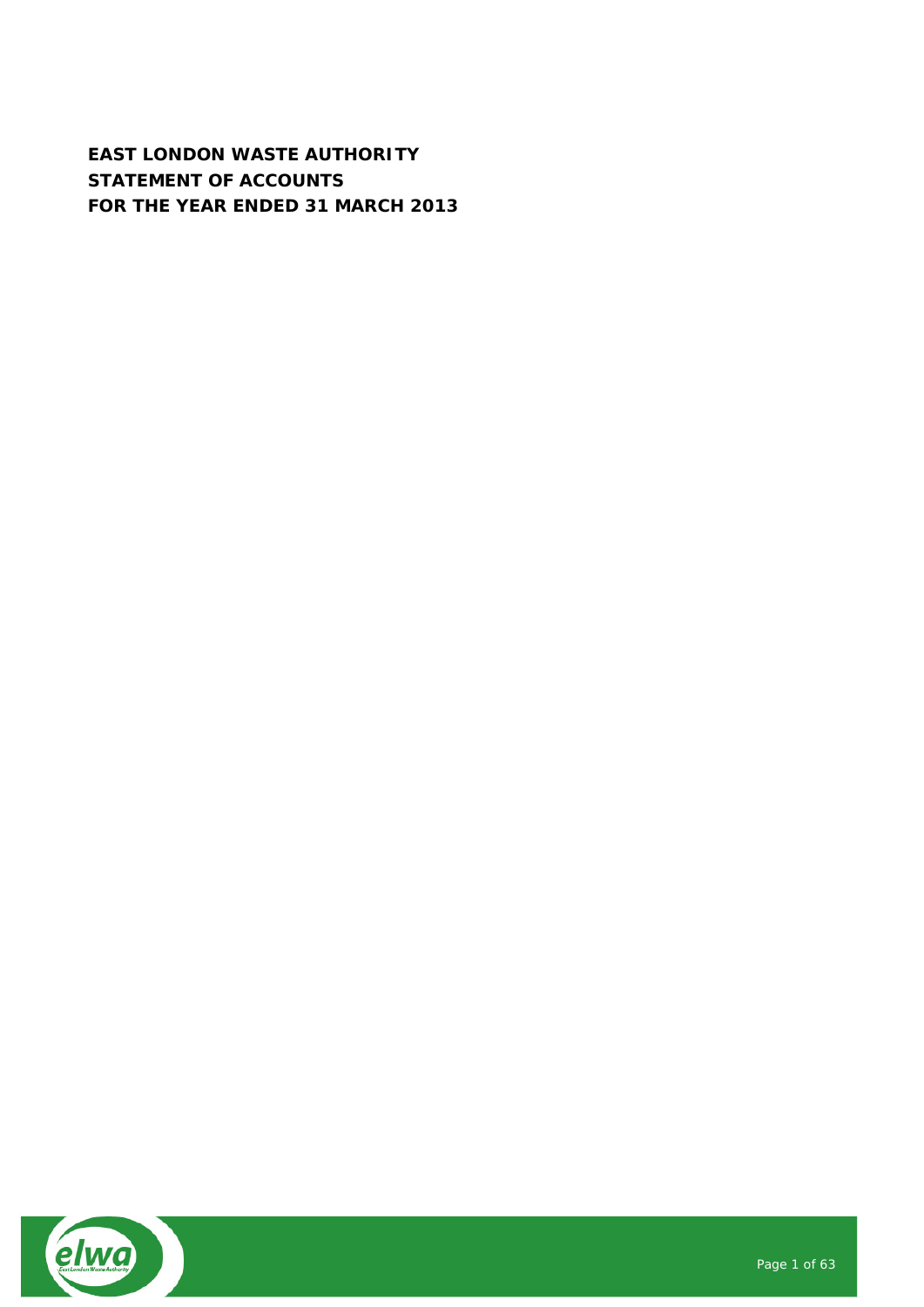# **EAST LONDON WASTE AUTHORITY STATEMENT OF ACCOUNTS FOR THE YEAR ENDED 31 MARCH 2013**

**Contents** 

| Independent auditors' report to the Members of East London Waste Authority  14 |  |
|--------------------------------------------------------------------------------|--|
|                                                                                |  |
|                                                                                |  |
|                                                                                |  |
|                                                                                |  |
|                                                                                |  |
|                                                                                |  |
|                                                                                |  |

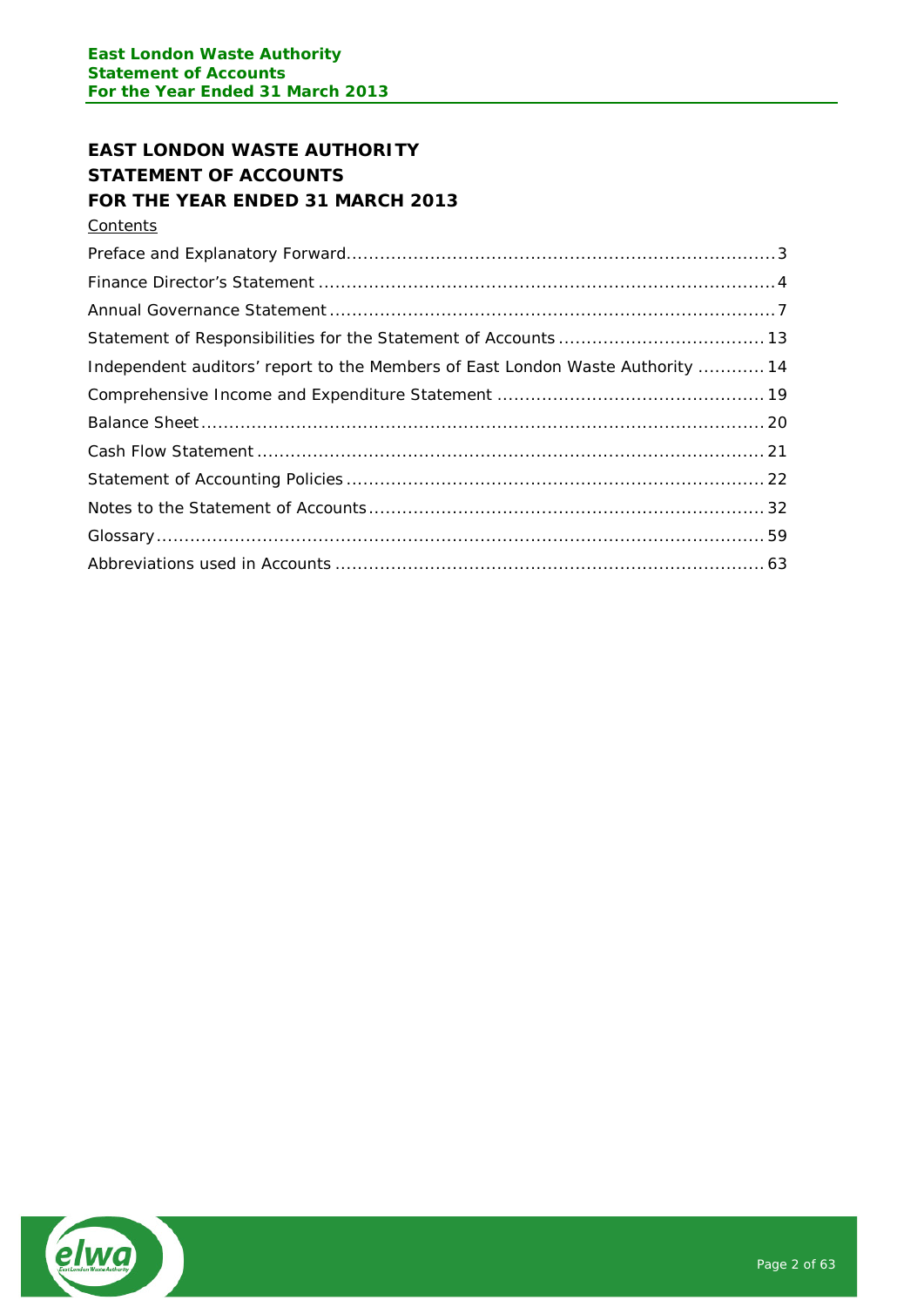# <span id="page-2-0"></span>**PREFACE AND EXPLANATORY FORWARD**

# **1. Preface**

- 1.1 This publication presents the Authority's Accounts for the year ended 31st March 2013. Its purpose is to give clear and concise information about the financial affairs of the Authority to both Members of the Authority and the Public.
- 1.2 Any enquiries about the Accounts or requests for further financial information should be addressed to the Finance Director, Lynton House, 255-259 High Road, Ilford, Essex, IG1 1NN.

# **2. Explanatory Foreword**

- 2.1 The Accounts for 2012/13 are set out on the following pages and consist of:
	- a) The Movement in Reserves Statement on pages 17 and 18 brings together all the movements in 2012/13 on these Balances.
		- b) The Comprehensive Income and Expenditure Statement on page 19 summarises the costs of the services provided by the Authority. It also shows how these costs are met from Service Income, Government Grants and the Levy Income.
		- c) The Balance Sheet on page 20 is a summary of the Authority's financial position at 31st March 2013.
		- d) The Cash Flow Statement on page 21 shows the total cash received by the Authority and how it was used.
	- e) The Authority's Accounts are accompanied by explanatory notes.
- 2.2 The Accounts have been compiled in accordance with the Code of Practice on Local Authority Accounting in the United Kingdom 2012-13 – Based on International Financial Reporting Standards (IFRS), developed by the Chartered Institute of Public Finance and Accountancy (CIPFA) and the Local Authority (Scotland) Accounts Advisory Committee (LASAAC). The Code constitutes "proper accounting practice" with which, by law, Local Authorities must comply. The 2012-13 Code incorporates the Accounts and Audit Regulations 2011.
- 2.3 The Finance Director's Statement starting on page 4 identifies the more significant matters included within the Authority's Accounts and provides a summary of the Authority's overall financial position.

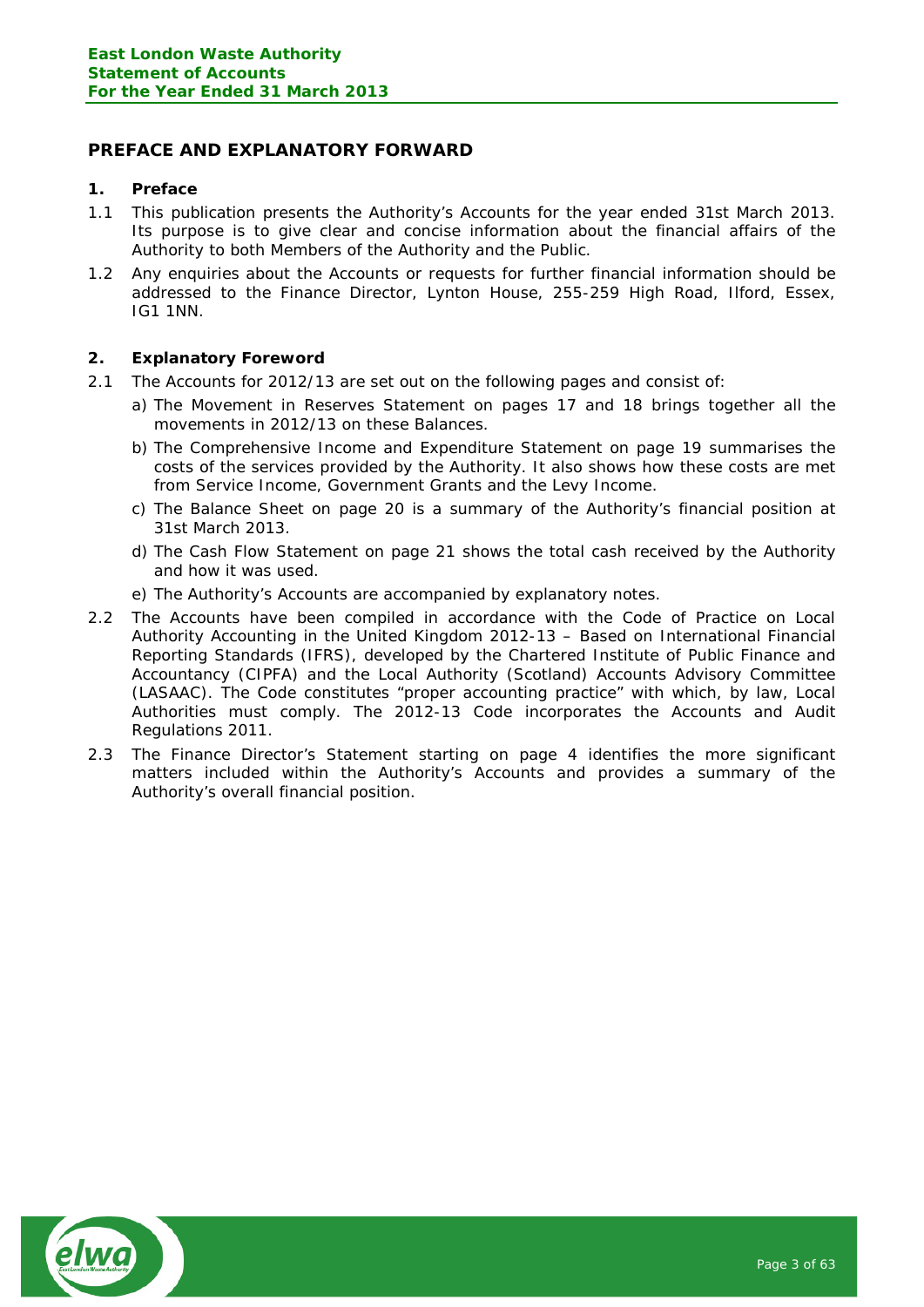# <span id="page-3-0"></span>**FINANCE DIRECTOR'S STATEMENT**

#### **1. Introduction**

- 1.1 The East London Waste Authority (ELWA) was created by Regulations made under the Local Government Act 1985. From 1 April 1986, ELWA assumed responsibility for the disposal of waste arising in the area covered by the London Boroughs of Barking and Dagenham, Havering, Newham and Redbridge.
- 1.2 The Statement of Accounts on the following pages sets out the Authority's financial position for the year to 31 March 2013. Further information on the nature and purposes of the Authority's expenditure is contained in the annual Revenue and Capital Budgets.

#### **2. Income and Expenditure Account**

2.1 The Authority's budget for 2012/13 projected that there would be a net deficit of £4.216 million which would require the use of Revenue reserves and the PFI contract reserve in order to ensure that a balanced budget was achieved. The Authority's final outturn position demonstrates an improvement from this budget, this is mainly the result of a lower than expected level of waste tonnage. This reduction in tonnage has had an impact on the final net revenue expenditure position. This is summarised in the table below.

|                                            | <b>Budget</b> | Actual    |
|--------------------------------------------|---------------|-----------|
|                                            | £'000         | £'000     |
| Net Revenue Expenditure (inc. Contingency) | 48,965        | 47,522    |
| Levy Raised                                | $-44,749$     | $-44.749$ |
| Balance before accountancy adjustments     | 4,216         | 2,773     |

2.2 As a result of the accounting adjustments that are required to be made under IFRS, the outturn for the year as shown in the Comprehensive Income and Expenditure Statement is a deficit of £2.942 million. The table on page 5 provides a reconciliation between this net deficit figure and the final outturn position shown above of a £2.773 million deficit. Further detailed analysis can be seen in Note 19**.**

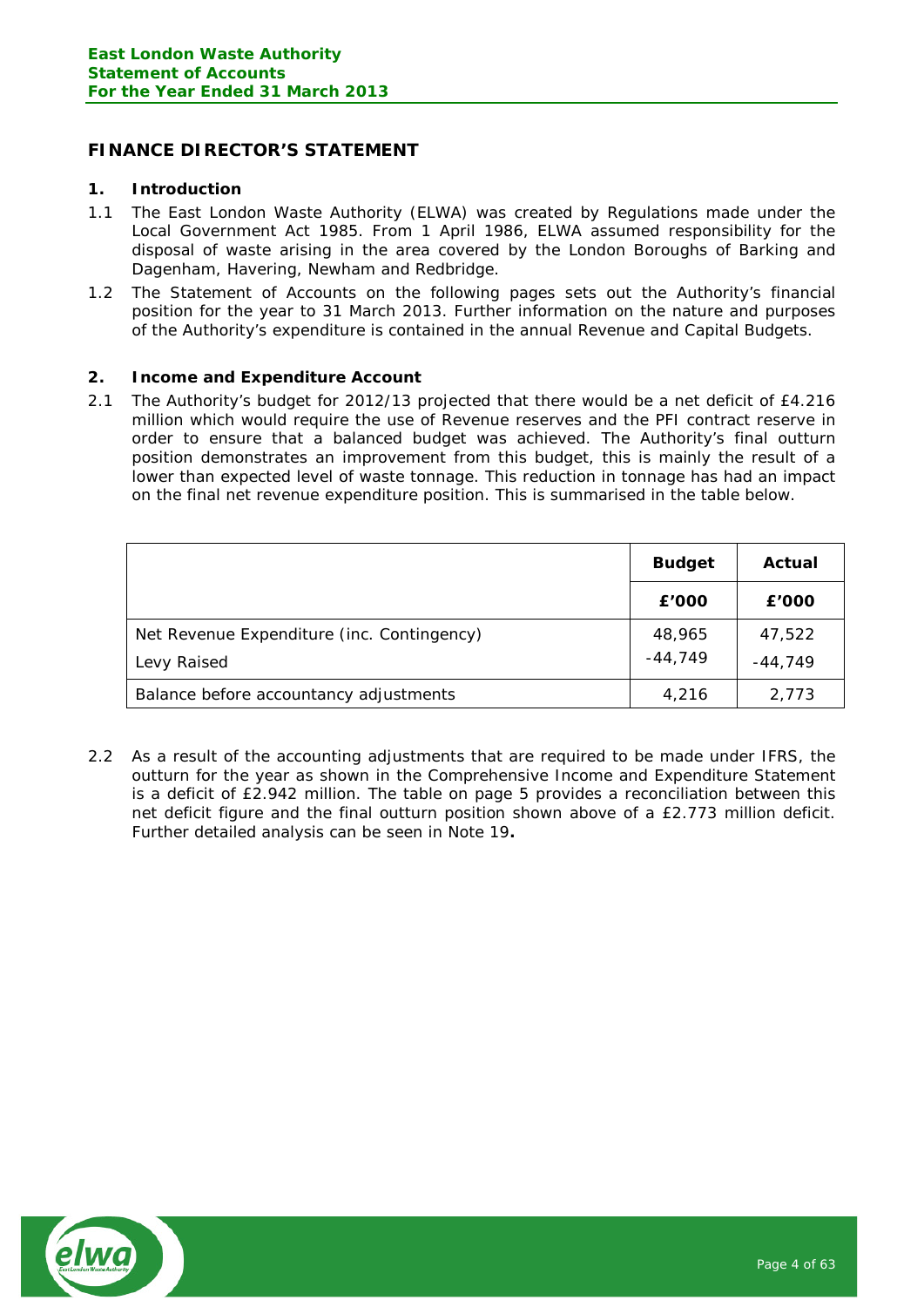# Reconciliation of the Accounting Adjustments required under IFRS

|                                                       | Actual   | Actual    |
|-------------------------------------------------------|----------|-----------|
|                                                       | £'000    | £'000     |
| Balance before accountancy adjustments (see Note 19)  |          | 2,773     |
| Accountancy adjustments                               |          | 21        |
| Balance of net expenditure to be financed by reserves |          | 2,794     |
| PFI contract accountancy adjustments (see Note 26):   |          |           |
| Service Charge                                        | $-6,972$ |           |
| Lifecycle Asset Addition                              | $-1,266$ |           |
| <b>Contingent Rent</b>                                | $-2,590$ |           |
| Depreciation and Impairment of PFI assets             | 5,397    |           |
| Interest Payable on Finance Leases                    | 5,579    | 148       |
| Deficit for the year after PFI adjustments            |          | 2,942     |
| Movement between Revenue Reserve and Reserves         |          |           |
| Net Transfer from PFI Contract Reserve                |          | $-2,715$  |
| Transfer from Capital Adjustment Account              |          | 4,355     |
| Accumulated Absences Account                          |          | 3         |
| Transfer to Pensions Reserve                          |          | $-17$     |
| Net Effect on Revenue Reserve                         |          | 4,568     |
| Revenue Reserves Brought Forward                      |          | $-13,050$ |
| <b>Revenue Reserves Carried Forward</b>               |          | $-8,482$  |

2.3 The adjustments arising from IFRS compliant accounting treatment have had no impact on overall net expenditure and movements on reserves.

## **3. Capital Programme/Borrowing Facilities**

- 3.1 Since the introduction of the Prudential Code in 2004, the Authority can set its own capital spending limit as long as it is affordable, sustainable and prudent. The Local Government and Housing Act 1989 specifies that all new capital receipts generated from the sale of non-housing land, buildings and other assets are available to finance capital expenditure.
- 3.2 ELWA can borrow for any purpose for which it is legally entitled to incur expenditure. Loans can be raised for new capital requirements, to replace maturing debt and also to meet short-term revenue cash flow deficits. No capital expenditure or financing was incurred during 2012/13.

## **4. ELWA Operations**

4.1 ELWA transferred its principal operations and contracts to Shanks Waste Management Limited as part of the 25-year Integrated Waste Management Strategy (IWMS) Contract partly backed by PFI funding in December 2002. Since then ELWA's limited direct operational responsibilities have been in relation to its four closed landfill sites.

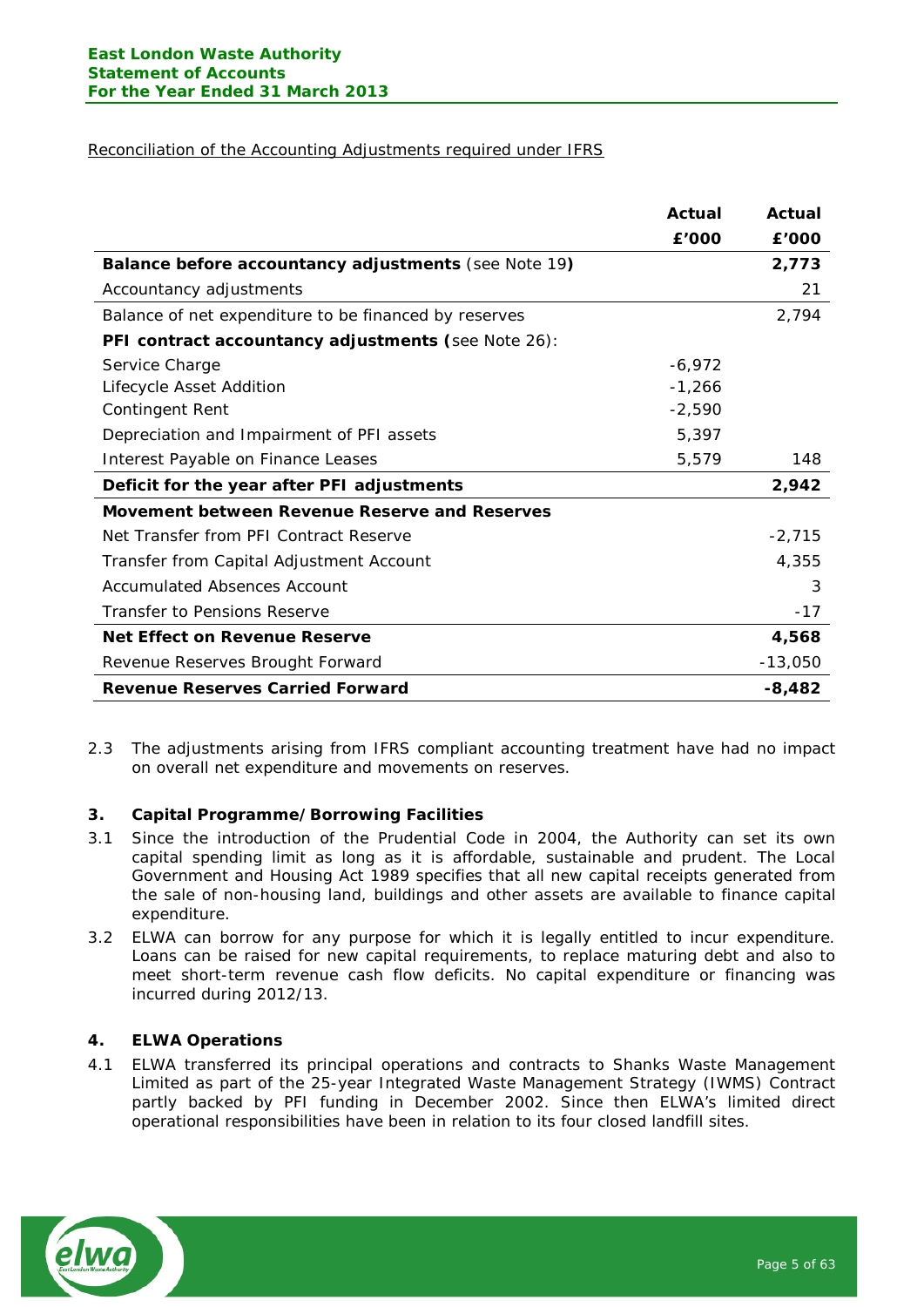# **5. Local Government Pension Scheme (LGPS)**

- 5.1 The Authority is legally obliged to offer guaranteed pension benefits to its employees. The statutory pension fund provider for the Authority is the London Pensions Fund Authority (LPFA). The LPFA Fund is maintained at a level to eventually meet the Authority's long-term liabilities for pension benefits, with the Authority's contributions fixed accordingly.
- 5.2 The results of the 2010 triennial actuarial valuation were used as part of the calculations for these accounts. The next valuation is due as at 31 March 2013 and this information will be used in the 2013/14 accounts.
- 5.3 As at 31 March 2013 the Authority's estimated liability for retirement benefits exceeded the value of assets by £821,000 (as at 31 March 2012 £782,000) when valued in accordance with the accounting standards. The increase in liability was due to the fair value of scheme assets not increasing in line with the funds obligation.

# **6. Future Outlook**

6.1 The future outlook for the Authority continues to be the subject to a variety of uncertain factors. These include possible further changes in landfill tax, the medium term direction of waste tonnage levels across the four constituent boroughs as well as inflation and interest rate pressures. Although the Authority was able to freeze its overall levy in 2012/13 an increase of 5.4% was required for 2013/14. Zero and low percentage increases in the levy are unlikely to be sustainable in the future unless there continue to be significant on-going reductions in overall waste tonnages and the amount of waste disposed at landfill. This and the costs arising from the IWMS contract are key issues for the Authority as any significant levy increases in the future will be difficult to absorb for the constituent councils who will face continued expenditure constraints in the years to come. Addressing this may require a critical review of the current contract.

## **7. Conclusion**

7.1 I would like to thank all the ELWA staff and the relevant staff and colleagues in the four Constituent Councils for their continued support in the production of these Statement of Accounts.

G Pearce, BA, CPFA Finance Director 25<sup>th</sup> September 2013

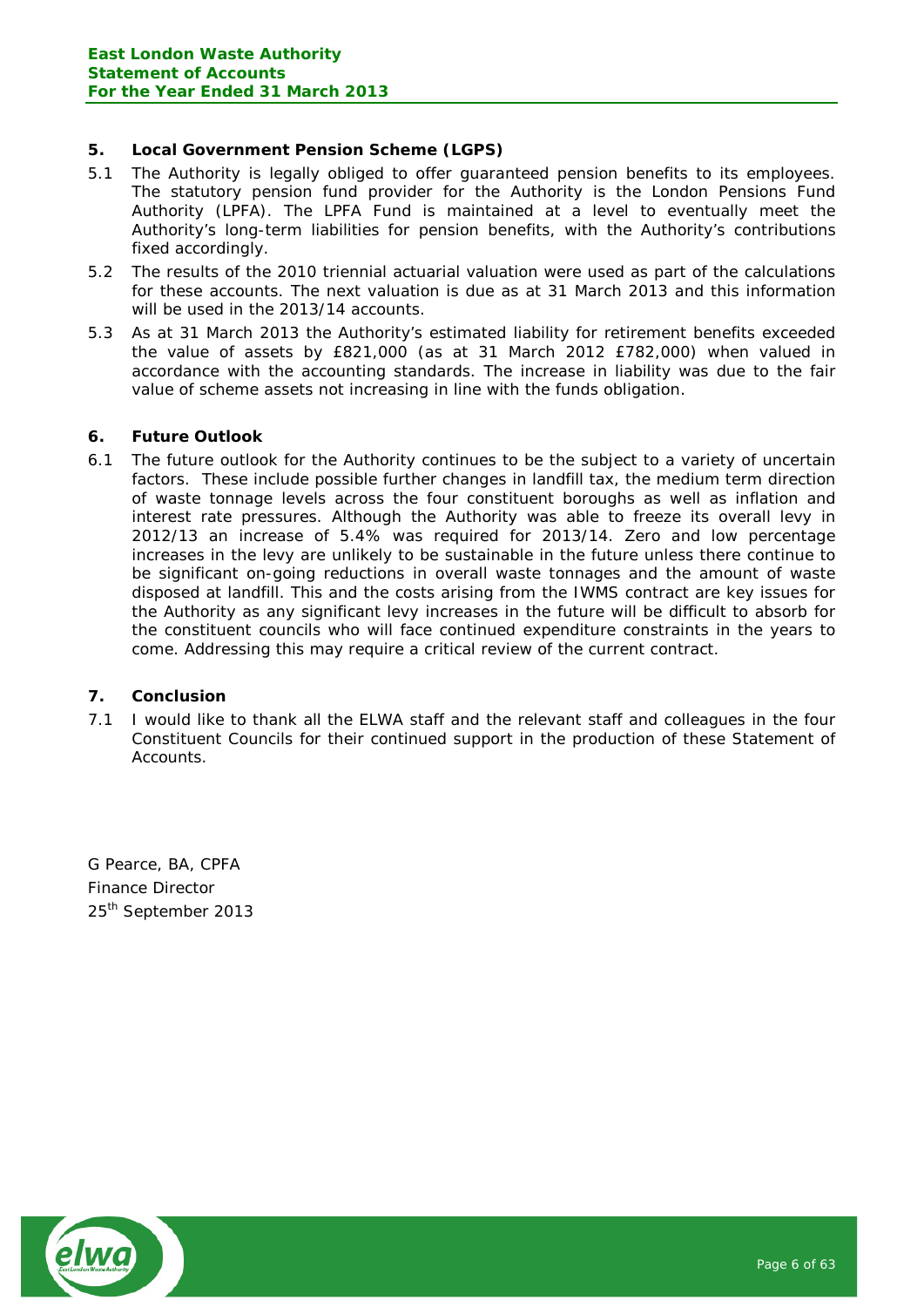# <span id="page-6-0"></span>**ANNUAL GOVERNANCE STATEMENT**

#### **1. Introduction**

1.1 Each year the Authority is required by regulation to produce a statement that details the framework for making decisions and controlling the resources of the Authority. The statement covers both the Authority's governance arrangements as well as internal control issues. This statement should enable stakeholders to have assurance that decisions are properly made and public money is being properly spent on citizens' behalf. The statement below complies with the Accounts and Audit Regulations 2011 as amended.

## **2. Scope of responsibility**

- 2.1 The East London Waste Authority (ELWA) is responsible for ensuring that its business is conducted in accordance with the law and proper standards, and that public money is safeguarded, properly accounted for, and used economically, efficiently and effectively. ELWA also has a duty under the Local Government Act 1999 to make arrangements to secure continuous improvement in the way in which its functions are exercised, having regard to a combination of economy, efficiency and effectiveness.
- 2.2 In discharging these obligations, the Authority is responsible for putting in place proper arrangements for the governance of its affairs, and facilitating the effective exercise of its functions, which includes arrangements for the management of risk.

#### **3. The purpose of the Governance Framework**

- 3.1 The Governance Framework comprises of the systems and processes, culture and values, by which the Authority is directed and controlled and its activities through which it accounts to and engages with the community. It enables the Authority to monitor the achievement of its strategic objectives and to consider whether those objectives have led to the delivery of appropriate, cost-effective services.
- 3.2 The system of internal control is a significant part of the governance framework and is designed to manage risk to a reasonable level. It cannot eliminate all risk of failure to achieve policies, aims and objectives and can therefore only provide reasonable and not absolute assurance of effectiveness. The system of internal control is based on an ongoing process designed to identify and prioritise the risks to the achievement of the Authority's policies, aims and objectives, to evaluate the likelihood of those risks being realised and the impact should they be realised, and to manage them efficiently, effectively and economically.
- 3.3 The Authority's governance framework is established through its systems, processes, cultures and values. Its systems and controls are regularly reviewed to reflect changing needs. The local Code has been incorporated into the constitution as a single point of reference for the Authority's framework for its Governance arrangements.

#### **4. Vision and Purpose**

- 4.1 ELWA has the vision "To provide an effective and efficient waste management service that is environmentally acceptable and delivers services that local people value". This vision is supported by objectives and joint targets. The vision was adopted in consultation with stakeholders.
- 4.2 The Integrated Waste Management Strategy (IWMS) sets out the Authority's strategic direction. It shows the integrated planning process that links the Strategy, Vision, Aims and Priorities. It also outlines the actions to be taken to deliver on the strategic priorities. This is reviewed annually to identify new key actions to be considered in the service planning process a range of performance indicators assists in the monitoring of activity.

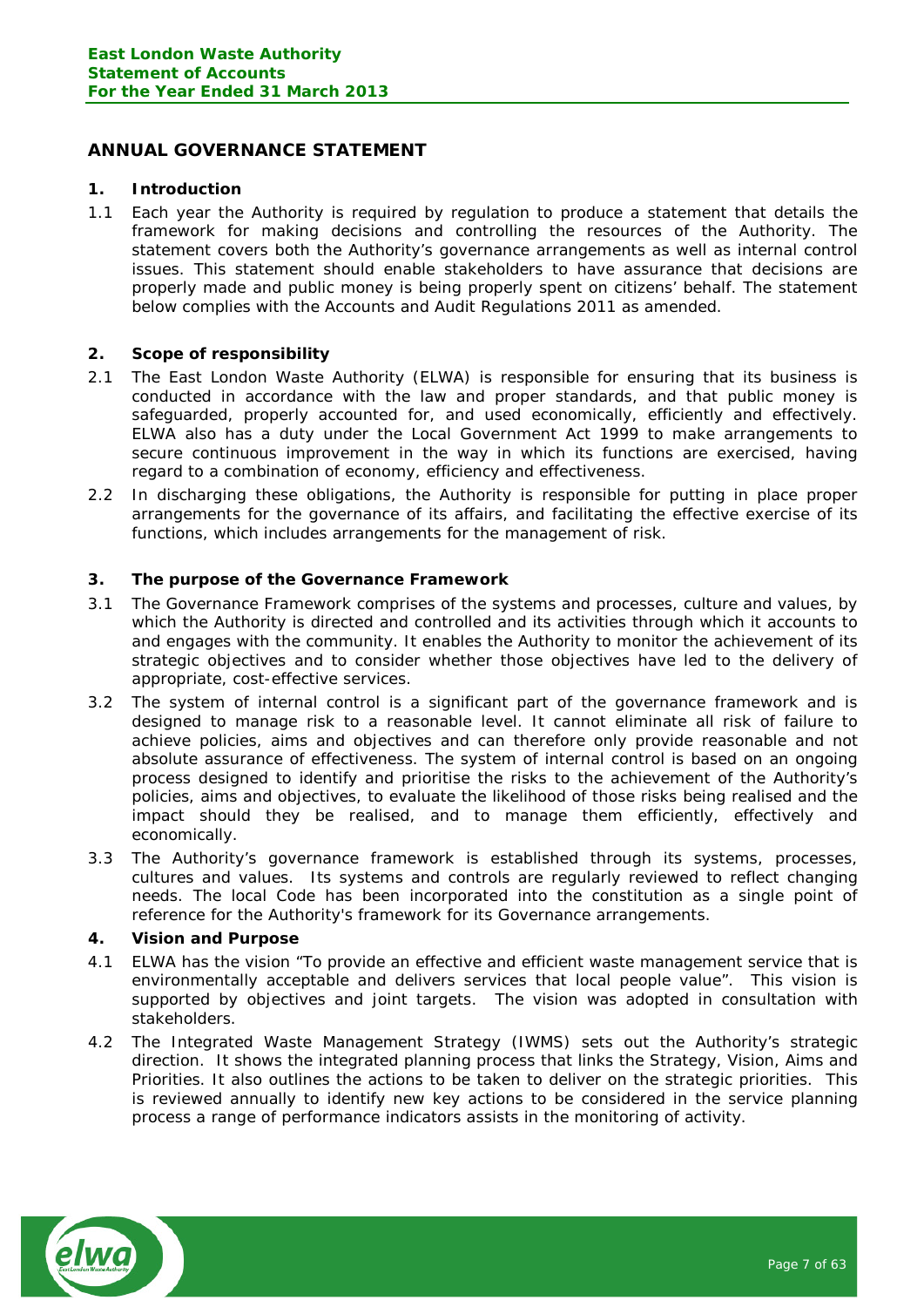- 4.3 The Integrated Waste Management Strategy underpins the annual service delivery plans that are agreed by ELWA and the Contractor. These are required under the IWMS Contract, which was established in 2002, at the commencement of the 25 year waste contract. These requirements are:
	- a) The Overall Service Delivery Plan (OSDP) of ELWA Limited is a Plan that covers the 25 years of the Contract. This is a schedule to the Contract and is essentially the operational and technical proposal by Shanks Waste Management (SWM) to meet ELWA's requirements.
	- b) The 3 or 5 Year Service Delivery Plan (SDP) follows a similar format to the OSDP but provides a greater level of detail. The first 5 Year SDP is also a schedule to the Contract.
	- c) The Annual Budget and Service Delivery Plan (ABSDP) follow a similar format to the other SDPs but provide a greater level of detail, particularly in respect of financial matters. The first ABSDP, relating to the period up until 31st March 2003, was finalised and incorporated as a schedule to the Contract. The ABSDP is normally considered in the autumn prior to the commencement of the relevant financial year to which it relates. This ensures that the levy report in February can fully reflect the likely expenditure commitments arising from the Contract.
- 4.4 The Authority can apply various penalties under its IWMS contract if these Plans, once approved, are not adhered to and met. In extreme circumstances, the Authority could terminate the Contract.
- 4.5 It is recognised that the Authority cannot achieve its vision alone. It needs to work in partnership with its four Constituent Councils, other agencies and the community to make this happen. An example of this partnership working includes the work undertaken with all partners for the improvement in the collection and sorting of dry recyclables.

## **5. Performance Management and Reporting**

- 5.1 The performance management framework demonstrates how effective the actions being taken are and assists in monitoring progress in the way in which the Authority's strategies are translated into action plans. It also helps to identify if any risks are materialising when indicators do not show the level of progression anticipated.
- 5.2 The performance management framework is therefore instrumental in identifying and mapping continuous improvement of services across the Authority.
- 5.3 The fundamentals of contractual performance management are embedded in the way the Authority operates. There is:
	- a) A corporately defined process that ensures that Plans are linked to strategic aims and that performance statements and other published information are accurate and reliable;
	- b) Mechanisms whereby performance is reported to Members and Officers.
- 5.4 A performance management system is now in place for all Authority Officers. This ensures each member of staff has clear and measurable objectives that are ultimately aligned to the strategic objectives of the Authority.

#### **6. Authority Constitution**

- 6.1 This sets out the roles and responsibilities of Members and Officers. It provides details about how decisions are made and who can make them. It also contains the rules for managing our finances and resources effectively.
- 6.2 Emerging changes to our governance structure, including the constitution, are presented at Authority meetings for approval. A copy of the constitution is on the Authority's website. This includes a clear reference to the scheme of delegation, which outlines who is authorised to make particular decisions in particular areas. In addition, clear rules regarding financial and contractual regulations are outlined within the Constitution.

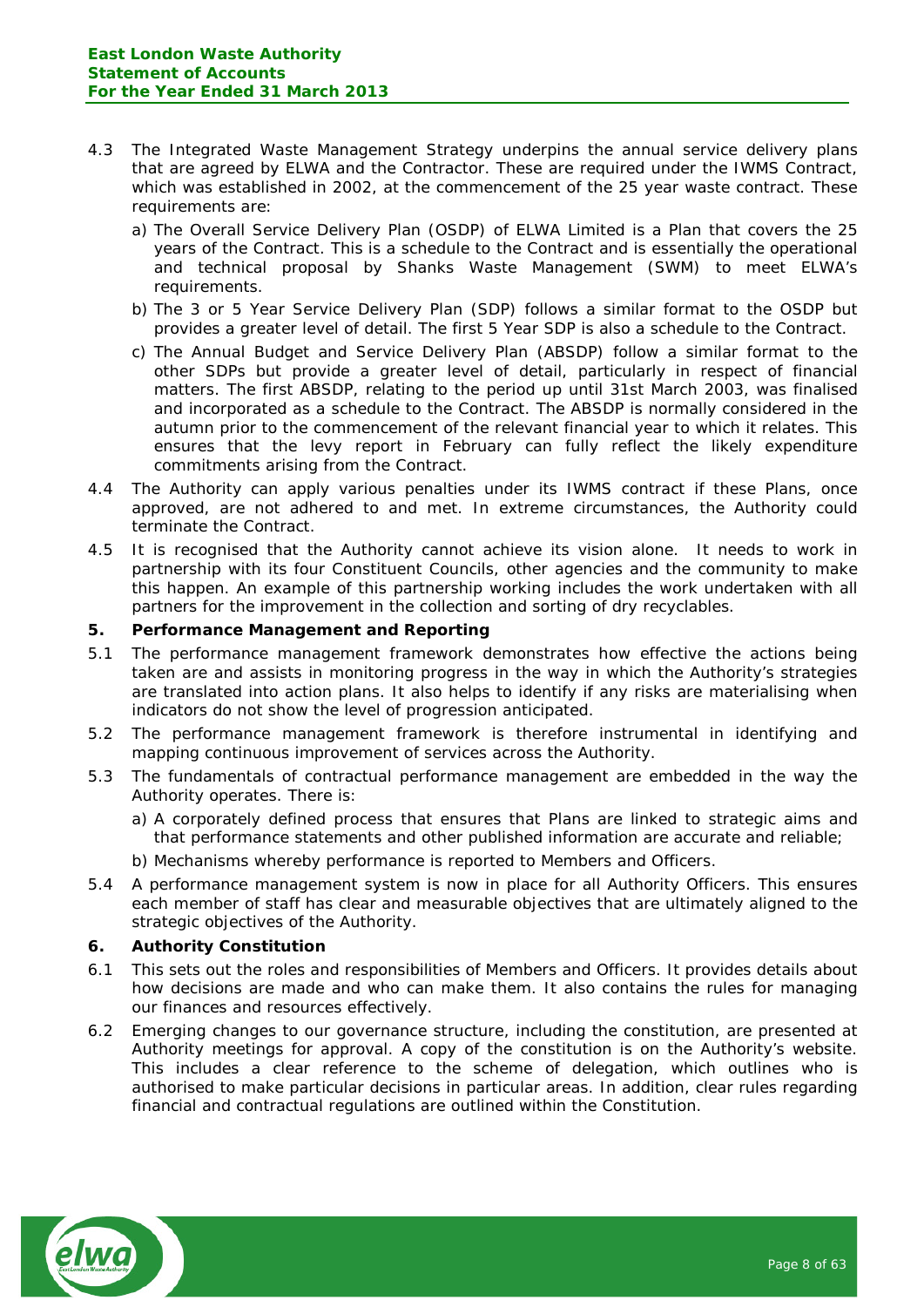# **7. Codes of Conduct**

7.1 Part E of the ELWA Constitution deals with the Codes of Conduct for Members and Employees. Each of ELWA's four Constituent Councils has adopted the mandatory provisions of the Model Code. ELWA is not required to adopt a Code of Conduct for its Members. However, the Members are bound by their respective Council Codes when they act in their official capacity for ELWA.

#### **8. Risk Management**

- 8.1 The Authority has embedded risk management processes throughout its structure. A Risk Management Policy and Strategy is agreed and reviewed by the ELWA Management Board and Authority Members on a regular basis.
- 8.2 Financial and operational risks are embedded within individual reports that are presented at Authority meetings.

Risk identification and management processes are also in place for projects, partnerships and contracts.

#### **9. Compliance with policies, laws and regulations**

- 9.1 The Constitution sets out the legal framework for making decisions and publishing them.
- 9.2 The Authority has the following statutory officers; Head of Paid Service Managing Director, Section 151 officer (Local Government Act 1972) – Finance Director, and Monitoring Officer – Legal Adviser each of whom has the power to refer matters to the full Authority if a breach of regulation is possible. These officers form part of the Management Board. None of these officers have been required to use their powers during the year.
- 9.3 The statutory officers also provide professional advice on all key decision-making reports to ensure legal, financial, risk management, procedure and equality implications are addressed.

#### **10. Counter Fraud including Whistle-blowing**

- 10.1 The Authority has an agreed Anti-Fraud & Corruption Strategy that is regularly reviewed to ensure it remains effective and adaptive to emerging issues and risks. Two key components that support this Strategy are:
	- a) Whistle blowing arrangements that are available to the general public, employees, contractors and partners.
	- b) Delivering a programme of anti-fraud training and guidance, including a Fraud Response Plan to instil a culture and awareness that fraud will not be tolerated.
- 10.2 Work has taken place throughout 2012/13 to identify the best way in which information is made available and visible on the Authority's website. A new website for the Authority was developed and went live in 2012. This brings together the Authority website and the site that is used to engage directly with the community on waste disposal and reduction matters.

#### **11. Complaints process**

- 11.1 The Authority has a recognised complaints process, and aims to comply and conform to the complaints procedures operating in each of the four Constituent Councils.
- 11.2 Members also receive enquiries and complaints via their surgeries, walkabouts or by correspondence. ELWA Officers support Members in addressing these queries to ensure that the public receive an appropriate answer.
- 11.3 Members of the public may also complain to the Local Government Ombudsman. The Authority has had no previous history of any such complaints.
- 11.4 Complaints are analysed and assessed so that the organisation can identify trends and issues and if necessary, put in place changes and improvements to prevent complaints reoccurring.

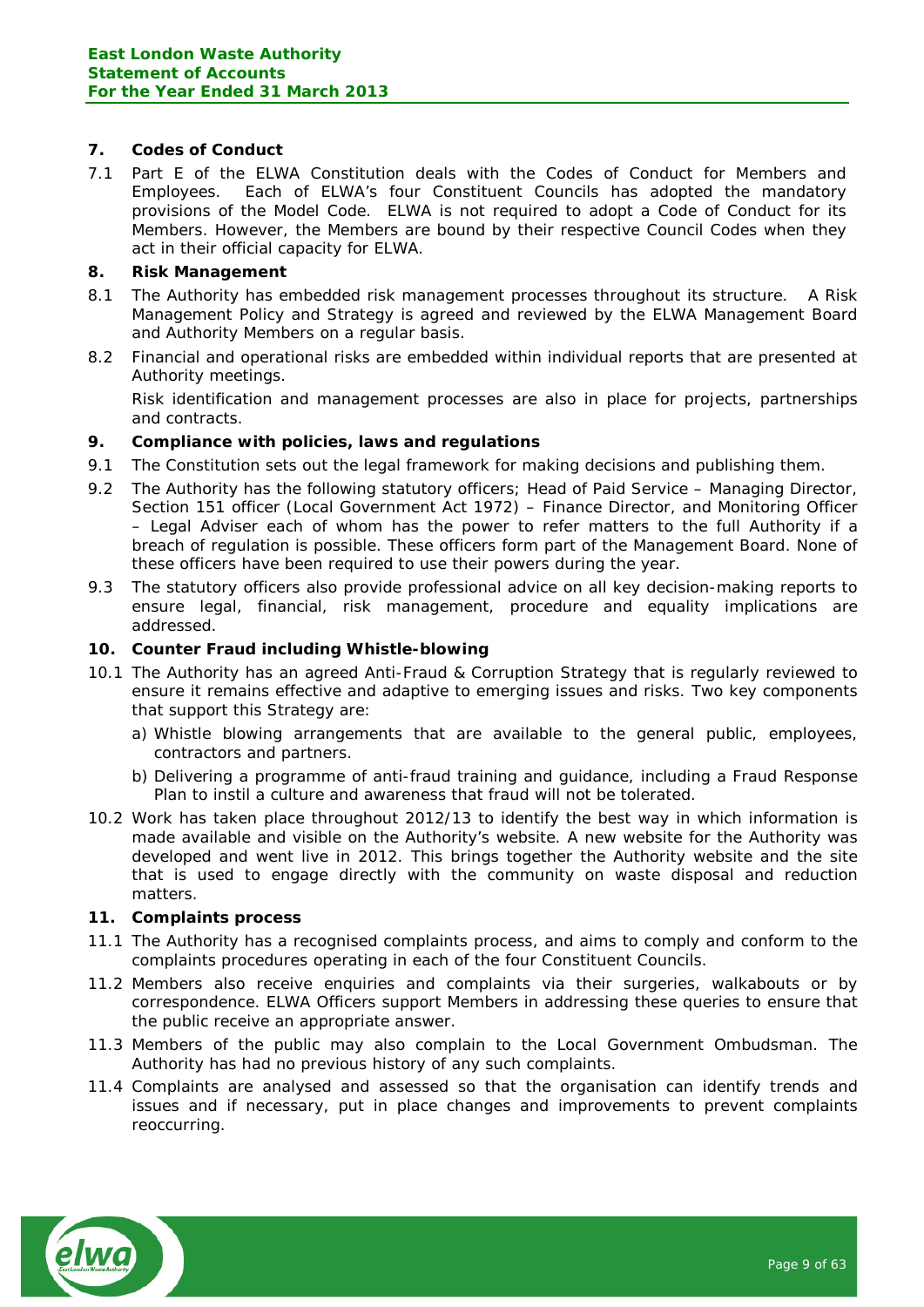## **12. Training and development**

- 12.1 Members receive a briefing to keep them up to date with changes and to supplement their training needs via their Constituent Councils. This is supplemented by formal and informal information about ELWA through briefings, workshops and conferences.
- 12.2 Training and development of staff continues via professional associations, committee reports, conferences, seminars, courses run by Constituent Councils, on-line tuition and bespoke courses. These are related to the demands of new legislation and operational practices.

#### **13. Communication and engagement**

- 13.1 The Authority has a responsibility to communicate how to access basic services and information. The Authority's primary communication methods are comprehensive reporting, its website, leaflets and briefings for Constituent Councils. In addition, the Authority and the Constituent Councils have combined with the main service provider to implement a Communications Strategy to drive through improvements in waste management performance from the kerbside.
- 13.2 User satisfaction surveys provide services with feedback on Authority performance, used to shape service delivery and policy.

#### **14. Partnerships**

- 14.1 The most significant partnerships for the Authority are with its four Constituent Boroughs and through the IWMS Contract with Shanks Waste Management.
- 14.2 There are sound governance arrangements in place for partnerships. They are implemented via regular formal meetings with Shanks Waste Management including those at ELWA Limited and regular formal meetings with the Boroughs including those at the ELWA Management Board and Operational Management Team.

#### **15. Review of effectiveness**

- 15.1 ELWA has responsibility for conducting, at least annually, a review of the effectiveness of its governance framework including the system of internal control. The review of effectiveness is informed by the work of the Directors who have responsibility for the development and maintenance of the governance environment, the annual report of the Chief Auditor for the London Borough of Redbridge, and also by comments made by the external auditors and other review agencies and inspectorates.
- 15.2 During 2012/13, significant time and effort has been invested by ELWA, the Boroughs and the Service Provider in consulting and negotiating and specifying the medium term service delivery plans for the majority of ELWA's activities.
- 15.3 The 5 yearly and annual processes, conducted within a formal framework provided by the Integrated Waste Management Strategy and Contract, enforce a disciplined review of objectives and effectiveness.

#### **16. Role of the Finance Director**

16.1 In statute, the Chief Financial Officer (CFO) is the organisation's senior executive who is charged with leading and directing financial strategy and administration, occupying a pivotal role, both for external stakeholders and within the Leadership Team. At ELWA, this role is held by the Finance Director. The Authority fully complies with the requirements and principles as set out in the CIPFA Statement on the Role of the Chief Financial Officer.

## **17. Internal Audit**

17.1 Internal Audit and External Audit operate a joint working arrangement to maximise the effectiveness of the audit scrutiny of the Authority. In accordance with the Audit Commission's Code of Audit Practice, the external auditors seek to place reliance upon Internal Audit's work in the assessment of risk, core accounting processes, and the effectiveness of internal control. An effective Internal Audit function is a core part of the Authority's arrangements to ensure the proper conduct of its financial affairs. Internal Audit

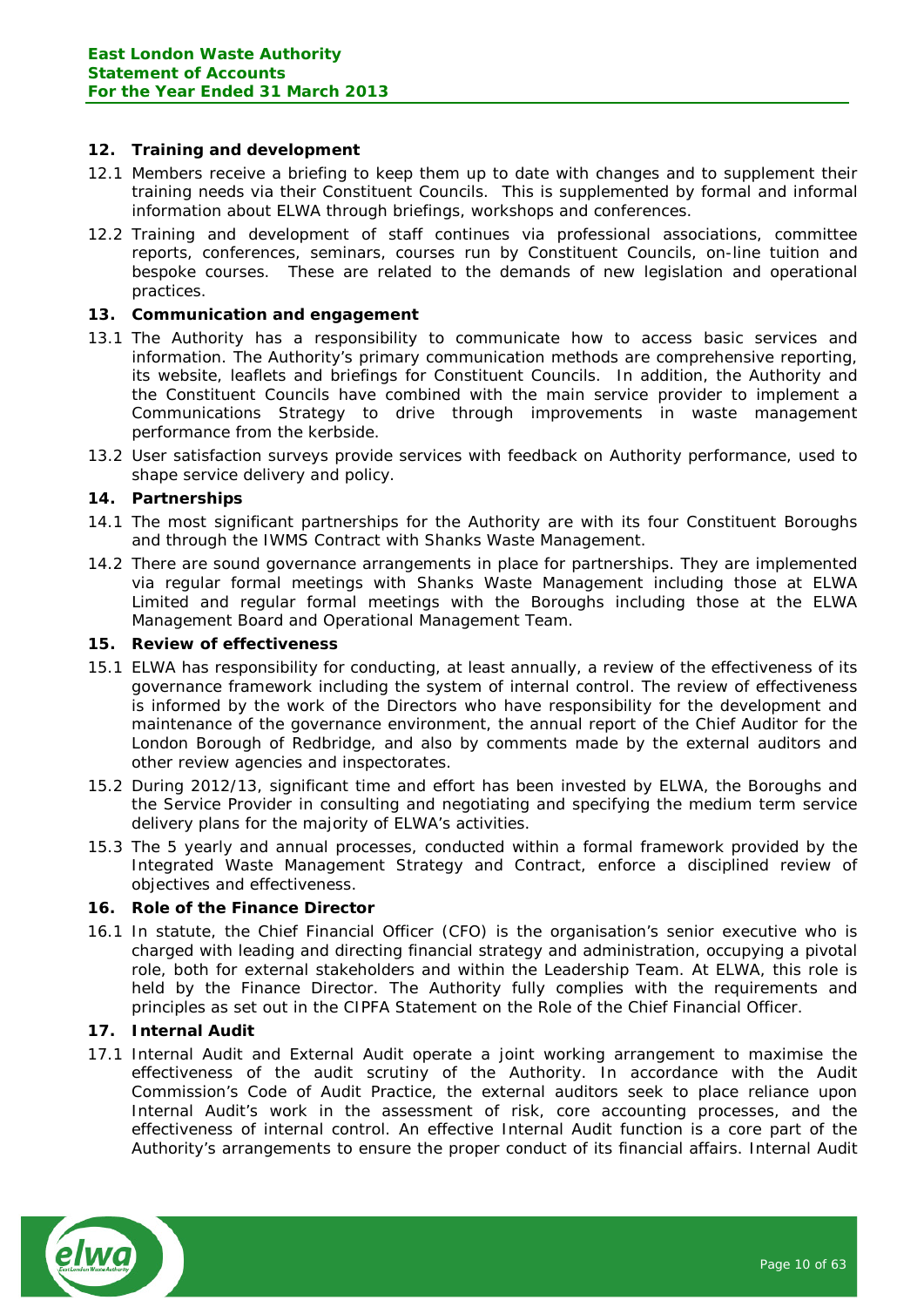priorities are risk based and agreed with the Finance Director, following consultation with the Management Board and External Audit as part of the annual planning process.

The Chief Auditor for the London Borough of Redbridge is authorised to complete a programme of audit reviews within the Authority. To assist in the accomplishment of this programme, the Financial Regulations of the Authority give authority for Internal Auditors to have full, free and unrestricted access to all Authority assets, records, documents, correspondence and personnel for the purposes of that audit. Recommendations arising from the work of both internal and external auditors are discussed and agreed with management, including acceptable timescales for their implementation. The Chief Auditor for the London Borough of Redbridge reports on the outcomes of the annual programme of audit work to Members and management.

#### **18. External Audit**

18.1 The Authority's external Auditor, PricewaterhouseCoopers LLP (PwC), has an annual audit plan in place that is risk based and focuses on undertaking areas of work that enables them to fulfil their duties in providing an opinion on the Authority's financial statements and whether or not we have sound arrangements in place to deliver value for money. This value for money conclusion is based on two criteria: that the organisation has proper arrangements in place for securing financial resilience and that the organisation has proper arrangements for challenging how it secures economy, efficiency and effectiveness.

## **19. Governance and internal control issues requiring improvement and outcome of 2012/13 action plan**

19.1 Areas for development that have been identified within the Annual Governance Statement are listed below together with the improvements made during the year and those planned to be delivered in 2013/14.

#### Contract Management

19.2 Under the Government funded Waste Infrastructure Development Programme (WIDP) ELWA Management have taken part in a contract management review. The review is designed to help ELWA maximise the value from the PFI contract and to identify areas for improvement in the management of this complex and high value contract.

#### Business Continuity Planning

19.3 We propose over the coming year to take steps to confirm and implement measures to embed the new business continuity arrangements. We are satisfied that these steps will continue to improve ELWA's level of performance.

Signed:

…………………………………………………………….. Mark Ash (Acting Managing Director)

…………………………………………………………….. Cllr. Mick McCarthy (Chairman) Date:

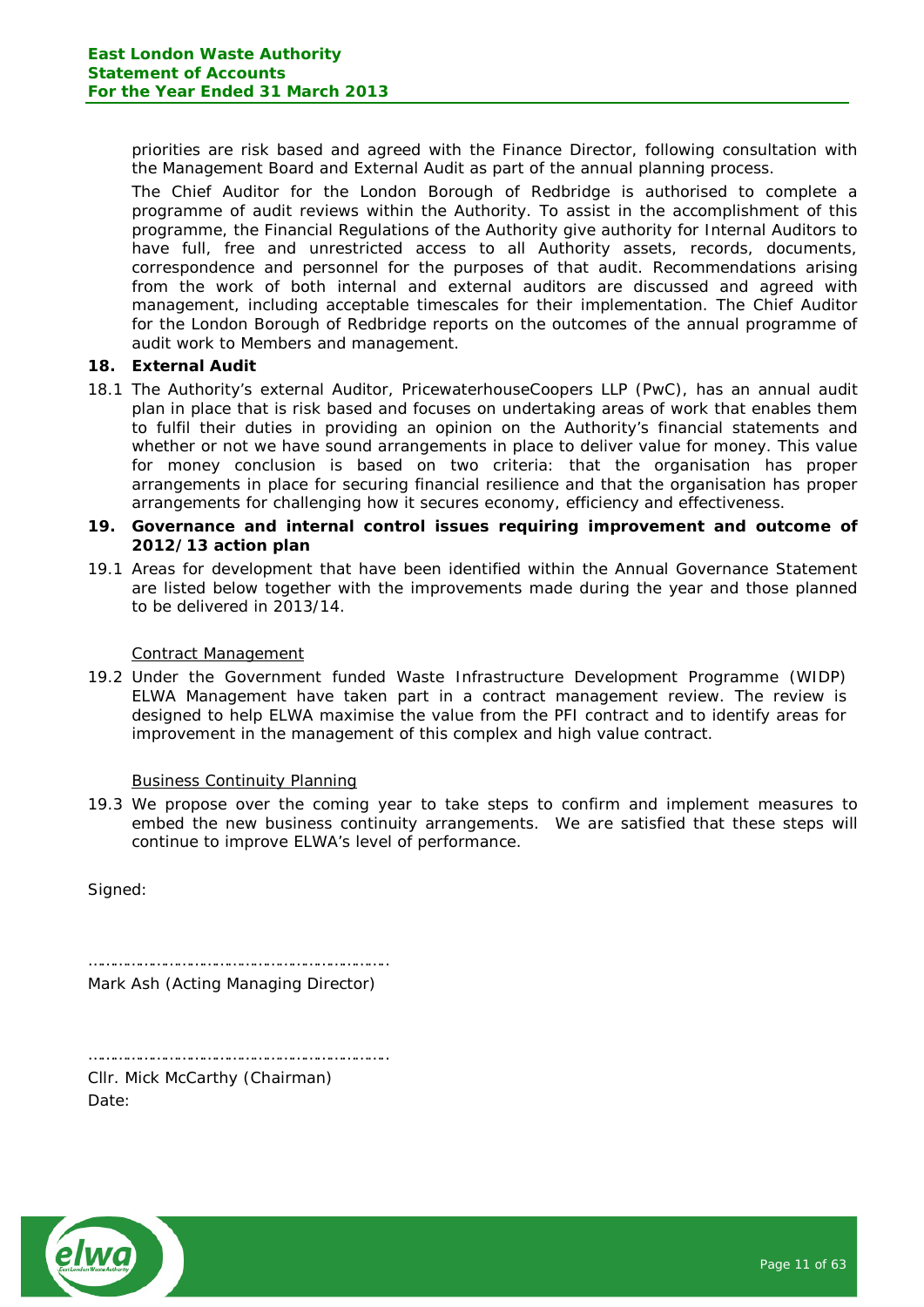| 20. Annual Governance Statement Action Plan 2013/14 |  |  |  |
|-----------------------------------------------------|--|--|--|
|                                                     |  |  |  |

| <b>Number</b> | Area to develop                        | <b>Ongoing Action</b>                                                                                                                                                                                                       | <b>Timescales</b> | <b>Lead Officer</b>                     |
|---------------|----------------------------------------|-----------------------------------------------------------------------------------------------------------------------------------------------------------------------------------------------------------------------------|-------------------|-----------------------------------------|
|               | Contract<br>Management                 | A review of monitoring and<br>inspection procedures will<br>occur during the 2013/14<br>financial year so as to<br>ensure that timely and<br>accurate information is<br>available at all times.                             | September<br>2013 | Acting<br>Management<br><b>Director</b> |
| $\mathcal{P}$ | <b>Business Continuity</b><br>Planning | Test the Authority's<br><b>Business Continuity Plan</b><br>and review whether actions<br>and controls effectively<br>enable ELWA to continue<br>functioning in the event of a<br>significant risk or incident<br>occurring. | November<br>2013  | Acting<br>Managing<br><b>Director</b>   |

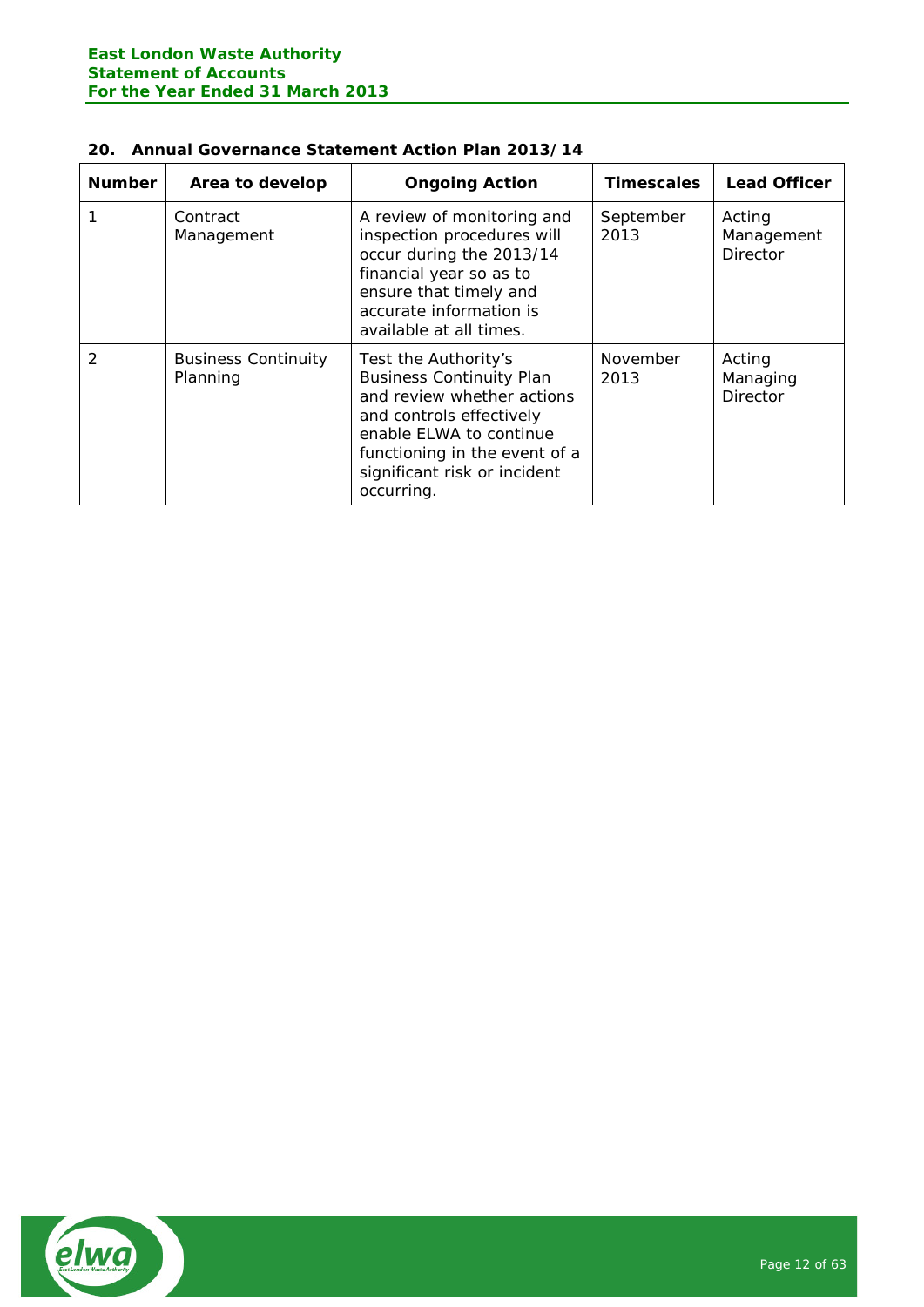# <span id="page-12-0"></span>**STATEMENT OF RESPONSIBILITIES FOR THE STATEMENT OF ACCOUNTS**

# **1. The Authority's Responsibilities**

- 1.1 The Authority is required:
	- a) To make arrangements for the proper administration of its financial affairs and to secure that one of its officers has the responsibility for the administration of those affairs. In this Authority, that officer is the Finance Director.
	- b) To manage its affairs to secure economic, efficient and effective use of resources and safeguard its assets.
	- c) To approve the Statement of Accounts.

## **2. The Managing Director's Responsibilities**

- 2.1 The Managing Director is responsible for:
	- a) Maintaining effective financial controls and for securing the accuracy and integrity of financial information and systems operating within their department.
	- b) Complying with any procedural instructions issued by the Finance Director.
	- c) Preparing the Annual Governance Statement.

#### **3. The Finance Director's Responsibilities**

- 3.1 The Finance Director is responsible for the preparation of the Authority's Statement of Accounts which, in terms of the CIPFA/LASAAC Code of Practice on Local Authority Accounting in United Kingdom, is required to give a true and fair view of the financial position of the Authority as at the 31 March 2013 and its income and expenditure for the year ending 31 March 2013.
- 3.2 In preparing this Statement of Accounts, the Finance Director has:
	- a) Selected suitable accounting policies and then applied them consistently;
	- b) Made judgements and estimates that were reasonable and prudent;
	- c) Complied with the Code of Practice.
- 3.3 The Finance Director has also:
	- a) Kept proper accounting records which were up to date;
	- b) Taken reasonable steps for the prevention and detection of fraud and other irregularities.

## **4. Statement of The Finance Director**

I certify that the Statement of Accounts presents a true and fair view of the Authority's income and expenditure for the year ending 31 March 2013 and the Authority's financial position as at 31 March 2013.

G Pearce, BA, CPFA Finance Director 25<sup>th</sup> September 2013

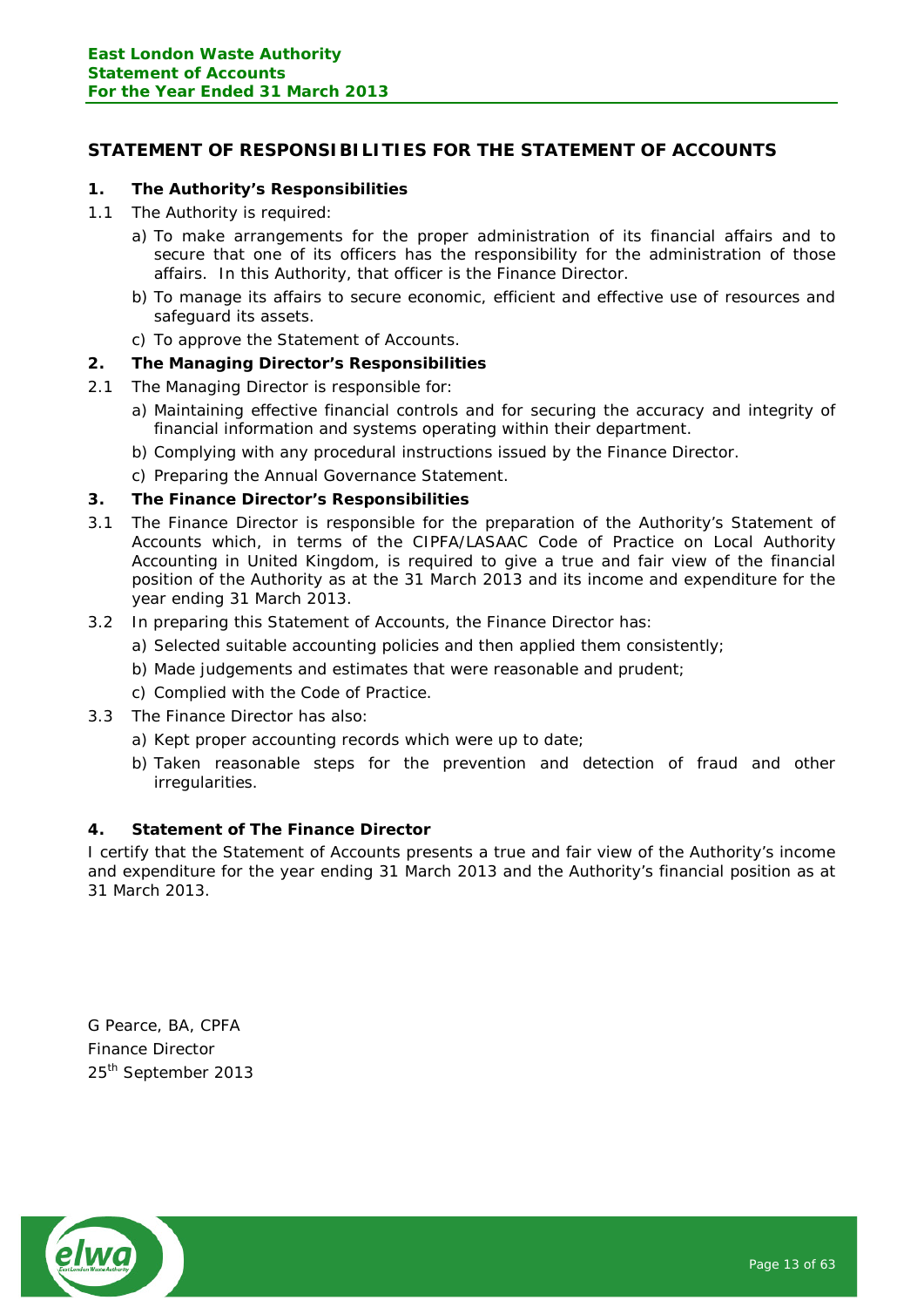# <span id="page-13-0"></span>**INDEPENDENT AUDITORS' REPORT TO THE MEMBERS OF EAST LONDON WASTE AUTHORITY**

## **Report on Statement of Accounts**

We have audited the statement of accounts of East London Waste Authority for the year ended 31 March 2013 which comprise the Comprehensive Income and Expenditure Statement, the Movement in Reserves Statement, the Balance Sheet as at the end of the period, the Cash Flow Statement, the accounting policies and the related notes. The financial reporting framework that has been applied in its preparation is the CIPFA/LASAAC Code of Practice on Local Authority Accounting in the United Kingdom 2012/13 supported by the CIPFA Service Reporting Code of Practice 2012/13.

#### **Respective responsibilities of the Finance Director and auditors**

As explained more fully in the Statement of Responsibilities for the Statement of Accounts set out on page 13, the Finance Director is responsible for the preparation of the statement of accounts and for being satisfied that it gives a true and fair view in accordance with the CIPFA/LASAAC Code of Practice on Local Authority Accounting in the United Kingdom 2012/13 and the CIPFA Service Reporting Code of Practice 2012/13. Our responsibility is to audit and express an opinion on the statement of accounts in accordance with Part II of the Audit Commission Act 1998, the Code of Audit Practice 2010 – Local Government Bodies issued by the Audit Commission and International Standards on Auditing (UK and Ireland). Those standards require us to comply with the Auditing Practices Board's Ethical Standards for Auditors.

This report, including the opinions, has been prepared for and only for the Authority's members as a body in accordance with Part II of the Audit Commission Act 1998 and for no other purpose, as set out in paragraph 48 of the Statement of Responsibilities of Auditors and of Audited Bodies – Local Government, published by the Audit Commission in March 2010. We do not, in giving these opinions, accept or assume responsibility for any other purpose or to any other person to whom this report is shown or into whose hands it may come save where expressly agreed by our prior consent in writing.

#### **Scope of the audit of the statement of accounts**

An audit involves obtaining evidence about the amounts and disclosures in the statement of accounts sufficient to give reasonable assurance that the statement of accounts is free from material misstatement, whether caused by fraud or error. This includes an assessment of: whether the accounting policies are appropriate to the Authority's circumstances and have been consistently applied and adequately disclosed; the reasonableness of significant accounting estimates made by the Authority; and the overall presentation of the statement of accounts. In addition, we read all the financial and non-financial information in the explanatory foreword and the Finance Director's Statement to identify material inconsistencies with the audited statement of accounts. If we become aware of any apparent material misstatements or inconsistencies we consider the implications for our report.

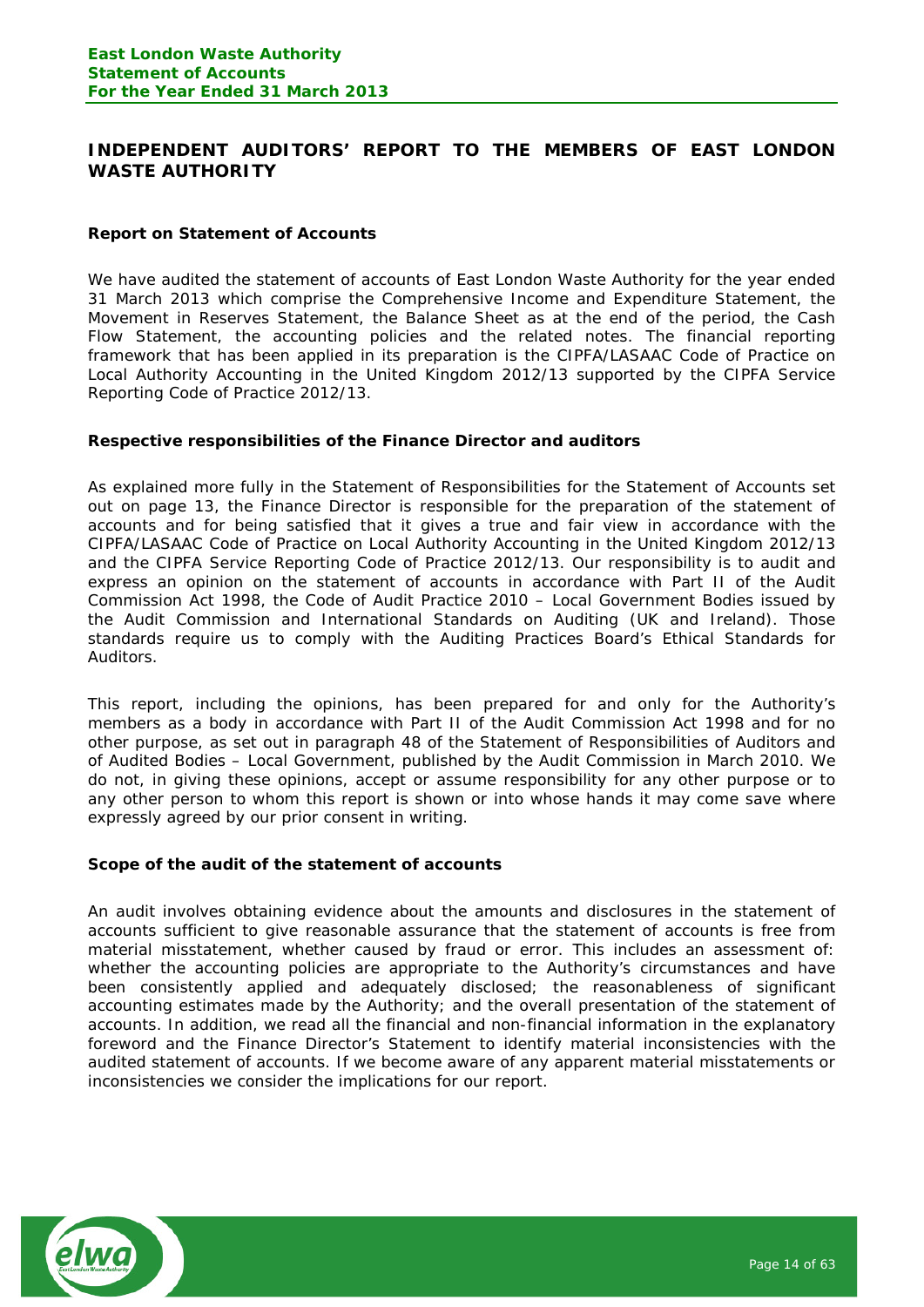#### **Opinion on statement of accounts**

In our opinion the statement of accounts:

• gives a true and fair view of the state of the Authority's affairs as at 31 March 2013 and of the Authority's income and expenditure and cash flows for the year then ended; and

has been properly prepared in accordance with the requirements of the CIPFA/LASAAC Code of Practice on Local Authority Accounting in the United Kingdom 2012/13 and the CIPFA Service Reporting Code of Practice 2012/13.

#### **Opinion on other matter prescribed by the Code of Audit Practice**

In our opinion, the information given in the explanatory foreword and the content of the Finance Director's Statement for the financial year for which the statement of accounts is prepared is consistent with the statement of accounts.

#### **Matters on which we are required to report by exception**

We have nothing to report in respect of the following matter where the Code of Audit Practice issued by the Audit Commission requires us to report to you if; in our opinion, the Annual Governance Statement does not comply with 'Delivering Good Governance in Local Government: a Framework' published by CIPFA/SOLACE in June 2007 (updated as at December 2012) or is misleading or inconsistent with information of which we are aware from our audit.

#### **Conclusion on East London Waste Authority's arrangements for securing economy, efficiency and effectiveness in the use of resources**

We are required under Section 5 of the Audit Commission Act 1998 to satisfy ourselves that the Authority has made proper arrangements for securing economy, efficiency and effectiveness in its use of resources. The Code of Audit Practice issued by the Audit Commission requires us to report any matters that prevent us from being satisfied that the Authority has put in place such arrangements.

We have undertaken our audit in accordance with the Code of Audit Practice and, having regard to the guidance issued by the Audit Commission in November 2012, we have considered the results of the following:

our review of the annual governance statement;

• the work of other relevant regulatory bodies or inspectorates, to the extent that the results of this work have an impact on our responsibilities; and

our locally determined risk-based work

As a result, we have concluded that there are no matters to report.

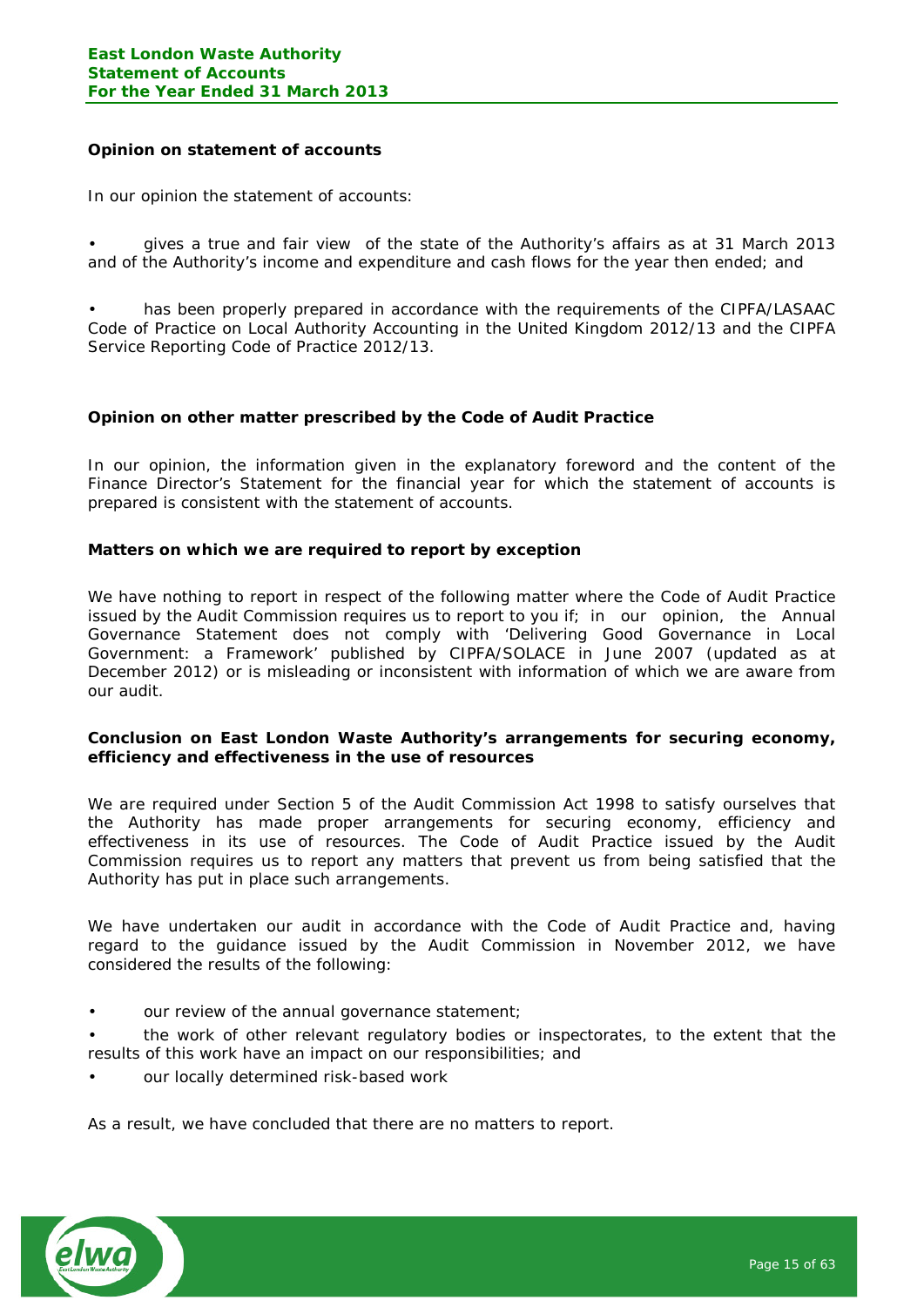# **Certificate**

We certify that we have completed the audit of the statement of accounts of East London Waste Authority in accordance with the requirements of the Audit Commission Act 1998 and the Code of Audit Practice issued by the Audit Commission.

Ciaran McLaughlin For and on behalf of PricewaterhouseCoopers LLP Appointed auditors London September 2013

The maintenance and integrity of the East London Waste Authority website is the responsibility of the Authority; the work carried out by the auditors does not involve consideration of these matters and, accordingly, the auditors accept no responsibility for any changes that may have occurred to the statement of accounts since it was initially presented on the website.

Legislation in the United Kingdom governing the preparation and dissemination of the statement of accounts may differ from legislation in other jurisdictions.

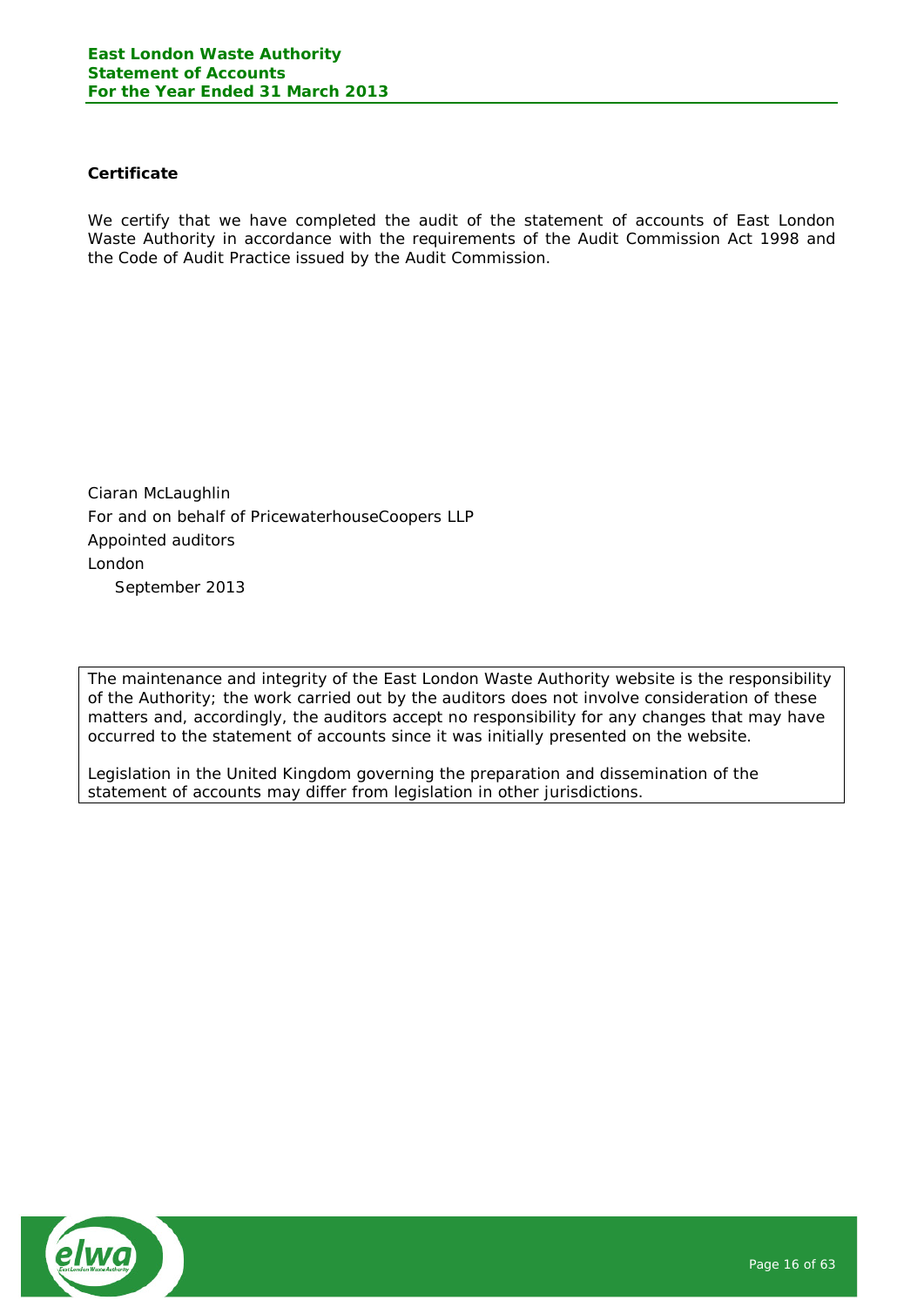# **MOVEMENT IN RESERVES STATEMENT**

#### **1. 2012/13 Movement**

1.1 This statement shows the movement in the year on the different reserves held by the Authority, analysed into 'usable reserves' (i.e. those that can be applied to fund expenditure or reduce the levy) and other reserves. The Surplus or Deficit on the Provision of Service line shows the true economic cost of providing the Authority's service, more details of which are shown in the Comprehensive Income and Expenditure Statement.

|                                                                                                 | Earmarked Capital Reserve<br>£000 | Earmarked PFI Contract Reserve<br>£000 | Earmarked Revenue Reserve<br><b>EOOO</b> | <b>Total Earmarked Reserves</b><br>£000 | Revenue Reserve Balance<br><b>EOOO</b> | <b>Total Usable Reserves</b><br>£000 | Capital Adjustment Account<br><b>EOOO</b> | Revaluation Reserve<br><b>EOOO</b> | Reserve<br>Pension<br><b>EOOO</b> | Accumulated Absences Reserve<br><b>EOOO</b> | <b>Jnusable Reserves</b><br>£000 | <b>Total Authority Reserves</b><br>£000 |
|-------------------------------------------------------------------------------------------------|-----------------------------------|----------------------------------------|------------------------------------------|-----------------------------------------|----------------------------------------|--------------------------------------|-------------------------------------------|------------------------------------|-----------------------------------|---------------------------------------------|----------------------------------|-----------------------------------------|
| Balance at 31<br>March 2012                                                                     | -400                              | $-5,668$                               | -2                                       |                                         | $-6,070 - 13,050 - 19,120$             |                                      | 15,466                                    | $-3,153$                           | 782                               | 5                                           | 13,100                           | $-6,020$                                |
| Movement in<br><b>Reserves</b><br>during<br>2012/2013                                           |                                   |                                        |                                          |                                         |                                        |                                      |                                           |                                    |                                   |                                             |                                  |                                         |
| Deficit on the<br>provision of<br>service                                                       | 0                                 | 0                                      | 0                                        | O                                       | 2,942                                  | 2,942                                | 0                                         | $\mathbf 0$                        | 0                                 | $\mathbf 0$                                 | O                                | 2,942                                   |
| Other<br>Comprehensive<br>Income and<br>Expenditure                                             | 0                                 | 0                                      | 0                                        | 0                                       | 0                                      | O                                    | 0                                         | 473                                | 22                                | 0                                           | 495                              | 495                                     |
| Total<br>Comprehensive<br>Income and<br><b>Expenditure</b>                                      | O                                 | O                                      | O                                        | O                                       | 2,942                                  | 2,942                                | 0                                         | 473                                | 22                                | O                                           | 495                              | 3,437                                   |
| Adjustment<br>between<br>accounting basis<br>and funding basis<br>under regulations<br>(Note 5) | 0                                 | 0                                      | 0                                        | O                                       | 4,341                                  | 4,341                                | $-4,355$                                  | $\mathbf 0$                        | 17                                | $-3$                                        | $-4,341$                         | O                                       |
| Net Increase /<br>Decrease<br>before<br><b>Transfers to</b><br>Earmarked<br><b>Reserves</b>     | O                                 | O                                      | O                                        | O                                       | 7,283                                  | 7,283                                | $-4,355$                                  | 473                                | 39                                | -3                                          | $-3,846$                         | 3,437                                   |
| Transfers to /<br>from Earmarked<br>Reserves<br>(Note 6)                                        | 0                                 | 2,715                                  | 0                                        | 2,715                                   | $-2,715$                               | O                                    | 0                                         | $\mathbf 0$                        | 0                                 | $\mathbf 0$                                 | $\mathbf o$                      | O                                       |
| Increase /<br>Decrease in<br>2012/13                                                            | o                                 | 2,715                                  | o                                        | 2,715                                   | 4,568                                  | 7,283                                | $-4,355$                                  | 473                                | 39                                | -3                                          | $-3,846$                         | 3,437                                   |
| <b>Balance at 31</b><br>March 2013 c/f                                                          | $-400$                            | $-2,953$                               | -2                                       | $-3,355$                                |                                        | -8,482 -11,837                       | 11,111                                    | $-2,680$                           | 821                               | 2                                           | 9,254                            | $-2,583$                                |

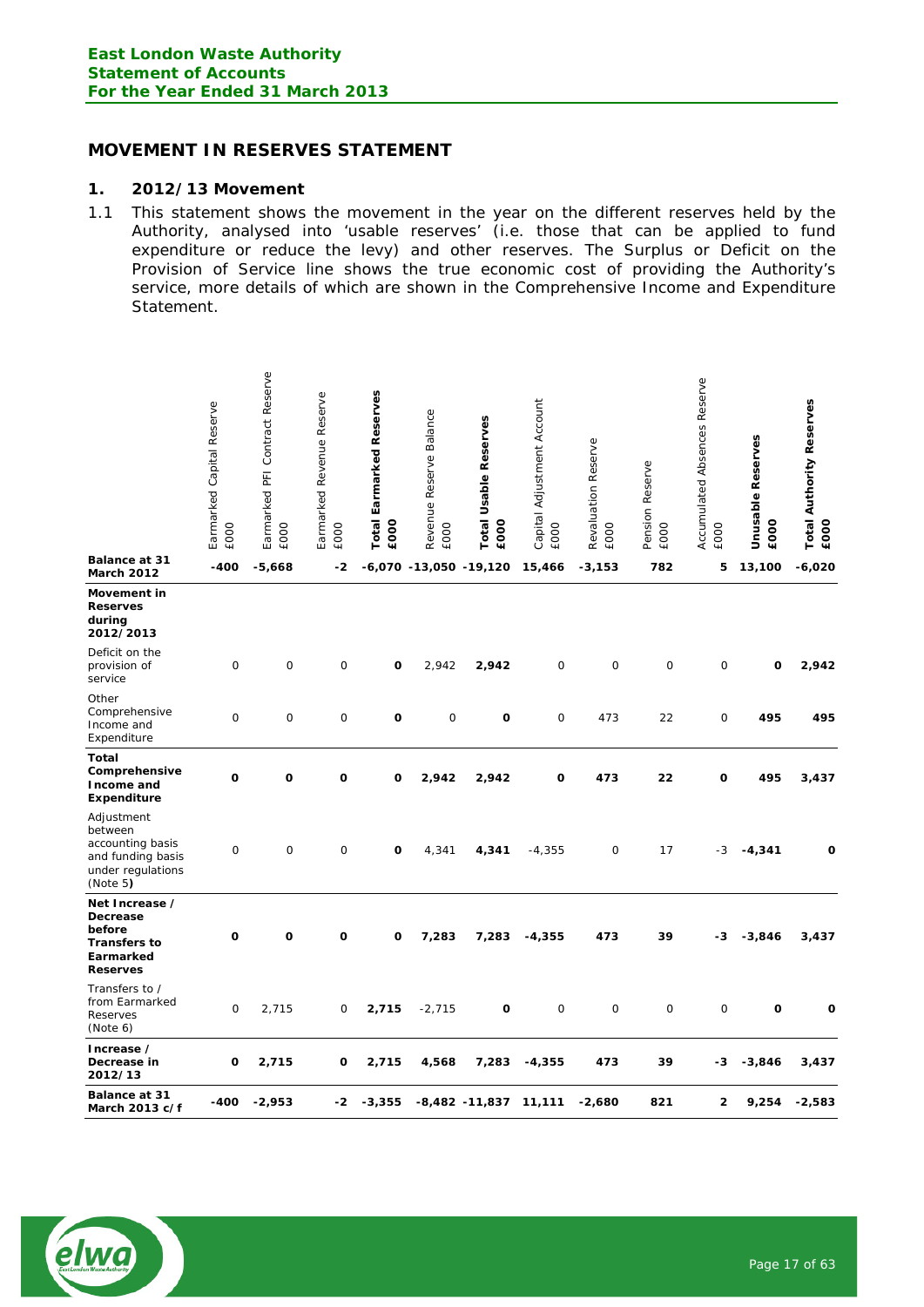# **2. 2011/12 Movement**

|                                                                                                 | Earmarked Capital Reserve<br><b>EOOO</b> | Earmarked PFI Contract Reserve<br><b>EOOO</b> | Reserve<br>Earmarked Revenue<br><b>EOOO</b> | Total Earmarked Reserves<br>£000 | Revenue Reserve Balance<br>£000 | <b>Total Usable Reserves</b><br>£000  | Capital Adjustment Account<br>EOOO | Revaluation Reserve<br>EOOO | Pension Reserve<br>£000 | Accumulated Absences Reserve<br><b>EOOO</b> | <b>Jnusable Reserves</b><br>£000 | <b>Total Authority Reserves</b><br>£000 |
|-------------------------------------------------------------------------------------------------|------------------------------------------|-----------------------------------------------|---------------------------------------------|----------------------------------|---------------------------------|---------------------------------------|------------------------------------|-----------------------------|-------------------------|---------------------------------------------|----------------------------------|-----------------------------------------|
| <b>Balance at 31</b><br>March 2011<br>carried forward                                           | -400                                     | $-7,664$                                      | -30                                         | $-8,094$                         |                                 | $-6,607 - 14,701$                     | 13,828                             | $-2,278$                    | 391                     | 3                                           | 11,944                           | $-2,757$                                |
| Movement in<br><b>Reserves</b><br>during<br>2011/12                                             |                                          |                                               |                                             |                                  |                                 |                                       |                                    |                             |                         |                                             |                                  |                                         |
| (Surplus) or<br>Deficit on the<br>provision of<br>service                                       | $\mathbf 0$                              | 0                                             | 0                                           | O                                | $-2,813$                        | $-2,813$                              | 0                                  | $\mathbf 0$                 | 0                       | $\mathsf{O}$                                | 0                                | $-2,813$                                |
| Other<br>Comprehensive<br>Income and<br>Expenditure                                             | 0                                        | 0                                             | $\mathbf 0$                                 | O                                | 0                               | O                                     | 0                                  | $-875$                      | 397                     | 0                                           | -478                             | -478                                    |
| Total<br>Comprehensive<br>Income and<br><b>Expenditure</b>                                      | O                                        | O                                             | O                                           | 0                                | $-2,813$                        | $-2,813$                              | O                                  | -875                        | 397                     | 0                                           | -478                             | -3291                                   |
| Adjustment<br>between<br>accounting basis<br>and funding basis<br>under regulations<br>(Note 5) | $\mathbf 0$                              | 0                                             | $\mathbf 0$                                 | O                                | $-1,634$                        | $-1,634$                              | 1,638                              | 0                           | -6                      | $\overline{c}$                              | 1,634                            | O                                       |
| Net Increase /<br>Decrease<br>before<br><b>Transfers to</b><br>Earmarked<br><b>Reserves</b>     | O                                        | o                                             | O                                           | 0                                | -4,447                          | $-4,447$                              | 1,638                              | -875                        | 391                     | 2                                           | 1,156                            | $-3,291$                                |
| Transfers to /<br>From Earmarked<br>Reserves<br>(Note 6)                                        | 0                                        | 1,996                                         | 28                                          | 2,024                            | $-1,996$                        | 28                                    | 0                                  | 0                           | 0                       | $\mathsf O$                                 | o                                | 28                                      |
| Increase /<br>Decrease in<br>2011/12                                                            | o                                        | 1,996                                         | 28                                          | 2,024                            | $-6,443$                        | $-4,419$                              | 1,638                              | -875                        | 391                     | 2                                           | 1,156                            | $-3,263$                                |
| Balance at 31<br>March 2012<br>carried forward                                                  | -400                                     | $-5,668$                                      | -2                                          |                                  |                                 | $-6,070$ $-13,050$ $-19,120$ $15,466$ |                                    | $-3,153$                    | 782                     | 5                                           | 13,100                           | $-6,020$                                |

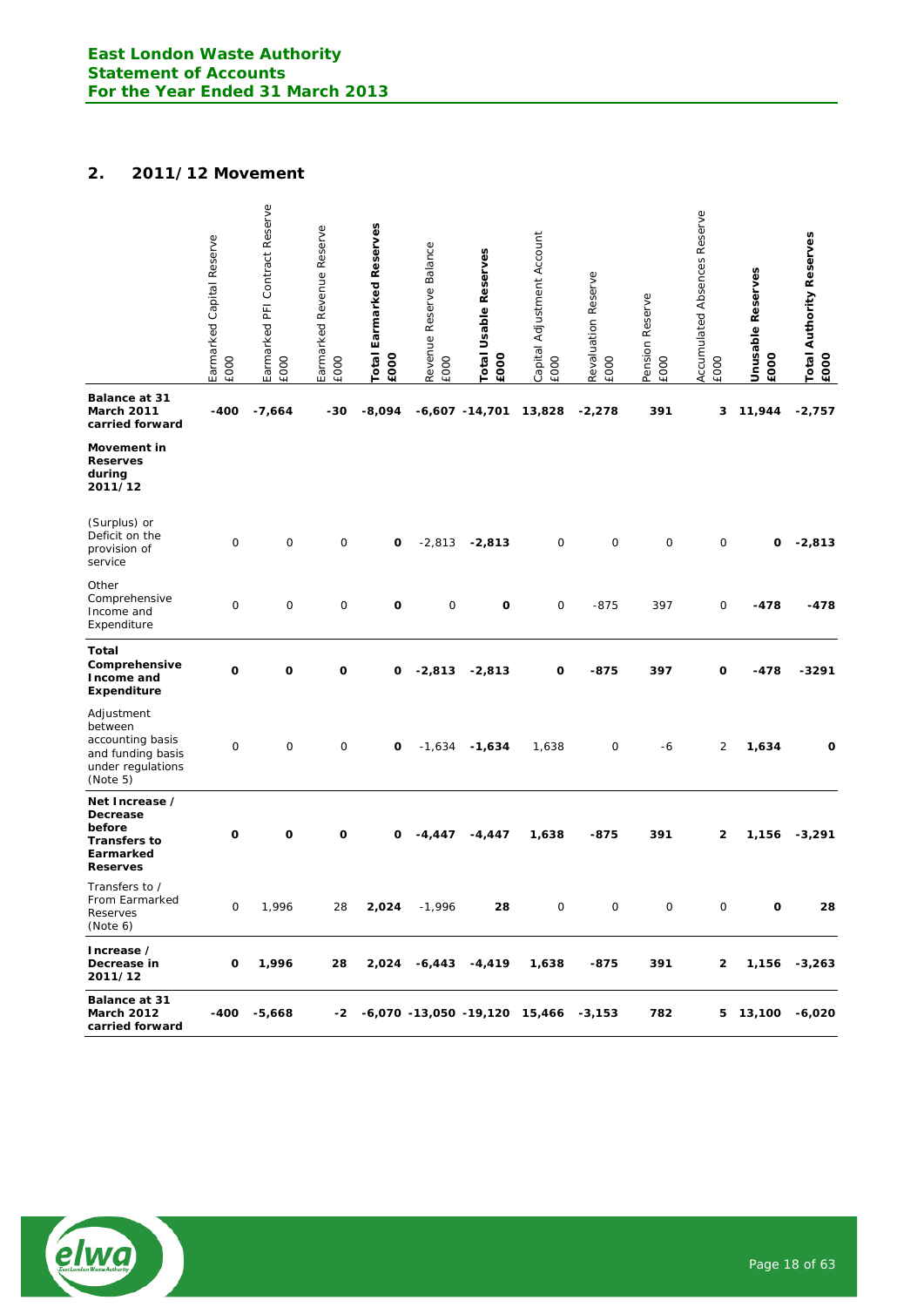# <span id="page-18-0"></span>**COMPREHENSIVE INCOME AND EXPENDITURE STATEMENT**

This statement summarises the resources that have been generated and consumed in providing services and managing the Authority during the year. It includes all day-to-day expenses and related income on an accruals basis.

|                                     |                         | 2011/12                                  |                                                                                          |                                            |                         | 2012/13                                  |
|-------------------------------------|-------------------------|------------------------------------------|------------------------------------------------------------------------------------------|--------------------------------------------|-------------------------|------------------------------------------|
| Gross<br><b>Expenditure</b><br>£000 | Gross<br>Income<br>£000 | <b>Net</b><br><b>Expenditure</b><br>£000 |                                                                                          | <b>Gross</b><br><b>Expenditure</b><br>£000 | Gross<br>Income<br>£000 | <b>Net</b><br><b>Expenditure</b><br>£000 |
| 233                                 |                         | 233                                      | Supplies and Services                                                                    | 141                                        |                         | 141                                      |
| 36,826                              |                         | 36,826                                   | Service Charges (Note 26)                                                                | 40,039                                     |                         | 40,039                                   |
| 750                                 |                         | 750                                      | <b>Employee and Support Services</b>                                                     | 888                                        |                         | 888                                      |
| 103                                 |                         | 103                                      | Premises Related Expenditure                                                             | 135                                        |                         | 135                                      |
| $\overline{2}$                      |                         | 2                                        | <b>Transport Related Expenditure</b>                                                     | $\overline{2}$                             |                         | $\overline{2}$                           |
| 5,443                               |                         | 5,443                                    | Depreciation and Impairment of Fixed<br>Assets (Note 8)                                  | 5,397                                      |                         | 5,397                                    |
| 1,072                               |                         | 1,072                                    | Third Party Payments                                                                     | 1,076                                      |                         | 1,076                                    |
| 1,322                               | 1,322                   | $\mathbf 0$                              | Optibag Savings passed onto Boroughs                                                     | 1,331                                      | 1,331                   | $\mathbf 0$                              |
|                                     | 2,647                   | $-2,647$                                 | <b>Commercial Waste Charges</b>                                                          |                                            | 3,264                   | $-3,264$                                 |
|                                     | 3,991                   | $-3,991$                                 | PFI and other Grants (Note 22)                                                           |                                            | 4,036                   | $-4,036$                                 |
|                                     | 1,541                   | $-1,541$                                 | Other Income                                                                             |                                            | 814                     | $-814$                                   |
| 45,751                              | 9,501                   | 36,250                                   | <b>Cost of Services</b>                                                                  | 49,009                                     | 9,445                   | 39,564                                   |
|                                     |                         |                                          |                                                                                          |                                            |                         |                                          |
| 5,956                               | 270                     | 5,686                                    | Financing and investment income and<br>Expenditure (Note 7)                              | 8,347                                      | 220                     | 8,127                                    |
| 51,707                              | 9,771                   | 41,936                                   | <b>Net Operating Expenditure</b>                                                         | 57,356                                     | 9,665                   | 47,691                                   |
|                                     | 44,749                  | $-44,749$                                | Income from Levy                                                                         |                                            | 44,749                  | $-44,749$                                |
| 51,707                              | 54,520                  | $-2,813$                                 | (Surplus) or Deficit on provision of<br>services                                         | 57,356                                     | 54,414                  | 2,942                                    |
|                                     |                         | $-875$                                   | Surplus or deficit on revaluation of<br>Property, plant and equipment assets<br>(Note 8) |                                            |                         | 473                                      |
|                                     |                         | 397                                      | Actuarial gains/losses on pension<br>assets/Liabilities (Note 27)                        |                                            |                         | 22                                       |
|                                     |                         | $-478$                                   | Other Comprehensive Income and<br><b>Expenditure</b>                                     |                                            |                         | 495                                      |
|                                     |                         | $-3,291$                                 | <b>Total Comprehensive Income and</b><br>Expenditure                                     |                                            |                         | 3,437                                    |

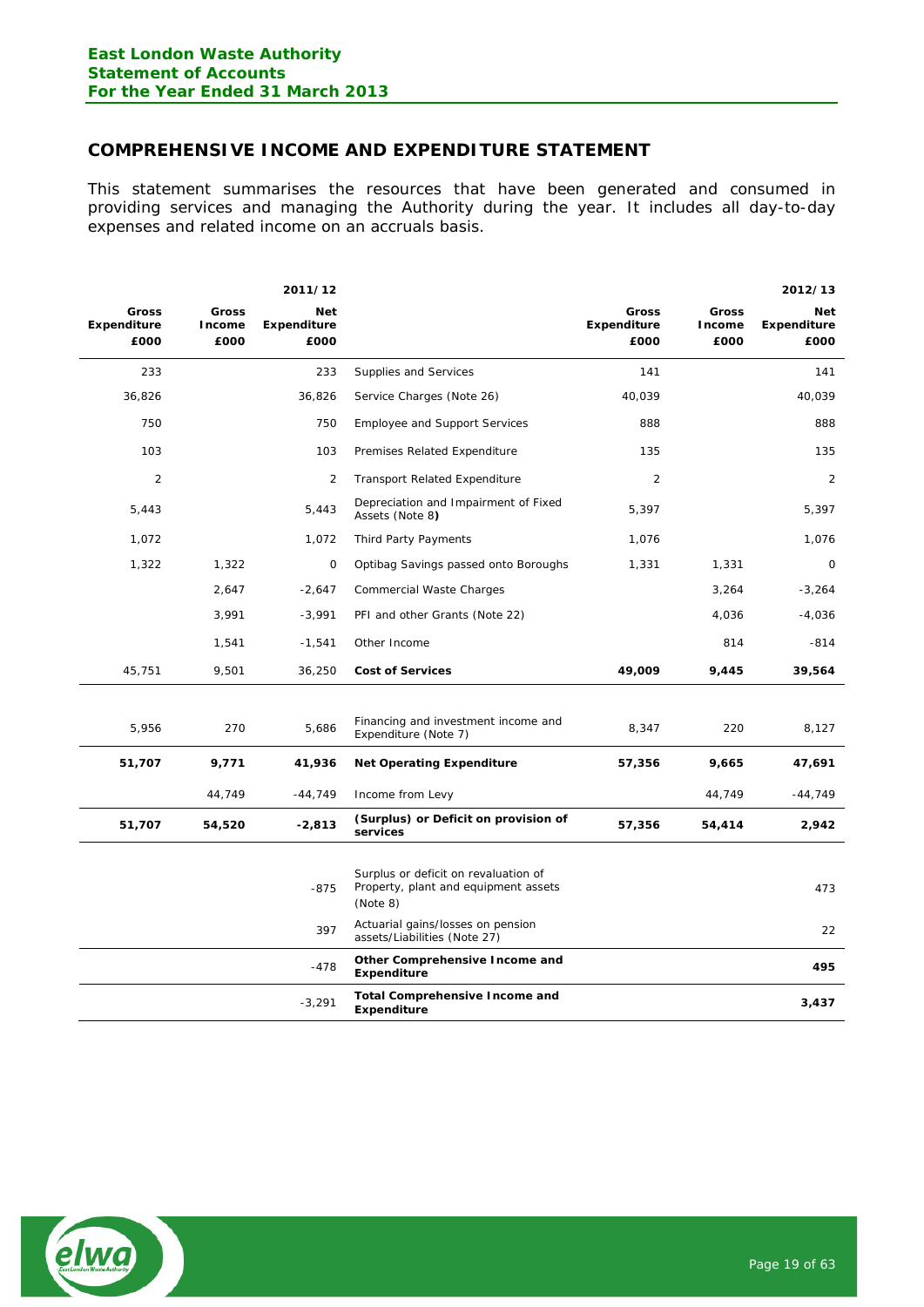# <span id="page-19-0"></span>**BALANCE SHEET**

The Balance Sheet shows the value as at the 31 March 2013 of the assets and liabilities recognised by the Authority. The net assets of the Authority (assets less liabilities) are matched by the reserves held by the Authority. Reserves are reported in two categories. The first category of reserves are usable reserves, i.e. those reserves that the Authority may use to provide services, subject to the need to maintain a prudent level of reserves and any statutory limitations on their use (for example the Capital Reserve that may only be used to fund capital and repay debt). The second category of reserves is those that the Authority is not able to use to provide services. This category of reserves include reserves that hold unrealised gains and losses (for example the Revaluation Reserve), where amounts would only become available to provide services if the assets are sold; and reserves that hold timing differences shown in the Movement in Reserves Statement line 'Adjustments between accounting basis and funding basis under regulations'.

| 31 March 2012<br>£000 |                               | <b>Notes</b> | 31 March 2013<br>£000 |
|-----------------------|-------------------------------|--------------|-----------------------|
| 87,950                | Property, Plant & Equipment   | 8            | 83,762                |
| 87,950                | <b>Long Term Assets</b>       |              | 83,762                |
| 600                   | Assets Held for Sale          | 12           | 0                     |
| 17,158                | <b>Short Term Investments</b> | 28           | 15,894                |
| 3,550                 | Short term Debtors            | 10           | 2,890                 |
| 63                    | Cash and Cash Equivalents     | 11           | 4,372                 |
| 21,371                | <b>Current Assets</b>         |              | 23,156                |
| $-28$                 | Short Term Borrowing          | 28           | $-266$                |
| $-5,464$              | <b>Short Term Creditors</b>   | 13           | $-10,395$             |
| $-5,492$              | <b>Current Liabilities</b>    |              | $-10,661$             |
| $-1,488$              | Long Term Borrowing           | 28           | $-1,251$              |
| $-95,539$             | PFI Finance Lease Liability   | 26           | $-91,602$             |
|                       | Other Long Term Liabilities:  |              |                       |
| $-782$                | Pension Liability             | 27           | $-821$                |
| $-97,809$             | <b>Long Term Liabilities</b>  |              | $-93,674$             |
| 6,020                 | <b>Net Assets</b>             |              | 2,583                 |
| 19,120                | <b>Usable Reserves</b>        | 14           | 11,837                |
| $-13,100$             | Unusable Reserves             | 15           | $-9,254$              |
| 6,020                 | <b>Total Reserves</b>         |              | 2,583                 |

G Pearce, BA, CPFA Finance Director 25<sup>th</sup> September 2013

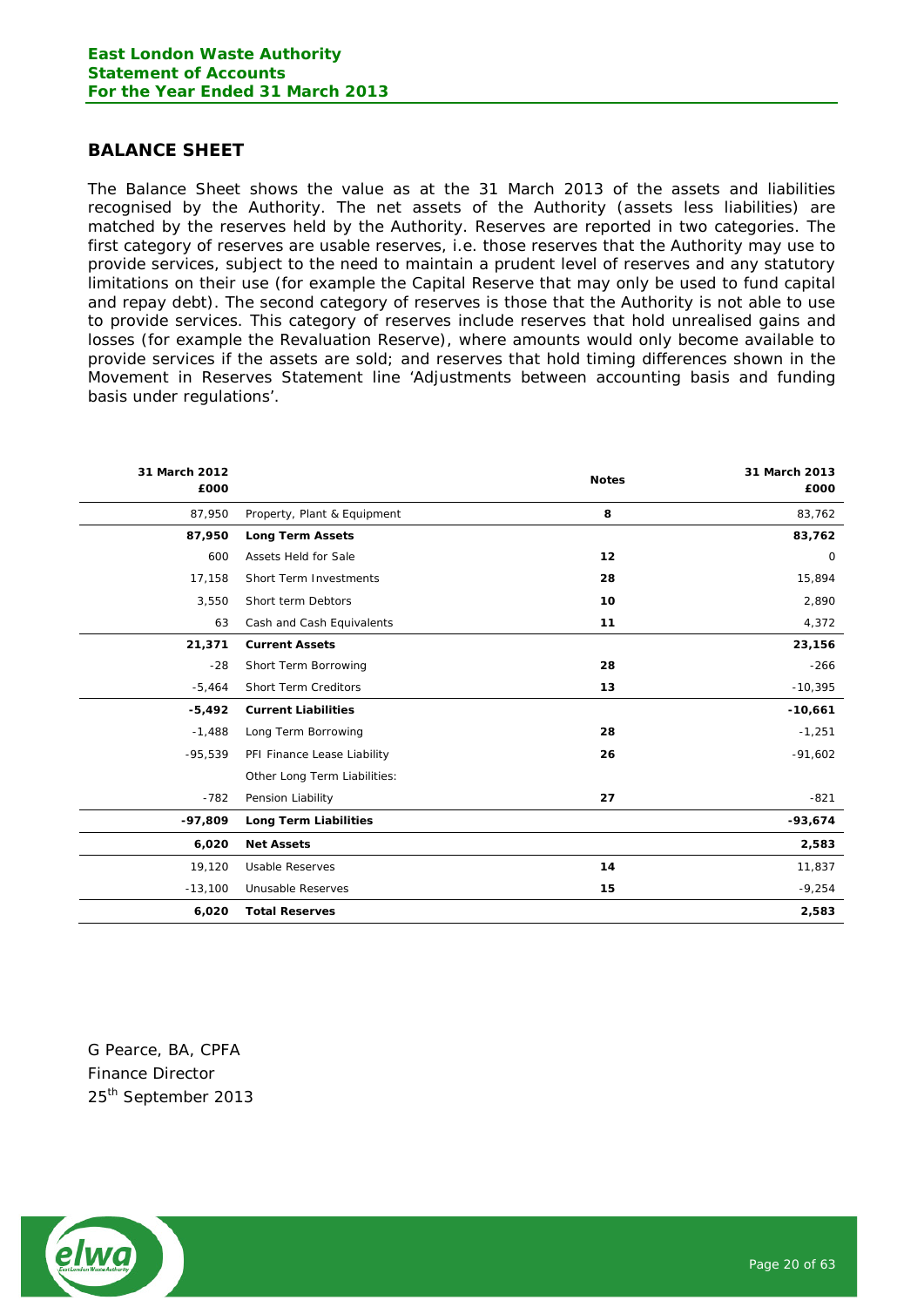# <span id="page-20-0"></span>**CASH FLOW STATEMENT**

The Cash Flow Statement shows the changes in cash and cash equivalents of the Authority during the reporting period. The Statement shows how the Authority generates and uses cash and cash equivalents by classifying cash flows as operating, investing and financing activities. Investing activities represent the extent to which cash outflows have been made for resources which are intended to contribute to the Authority's future service delivery. Cash flows arising from financing activities are useful in predicting claims on future cash flows by providers of capital (i.e. borrowing) to the Authority.

| 2011/12<br>£000 |                                                                                              | 2012/13<br>£000 |
|-----------------|----------------------------------------------------------------------------------------------|-----------------|
| 2,813           | Net surplus or (deficit) on the provisions of services                                       | $-2,942$        |
| 5,305           | Adjustments to net surplus or deficit on the provision of services for non-cash<br>movements | 11,005          |
| 8,118           | Net cash flows from Operating Activities (Note 16)                                           | 8,063           |
| $-4,210$        | Investing Activities (Note 17)                                                               | 183             |
| -3.856          | Financing activities (Note 18)                                                               | $-3,937$        |
| 52              | Net increase and decrease in cash and cash equivalents                                       | 4,309           |
| 11              | Cash and cash equivalents at the beginning of the reporting period                           | 63              |
| 63              | Cash and cash equivalents at the end of the reporting period (Note 11)                       | 4,372           |

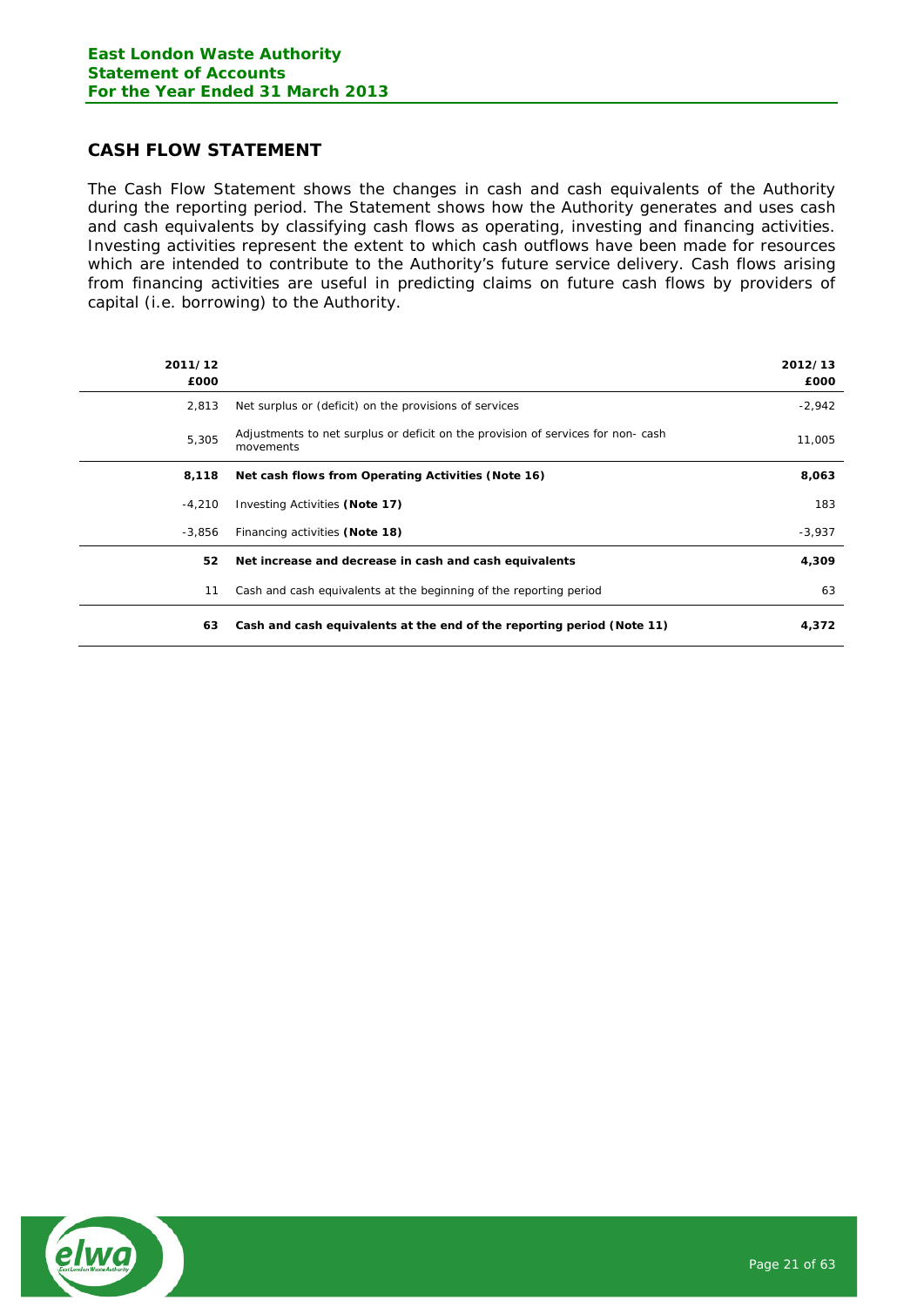# <span id="page-21-0"></span>**STATEMENT OF ACCOUNTING POLICIES**

# **1. General Principles**

1.1 The Statement of Accounts summarises the Authority's transactions for the 2012/13 financial year and its position at the year-end of 31 March 2013. The Authority is required to prepare an annual Statement of Accounts by the Accounts and Audit (England) Regulations 2011, which those Regulations require to be prepared in accordance with proper accounting practices. These practices primarily comprise the *Code of Practice on Local Authority Accounting in the United Kingdom 2012/13* and the *Service Reporting Code of Practice 2012/13*, supported by International Financial Reporting Standards (IFRS). The accounting convention adopted in the Statement of Accounts is principally historical cost, modified by the revaluation of certain categories of non-current assets. Accounting policies have been applied consistently.

# **2. Accruals of Income and Expenditure**

- 2.1 The Accounts have been prepared on the normal accruals basis whereby activity is accounted for in the year that it takes place, not when cash payments are made or received. Debtors and creditors are included in the balance sheet in respect of goods supplied and services rendered but not paid for at 31 March 2013.
- 2.2 When debts may not be settled, the balance of the debtor is written down and a charge made to revenue for the income that might not be recovered.

# **3. Cash and Cash Equivalents**

- 3.1 Cash is represented by cash in hand and deposits with financial institutions repayable without penalty on notice of not more than 24 hours.
- 3.2 Cash equivalents are investments that having originally been invested for no longer than three months are repayable on demand or readily convertible to known amounts of cash with insignificant risk of change in value. Fixed term deposits, excluding overnight deposits, are not considered to be readily convertible since they only become repayable at the point of maturity and cannot be traded or redeemed without penalty. In the Cash Flow Statement, cash and cash equivalents are shown net of bank overdrafts that are repayable on demand and form an integral part of the Authority's cash management.
- **4. Prior Period Adjustments, Changes in Accounting Policies and Estimates and Errors**
- 4.1 Prior period adjustments may arise as a result of a change in accounting policies or to correct a material error.
- 4.2 Changes in accounting estimates are accounted for prospectively, i.e. in the current and future years affected by the change and do not give rise to a prior period adjustment.
- 4.3 Changes in accounting policies are only made when required by proper accounting practices or the change provides more reliable or relevant information about the effect of transactions, other events and conditions on the Authority's financial position or financial performance.
- 4.4 Where a change is made, it is applied retrospectively (unless stated otherwise) by adjusting opening balances and comparative amounts for the prior period as if the new policy had always been applied. Material errors discovered in prior period figures are corrected retrospectively by amending opening balances and comparative amounts for the prior period.

# **5. Employee benefits**

# Benefits Payable during Employment

5.1 Short-term employee benefits are those due to be settled within 12 months of the yearend. They include benefits such as wages and salaries, paid annual leave and paid sick leave, bonuses and non-monetary benefits for current employees and are recognised as

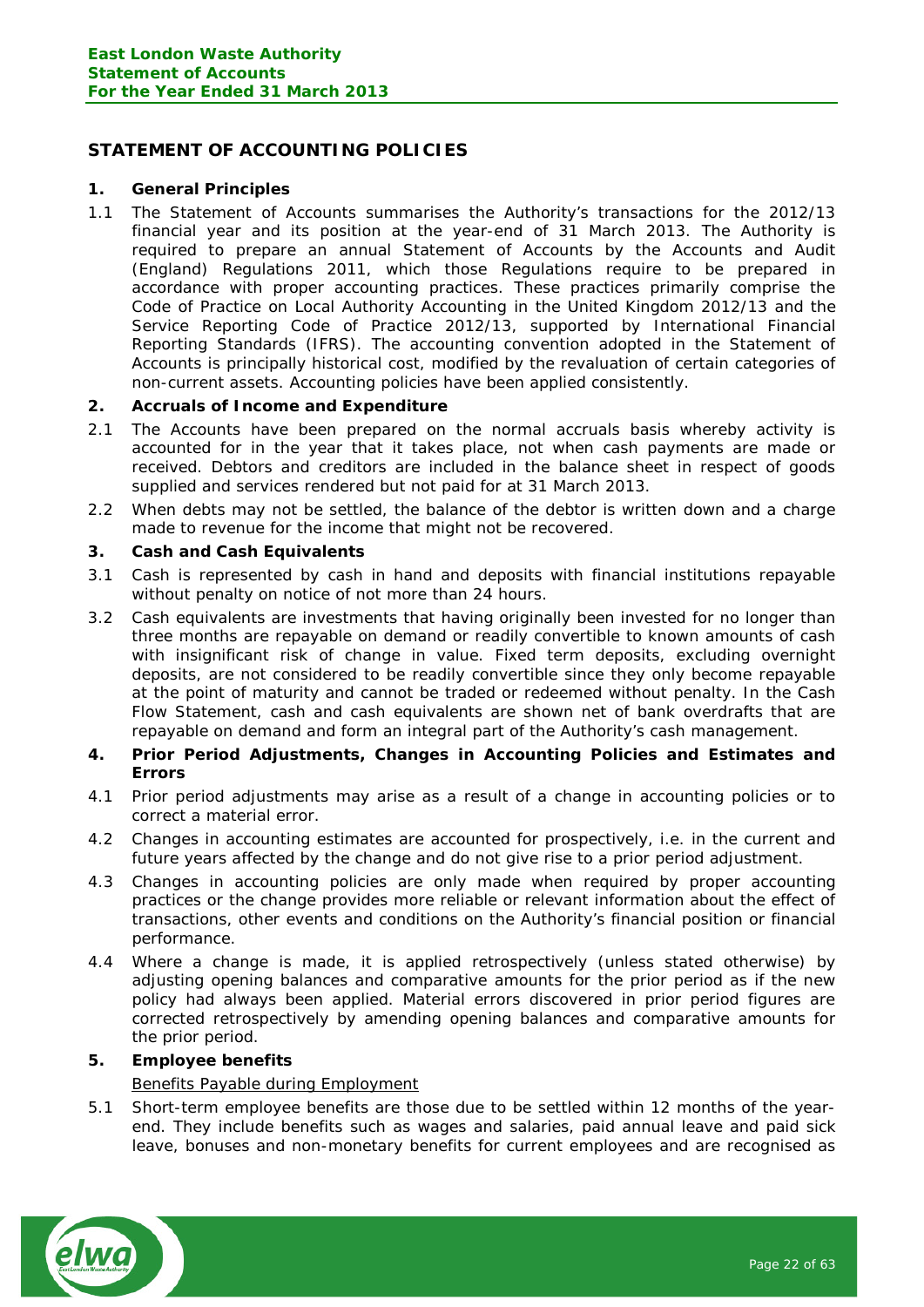an expense for services in the year in which employees render service to the Authority. An accrual is made for the cost of holiday entitlements (or any form of leave, e.g. time off in lieu) earned by employees but not taken before the year-end which employees can carry forward into the next financial year. The accrual is made at the wage and salary rates applicable in the following accounting year, being the period in which the employee takes the benefit. The accrual is charged to Surplus or Deficit on the Provision of Services, but then reversed out through the Movement in Reserves Statement so that holiday benefits are charged to revenue in the financial year in which the holiday absence occurs.

## Termination Benefits

- 5.2 Termination benefits are amounts payable as a result of a decision by the Authority to terminate an officer's employment before the normal retirement date or an officer's decision to accept voluntary redundancy. The benefits are charged on an accruals basis to the Comprehensive Income and Expenditure Statement when the Authority is demonstrably committed to the termination of the employment of an officer or group of officers or making an offer to encourage voluntary redundancy.
- 5.3 Where termination benefits involve the enhancement of pensions, statutory provisions require the Comprehensive Income and Expenditure Statement to be charged with the amount payable by the Authority to the Pension Fund or pensioner in the year, not the amount calculated according to the relevant accounting standards. In the Movement in Reserves Statement, appropriations are required to and from the Pensions Reserve to remove the notional debits and credits for pension enhancement termination benefits and replace them with debits for the cash paid to the Pension Fund and pensioners and any such amounts payable but unpaid at the year-end.

#### **6. Pension Provision**

- 6.1 As part of the terms and conditions of employment of its officers, the Authority offers retirement benefits. Although these benefits will not actually be payable until employees retire, the Authority has a commitment to make the payments that need to be disclosed at the time that employees earn their future entitlement.
- 6.2 The Authority participates in the Local Government Pension Scheme (LGPS) administered by the London Pension Funds Authority (LPFA). This is a funded defined benefit scheme.
- 6.3 Employees' and employers' contributions are paid into the LGPS. Employers' contribution rates are advised by the LPFA Fund's Actuary, Barnett Waddingham LLP, with the intention of balancing the pension liabilities with investment assets over time. Additional pension liabilities resulting from early retirements are met by the Authority's Comprehensive Income and Expenditure Statement and not by the Pension Fund. The Authority is required to account for pension costs in accordance with IAS 19 and to recognise in the accounts accrued benefits payments at the time that the employees earn their future benefit entitlements.
- 6.4 This has the following effect on the results of the current and prior period:
	- a) The overall amount to be met from the levy has remained unchanged, but the costs disclosed for services after the replacement of actual employer's contributions by current service costs are £6,000 higher (£6,000 lower in 2011/12).
	- b) Pension costs have increased by £11,000. This is the result of pension interest costs being higher than expected returns on assets.
	- c) The liability in the balance sheet has increased and reported net worth of the Authority is now £821,000. (£782,000 in 2011/12).
	- d) An actuarial loss of £22,000 (£397,000 loss in 2011/12) is recorded on the Comprehensive Income and Expenditure Statement and reflected in the Balance Sheet liability. Actuarial gains and losses arise from changes to assumptions and the

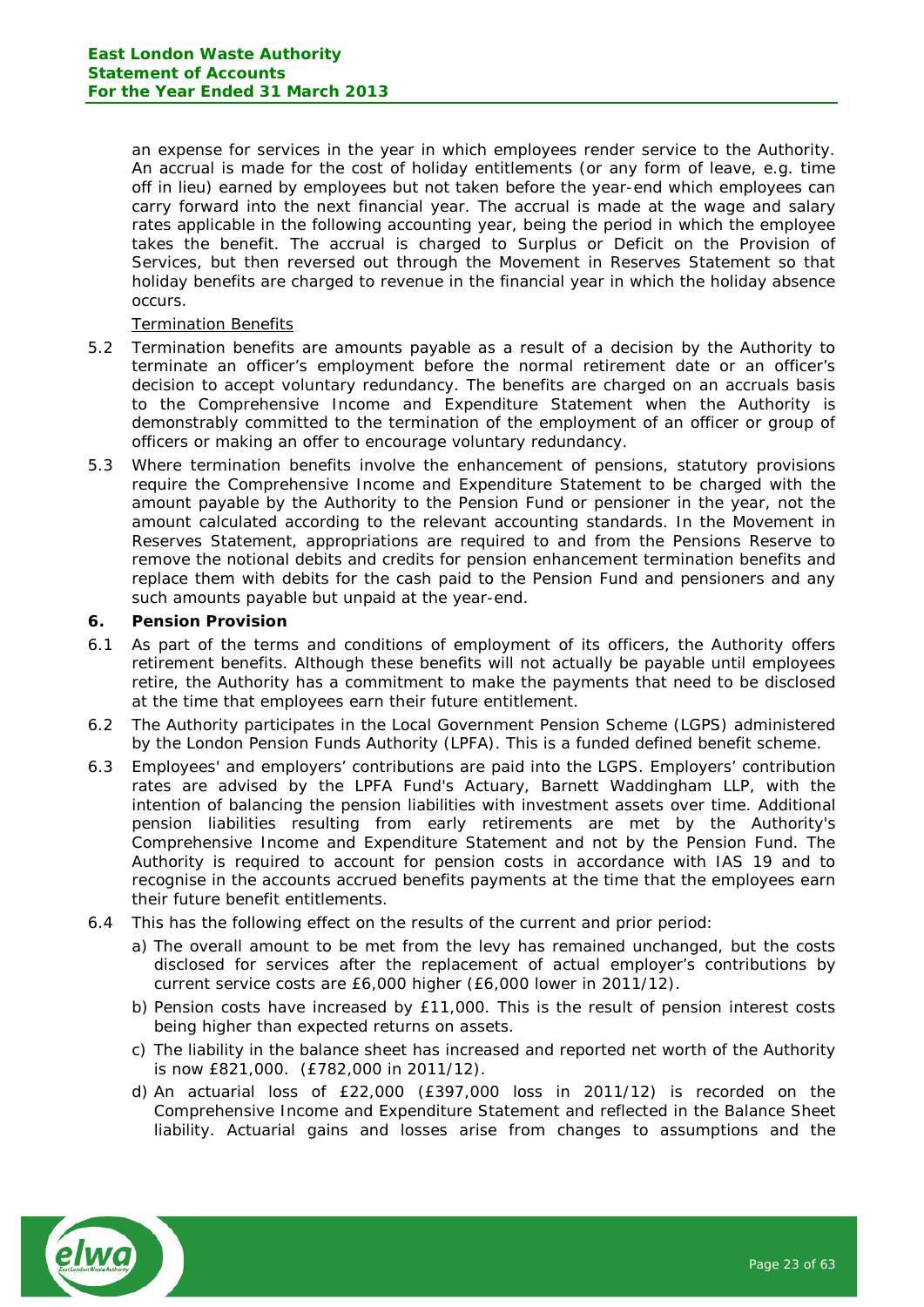differences between expected and actual returns. Further details are shown in Note 27.

- 6.5 The International Accounting Standards Board has published a final version of the revised IAS 19 standard which will apply for the accounting period beginning 1 April 2013.
- 6.6 In summary, the main changes that affect the pension profit and loss charge are:
	- a) Removal of the expected return on assets, to be replaced by a net interest cost comprising interest income on the assets and interest expense on the liabilities, which are both calculated with reference to the discount rate;
	- b) Some labelling changes, i.e. Current and past service costs , curtailments and settlements will be listed under the heading 'Service Cost';
	- c) Administration expenses, previously deducted from actual and expected returns on assets, will now be accounted for within the profit and loss charge.

## **7. Discretionary Benefits**

7.1 The Authority also has restricted powers to make discretionary awards of retirement benefits in the event of early retirements. Any liabilities estimated to arise as a result of an award to any member of staff are accrued in the year of the decision to make the award and accounted for using the same policies as are applied to the Local Government Pension Scheme.

# **8. Financial Instruments**

8.1 Financial Instruments represent transactions, with a contract, which result in a financial asset for one entity and a financial liability for another. Financial Instruments cover both financial liabilities and assets.

#### Financial Liabilities

- 8.2 Financial liabilities are recognised on the Balance Sheet when the Authority becomes a party to the contractual provisions of a financial instrument and are initially measured at fair value and are carried at their amortised cost. Annual charges to the Financing and Investment Income and Expenditure line in the Comprehensive Income and Expenditure Statement for interest payable are based on the carrying amount of the liability, multiplied by the effective rate of interest for the instrument. The effective interest rate is the rate that exactly discounts estimated future cash payments over the life of the instrument to the amount at which it was originally recognised.
- 8.3 For most of the borrowings that the Authority has, this means that the amount presented in the Balance Sheet is the outstanding principal repayable (plus accrued interest); and interest charged to the Comprehensive Income and Expenditure Statement is the amount payable for the year according to the loan agreement.
- 8.4 Gains and losses on the repurchase or early settlement of borrowing are credited and debited to the Financing and Investment Income and Expenditure line in the Comprehensive Income and Expenditure Statement in the year of repurchase/settlement. However, where repurchase has taken place as part of a restructuring of the loan portfolio that involves the modification or exchange of existing instruments, the premium or discount is respectively deducted from or added to the amortised cost of the new or modified loan and the write-down to the Comprehensive Income and Expenditure Statement is spread over the life of the loan by an adjustment to the effective interest rate.
- 8.5 Where premiums and discounts have been charged to the Comprehensive Income and Expenditure Statement, regulations allow the impact on the Revenue Reserve Balance to be spread over future years. The Authority has a policy of spreading the gain or loss over the term that was remaining on the loan against which the premium was payable or discount receivable when it was repaid. The reconciliation of amounts charged to the Comprehensive Income and Expenditure Statement to the net charge required against

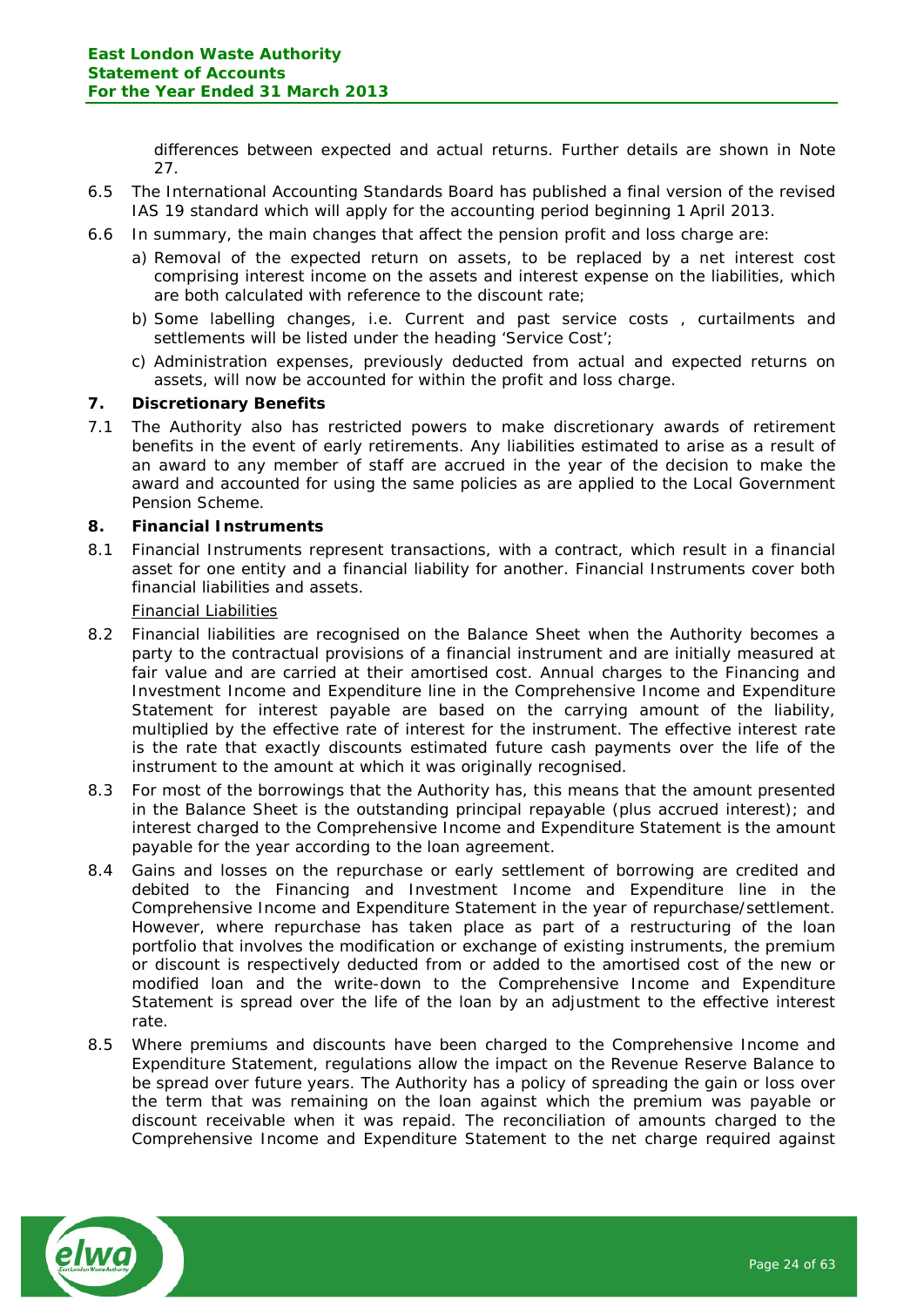the Revenue Reserve Balance is managed by a transfer to or from the Financial Instruments Adjustment Account in the Movement in Reserves Statement.

# Financial Assets

- 8.6 Financial assets are classified into two types:
	- a) Loans and receivables assets that have a fixed or determinable payment, but are not quoted in an active market.
	- b) Available for Sale Assets assets that have a quoted market price and/or do not have fixed or determinable payments.

# **9. Loans and Receivables**

- 9.1 Loans and receivables are recognised on the Balance Sheet when the Authority becomes a party to the contractual provisions of a financial instrument and are initially measured at fair value. They are subsequently measured at their amortised cost. Annual credits to the Financing and Investment Income and Expenditure line in the Comprehensive Income and Expenditure Statement for interest receivable are based on the carrying amount of the asset multiplied by the effective rate of interest for the instrument. For most of the loans that the Authority has made, this means that the amount presented in the Balance Sheet is the outstanding principal receivable (plus accrued interest) and interest credited to the Comprehensive Income and Expenditure Statement is the amount receivable for the year in the loan agreement.
- 9.2 Where assets are identified as impaired because of a likelihood arising from a past event that payments due under the contract will not be made, the asset is written down and a charge made to the relevant service (for receivables specific to that service) or the Financing and Investment Income and Expenditure line in the Comprehensive Income and Expenditure Statement. The impairment loss is measured as the difference between the carrying amount and the present value of the revised future cash flows discounted at the asset's original effective interest rate.
- 9.3 Any gains and losses that arise on the de-recognition of an asset are credited or debited to the Financing and Investment Income and Expenditure line in the Comprehensive Income and Expenditure Statement.

# **10. Government Grants and Contributions**

10.1 Government Grants and other contributions are accounted for on an accruals basis and recognised in the accounting statements when the conditions for their receipt have been complied with and there is reasonable assurance that the grant or contribution will be received.

## **11. Interests in Companies and Other Entities**

11.1 The Authority annually reviews the extent to which other entities (over which the Authority has a material interest) need to be consolidated into Group Accounts. In consolidating the accounts, all transactions and balances between the Authority and the subsidiary would be eliminated in full.

## **12. Leases**

12.1 Leases are classified as finance leases where the terms of the lease transfer substantially all the risks and rewards incidental to ownership of the property, plant or equipment from the lessor to the lessee. All other leases are classified as operating leases. Where a lease covers both land and buildings, the land and buildings elements are considered separately for classification. Arrangements that do not have the legal status of a lease but convey a right to use an asset in return for payment are accounted for under this policy where fulfilment of the arrangement is dependent on the use of specific assets.

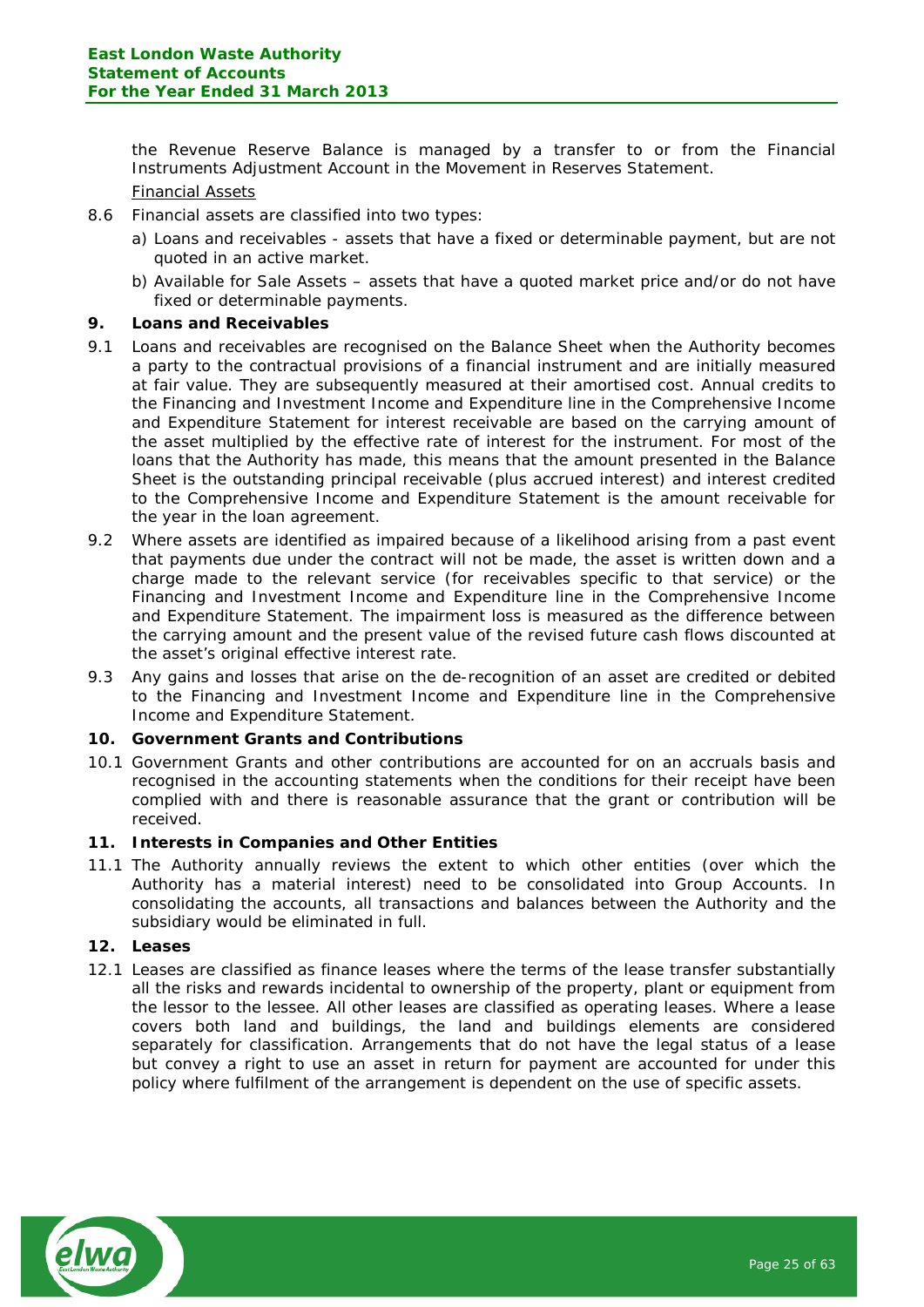#### The Authority as Lessee

#### Finance Leases

- 12.2 Property, plant and equipment held under finance leases is recognised on the Balance Sheet at the commencement of the lease at its fair value measured at the lease's inception (or the present value of the minimum lease payments, if lower). The asset recognised is matched by a liability for the obligation to pay the lessor. Initial direct costs of the Authority are added to the carrying amount of the asset. Premiums paid on entry into a lease are applied to writing down the lease liability. Contingent rents are charged as expenses in the periods in which they are incurred.
- 12.3 Lease payments are apportioned between:
	- a) A charge for the acquisition of the interest in the property, plant or equipment applied to write down the lease liability, and
	- b) A finance charge (debited to the Financing and Investment Income and Expenditure line in the Comprehensive Income and Expenditure Statement).
- 12.4 Property, Plant and Equipment recognised under finance leases is accounted for using the policies applied generally to such assets, subject to depreciation being charged over the lease term if this is shorter than the asset's estimated useful life (where ownership of the asset does not transfer to the Authority at the end of the lease period).
- 12.5 A prudent annual contribution is made from revenue funds towards the deemed capital investment in accordance with statutory requirements. Depreciation and revaluation and impairment losses are therefore substituted by a revenue contribution in the Revenue Reserve Balance, by way of an adjusting transaction with the Capital Adjustment Account in the Movement in Reserves Statement for the difference between the two.

# Operating Leases

12.6 Rentals paid under operating leases are charged to the Comprehensive Income and Expenditure Statement as an expense of the services benefitting from use of the leased property, plant or equipment. Charges are made on a straight-line basis over the life of the lease, unless another systematic basis is more representative of the benefits received by the Authority.

## The Authority as Lessor

## Finance Leases

- 12.7 Where the Authority grants a finance lease over a property or an item of plant or equipment, the relevant asset is written out of the Balance Sheet as a disposal. At the commencement of the lease, the carrying amount of the asset in the Balance Sheet (whether Property, Plant and Equipment or Assets Held for Sale) is written off to Net Operating Expenditure in the Comprehensive Income and Expenditure Statement as part of the gain or loss on disposal. A gain, representing the Authority's net investment in the lease, is credited to the same line in the Comprehensive Income and Expenditure Statement also as part of the gain or loss on disposal (i.e. netted off against the carrying value of the asset at the time of disposal), matched by a lease (long-term debtor) asset in the Balance Sheet.
- 12.8 Lease rentals receivable are apportioned between:
	- a) A charge for the acquisition of the interest in the property applied to write down the lease debtor (together with any premiums received), and
	- b) Finance income (credited to the Financing and Investment Income and Expenditure line in the Comprehensive Income and Expenditure Statement).
- 12.9 The gain credited to the Comprehensive Income and Expenditure Statement on disposal is not permitted by statute to increase the Revenue Reserve Balance and is required to be treated as a capital receipt. Where a premium has been received, this is posted out of the Revenue Reserve Balance to the Capital Receipts Reserve in the Movement in

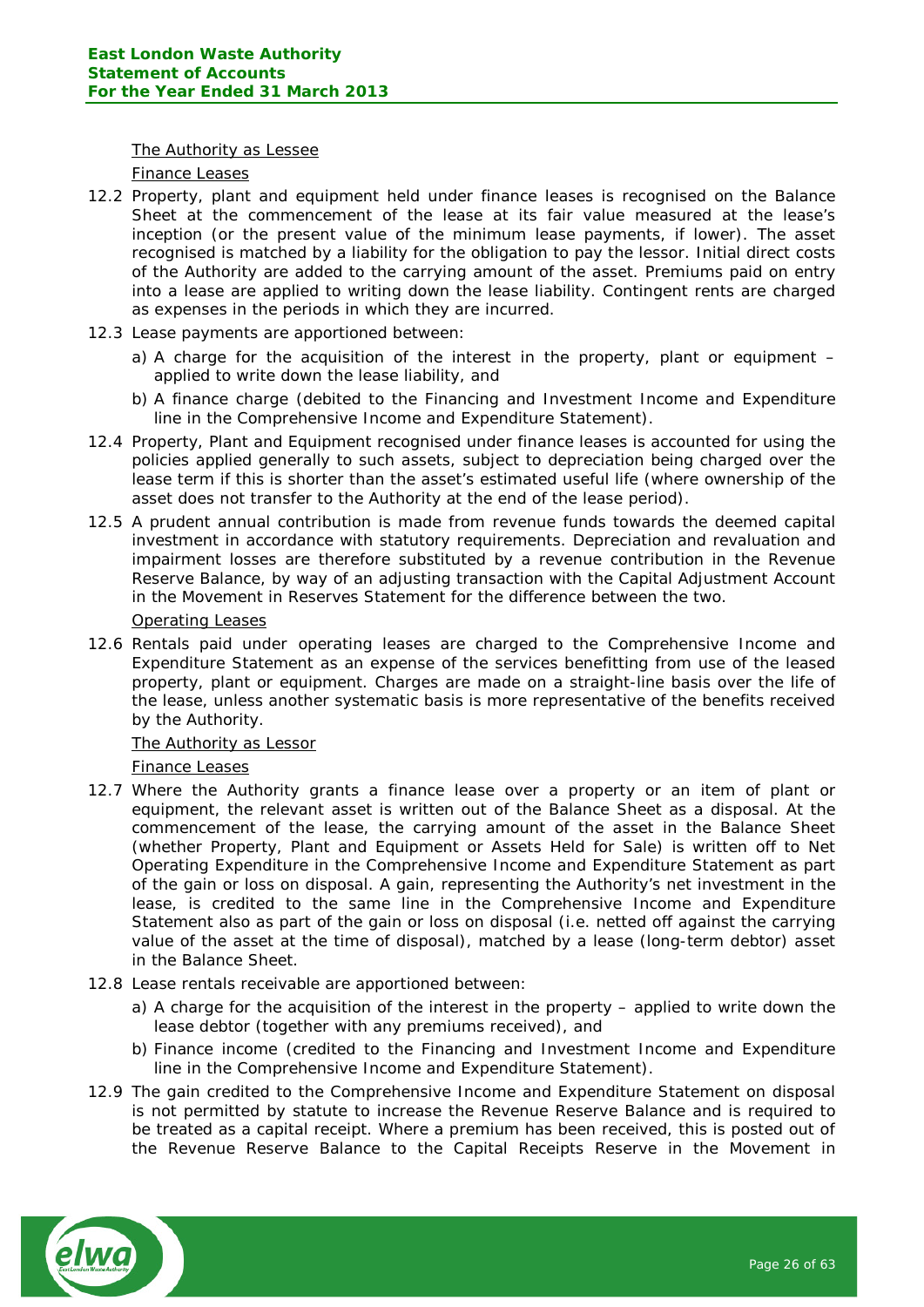Reserves Statement. Where the amount due in relation to the lease asset is to be settled by the payment of rentals in future financial years, this is posted out of the Revenue Reserve Balance to the Deferred Capital Receipts Reserve in the Movement in Reserves Statement. When the future rentals are received, the element for the capital receipt for the disposal of the asset is used to write down the lease debtor. At this point, the deferred capital receipts are transferred to the Capital Receipts Reserve.

12.10 The written-off value of disposals is not a charge against the Levy, as the cost of noncurrent assets is fully provided for under separate arrangements for capital financing. Amounts are therefore appropriated to the Capital Adjustment Account from the Revenue Reserve Balance in the Movement in Reserves Statement.

#### Operating Leases

12.11 Where the Authority grants an operating lease over a property or an item of plant or equipment, the asset is retained in the Balance Sheet. Rental income is credited to Net Operating Expenditure in the Comprehensive Income and Expenditure Statement. Credits are made on a straight-line basis over the life of the lease, even if this does not match the pattern of payments (e.g. there is a premium paid at the commencement of the lease). Initial direct costs incurred in negotiating and arranging the lease are added to the carrying amount of the relevant asset and charged as an expense over the lease term on the same basis as rental income.

## **13. Property, Plant and Equipment**

- 13.1 All expenditure on the acquisition, creation or enhancement of non-current assets is capitalised on an accruals basis in the accounts. Expenditure on fixed assets is capitalised provided that the fixed asset yields benefits to the Authority and the service it provides for a period of more than one year. This excludes expenditure on routine repairs and maintenance of non-current assets which is charged direct to the Comprehensive Income and Expenditure Statement.
- 13.2 Under the adaptation to International Financial Reporting Interpretations Committee (IFRIC) 12, a PFI asset should initially be recorded as both an asset and liability at the present value of the minimum lease payments, which is equal to the cost of the assets constructed in a PFI scheme.
- 13.3 Fixed assets related to the PFI Scheme have been valued by the waste management contractor, who has current and expert knowledge of the assets in question. The last revaluation was carried out on a replacement cost basis in 2009/10. Fixed assets are classified into the groupings required by the 2012-13 Code of Practice on Local Authority Accounting. Land, operational properties and other operational assets are included in the balance sheet at the lower of net current replacement cost and net realisable value in existing use.
- 13.4 Fixed assets are revalued sufficiently regularly to ensure that their carrying value is not materially different from fair value but as a minimum every five years. Properties regarded by the Authority as operational were valued on the basis of open market value for their existing use, or where this could not be assessed because there was no market for the subject asset, the depreciated replacement cost (DRC).
- 13.5 Properties regarded by the Authority as non-operational have been valued on the basis of open market value.
- 13.6 Any surpluses arising from movements in the general level of prices will be credited to the Revaluation Reserve. Any deficit will be debited to the Revaluation Reserve where a credit balance exists for that specific asset, otherwise the debit will be reflected in the Comprehensive Income and Expenditure Statement and reversed out in the Statement of the Movement on the Revenue Reserve Balance. A review, including an assessment for impairment, is carried out each year to assess material changes to the value or useful life of fixed assets. Where the impairment is due to a clear loss of economic benefit, IFRS

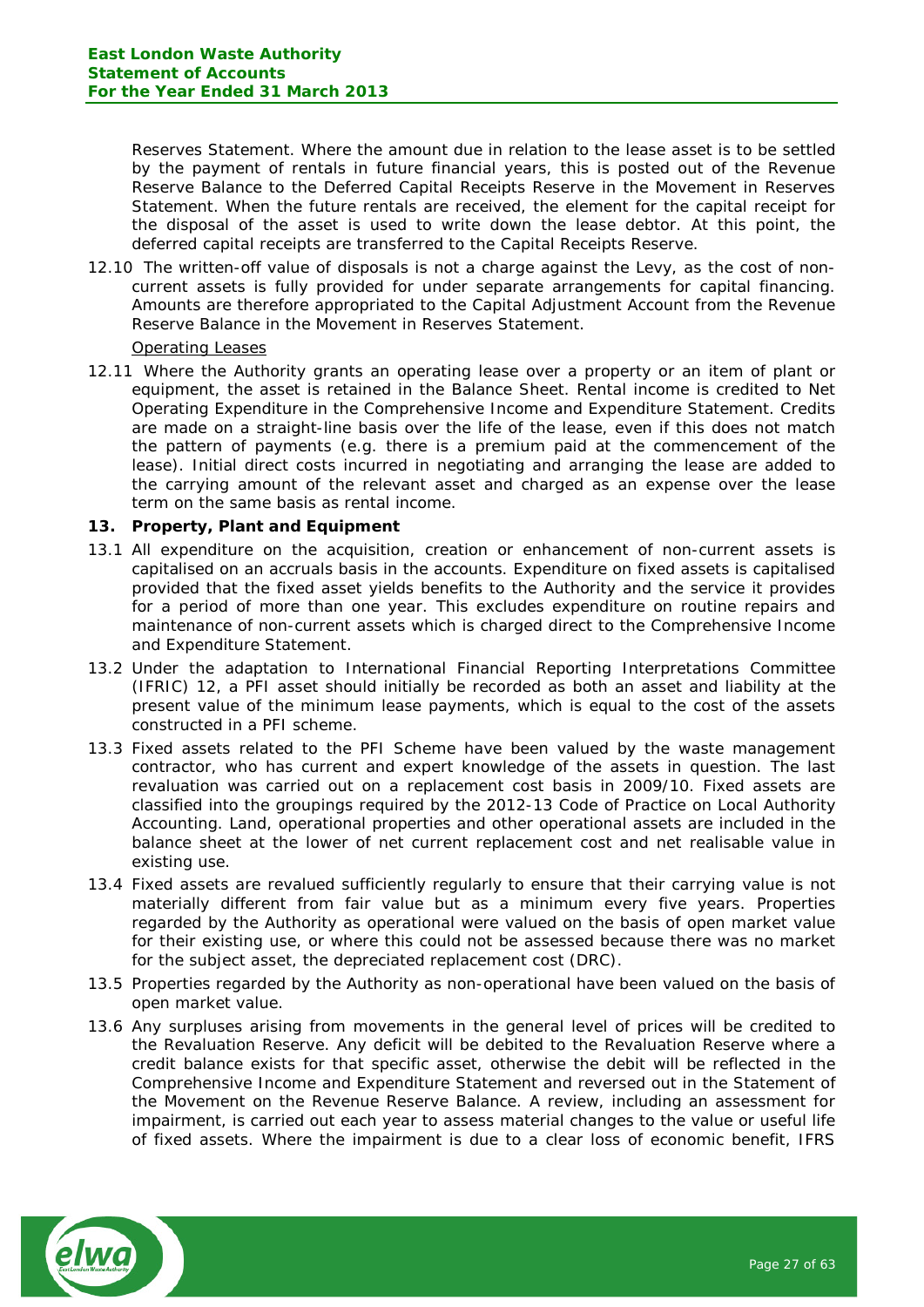requires that the loss is charged to the Comprehensive Income and Expenditure Statement and reversed out in the Movement in Reserves Statement.

# **14. Depreciation**

- 14.1 Depreciation is provided for on all Property, Plant and Equipment assets by the systematic allocation of their depreciable amounts over their useful lives. An exception is made for assets without a determinable finite useful life (i.e. freehold land and certain Community Assets) and assets that are not yet available for use (i.e. assets under construction).
	- a) Operational assets are depreciated on a straight-line basis over a maximum period of 25 years.
	- b) Newly acquired assets are not depreciated until the following year.
	- c) Depreciation is provided on assets in the year of disposal.
- 14.2 Where an item of Property, Plant and Equipment asset has major components whose cost is significant in relation to the total cost of the item, the components are depreciated separately.
- 14.3 Revaluation gains are also depreciated, with an amount equal to the difference between current depreciation charged and the depreciation that would have been chargeable based on the historic cost of the assets. The difference is transferred from the Revaluation Reserve to the Capital Adjustment Account.

#### **15. Component Accounting**

- 15.1 IAS 16 Property, Plant and Equipment (PPE) sets out the requirements for separate component depreciation of PPE assets that are significant in relation to the total asset cost.
- 15.2 The Authority will allocate the amount recognised in respect of an item of property, plant and equipment to its significant parts and depreciate separately each such part. For example, a property will be separated into its land and building component and depreciated separately.
- 15.3 A significant part of an item of PPE may have a useful life and a depreciation method that are the same as the useful life and the depreciation method of another significant part of the same item. Such parts may be grouped in determining the depreciation charge.
- 15.4 The Code of Practice on Local Authority Accounting in the United Kingdom (the Code) requires all local authorities to establish an accounting policy for the componentisation of their assets and to apply that policy as assets are acquired, enhanced and revalued.
- 15.5 Authorities are required to implement component requirement prospectively with effect from 1 April 2010 and are applicable to:
	- a) Enhancement expenditure incurred,
	- b) Acquisition expenditure incurred, and
	- c) Revaluation carried out
- 15.6 The Authority will consider assets for componentisation upon revaluation. The principal asset that the Authority holds on its balance sheet relates to is PFI asset. The next planned revaluation of this asset is in 2014/15.

#### **16. Disposals and Non-current Assets Held for Sale**

16.1 When it becomes probable that the carrying amount of an asset will be recovered principally through a sale transaction rather than through its continuing use, it is reclassified as an Asset Held for Sale. The asset is revalued immediately before reclassification and then carried at the lower of this amount and fair value less costs to sell. Where there is a subsequent decrease to fair value less costs to sell, the loss is posted to Net Operating Expenditure in the Comprehensive Income and Expenditure

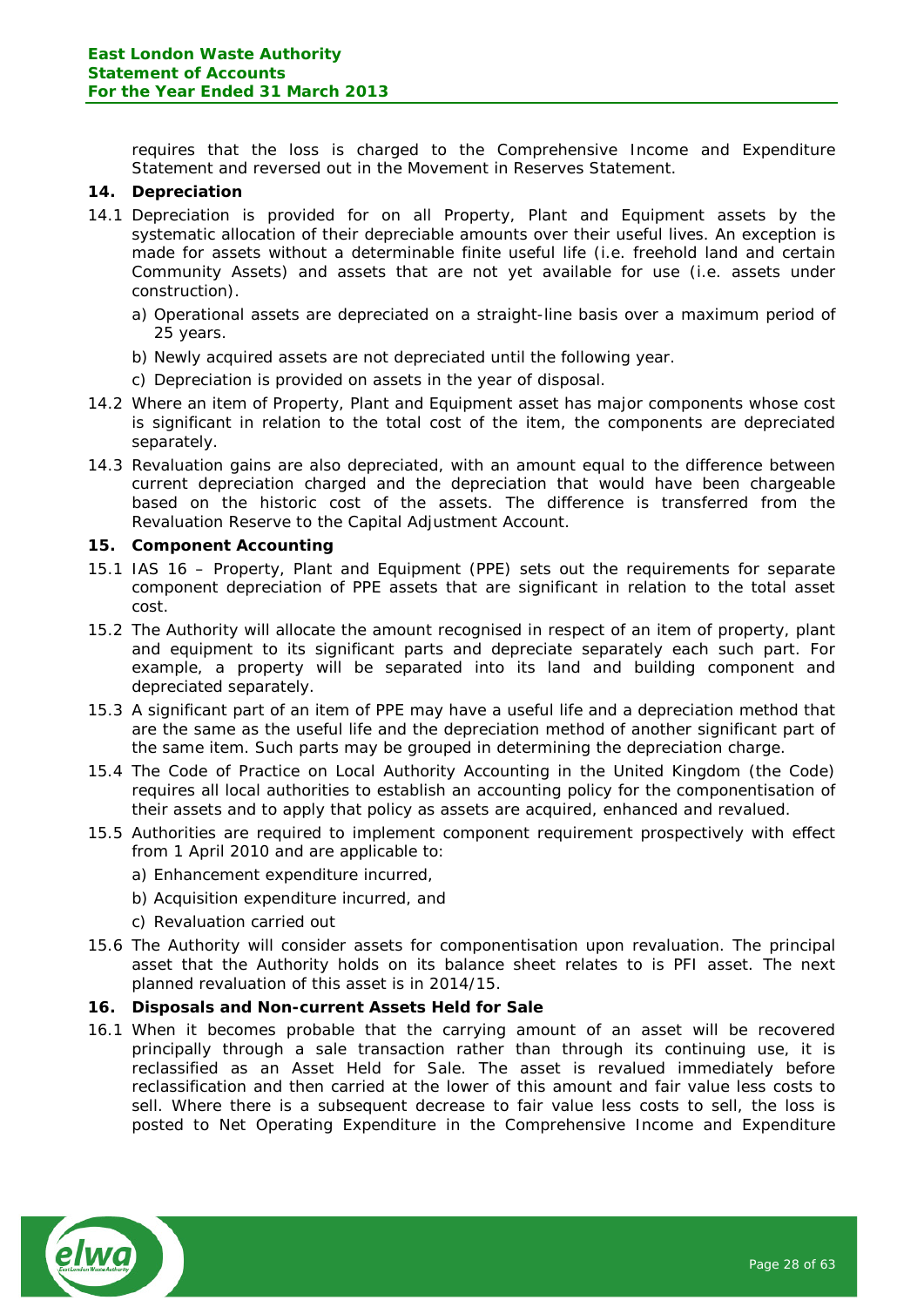Statement. Gains in fair value are recognised only up to the amount of any previous losses recognised in the Surplus or Deficit on Provision of Services.

- 16.2 Depreciation is not charged on Assets Held for Sale. If assets no longer meet the criteria to be classified as Assets Held for Sale, they are reclassified back to non-current assets and valued at the lower of their carrying amount before they were classified as held for sale: adiusted for depreciation, amortisation or revaluations that would have been recognised had they not been classified as Held for Sale, and their recoverable amount at the date of the decision not to sell.
- 16.3 Assets that are to be abandoned or scrapped are not reclassified as Assets Held for Sale. When an asset is disposed of or decommissioned, the carrying amount of the asset in the Balance Sheet (whether Property, Plant and Equipment or Assets Held for Sale) is written off to the Other Operating Expenditure line in the Comprehensive Income and Expenditure Statement as part of the gain or loss on disposal. Receipts from disposals (if any) are credited to the same line in the Comprehensive Income and Expenditure Statement also as part of the gain or loss on disposal (i.e. netted off against the carrying value of the asset at the time of disposal). Any revaluation gains accumulated for the asset in the Revaluation Reserve are transferred to the Capital Adjustment Account.
- 16.4 Amounts received for a disposal in excess of £10,000 are categorised as capital receipts. The balance of receipts is required to be credited to the Capital Receipts Reserve, and can then only be used for new capital investment or set aside to reduce the Authority's underlying need to borrow (the capital financing requirement). Receipts are appropriated to the Reserve from the Revenue Reserve Balance in the Movement in Reserves Statement.
- 16.5 The written-off value of disposals is fully provided for under separate arrangements for capital financing. Amounts are appropriated to the Capital Adjustment Account from the Revenue Reserve Balance in the Movement in Reserves Statement.

## **17. Private Finance Initiative (PFI) and Similar Contracts**

- 17.1 PFI and similar contracts are agreements to receive services, where the responsibility for making available the property, plant and equipment needed to provide the services passes to the PFI contractor. As the Authority is deemed to control the services that are provided under its PFI schemes, and as ownership of the property, plant and equipment will pass to the Authority at the end of the contracts for no additional charge, the Authority carries the assets used under the contracts on its Balance Sheet as part of Property, Plant and Equipment.
- 17.2 In December 2002, the Authority entered into a PFI contract.
- 17.3 In accordance with IFRIC 12, all PFI arrangements have been reflected on the Authority's balance sheet. The financial liability has been recognised as per the finance lease principles under International Accounting Standards (IAS) 17.
- 17.4 The fixed assets associated with the contract have been recognised in the Authority's balance sheet at fair value, and the assets will be revalued and depreciated in line with the Authority's policies for the accounting of Property, Plant and Equipment.
- 17.5 The annual amounts payable to the PFI operator are analysed into four elements:
	- a) The value of services received during the year, which is charged to the Comprehensive Income and Expenditure Statement.
	- b) An interest charge of 5.99% reflecting the implicit rate of interest on the finance lease on the outstanding balance sheet liability, which is charged to the Comprehensive Income and Expenditure Statement.
	- c) The payment towards the liability, which writes down the liability in the Balance Sheet.
	- d) Lifecycle replacement costs, a proportion of the amounts payable is posted to the Balance Sheet as a prepayment and then recognised as additions to Property, Plant and Equipment when the relevant works are eventually carried out.

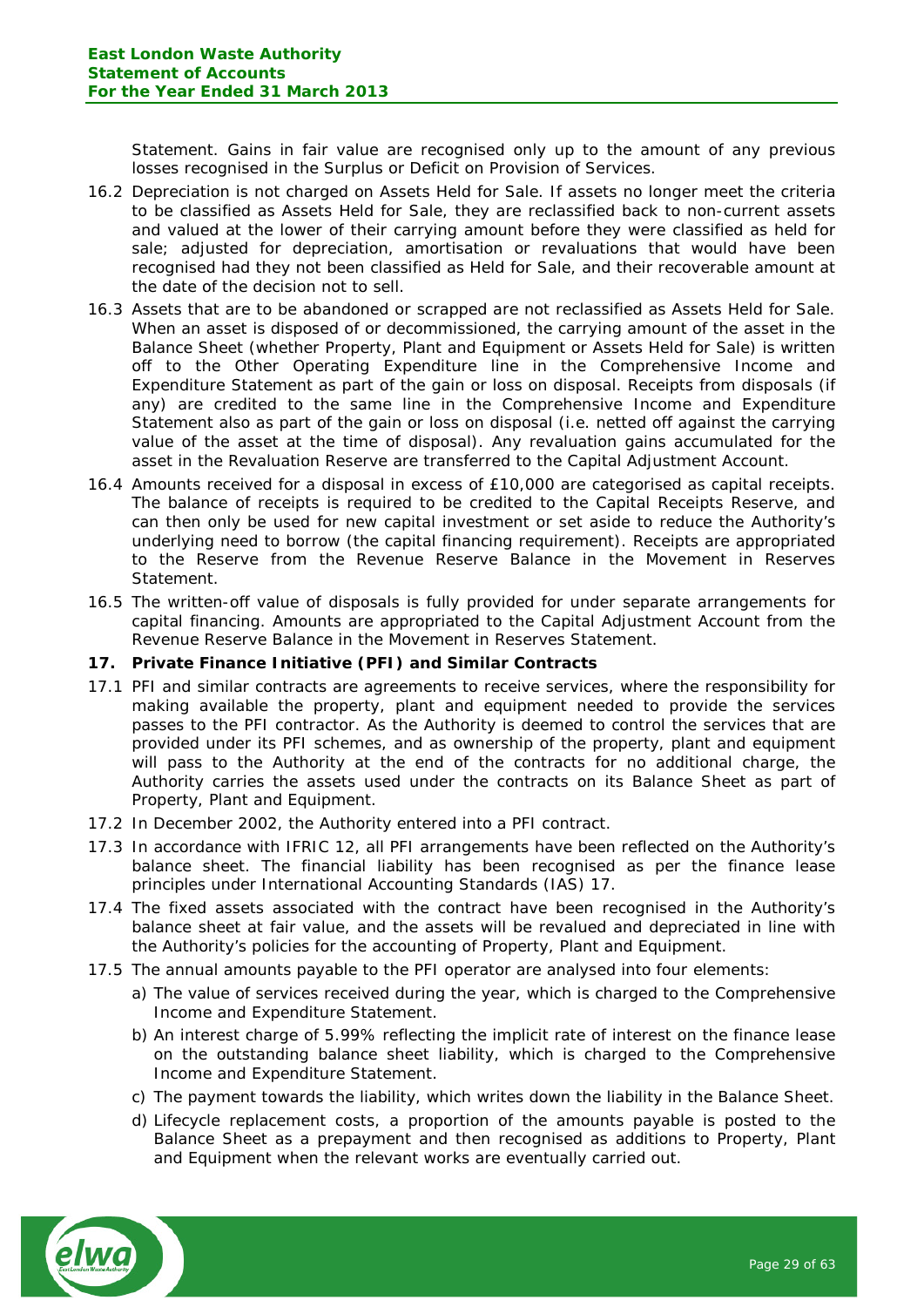# **18. Landfill Allowances**

- 18.1 In accordance with CIPFA's Code of Practice on Local Authority Accounting Bulletin 64, there is a requirement with effect from 1 April 2005 to account for Landfill Allowances at the lower of cost and net realisable value. Any surpluses or deficits arising from the Landfill Allowances Trading Scheme (LATS) are taken to the specific, earmarked LATS Reserve.
- 18.2 Under the scheme, the Authority receives annual allowances from DEFRA for landfilling Biodegradable Municipal Waste (BMW). Each allowance received represents grant income, while each tonne of BMW landfilled incurs a liability to DEFRA. Any unused allowances are carried forward as an Authority asset. These transactions are reflected in the Comprehensive Income and Expenditure Statement and Balance Sheet at the rate of £nil per tonne as at 31 March 2013. This is in line with the position as at 31 March 2012.
- 18.3 ELWA has no arrangement to trade the surplus allowances by the target year and therefore has written down the value of the surplus allowances to zero because they have no value.

## **19. Reserves**

- 19.1 The Authority sets aside specific amounts as reserves for future purposes or to cover contingencies. Reserves are created by appropriating amounts out of the Revenue Reserve Balance in the Movement in Reserves Statement. When expenditure to be financed from a reserve is incurred, it is charged to the appropriate category in that year to score against the Surplus or Deficit on the Provision of Services in the Comprehensive Income and Expenditure Statement. The reserve is then appropriated back into the Revenue Reserve Balance in the Movement in Reserves Statement so that there is no net charge against the Levy for the expenditure.
- 19.2 The Revenue Reserve is the statutory fund into which all the receipts of an Authority are required to be paid and out of which all liabilities of the Authority are to be met, except to the extent that statutory rules might provide otherwise.
- 19.3 A Capital Reserve exists primarily to enable expenditure to be financed without the need to borrow or use capital receipts.
- 19.4 The Pension Reserve has been set up as part of the requirement to comply with IAS 19, Accounting for Pension Costs. It represents the actuarially calculated deficit between the value of all pension liabilities and the assets held by the London Pensions Fund Authority (LPFA) as at the 31 March 2013. The deficit also includes the difference between the cost of statutorily required payments to the LPFA and the IAS 19 accounting cost charged to the Net Cost of Services in the Comprehensive Income and Expenditure Statement. Further information relating to the Net Pension Liability is shown in Note 27 to the Accounts.
- 19.5 The PFI Contract Reserve has been set up in pursuance of the Authority's agreed policy to match income and expenditure in respect of the IWMS/PFI Contract over its 25 year duration from December 2002. The reserve will ensure a smoother levy profile by avoiding exceptional levy increases especially in years when, under the terms of the IWMS/PFI Contract, the cost is expected to be subject to significant stepped increases to meet higher recycling and recovery targets.
- 19.6 The Capital Adjustment Account is a non-cash backed reserve, which represents amounts set aside from revenue resources and capital receipts to finance expenditure on fixed assets and also for the repayment of external loans and certain other capital financing transactions.
- 19.7 From the 1 April 2007, the Authority is required to record unrealised revaluation gains and losses arising from holding fixed assets in a designated Revaluation Reserve. The reserve is matched by fixed assets within the Balance Sheet and therefore not available to finance expenditure.

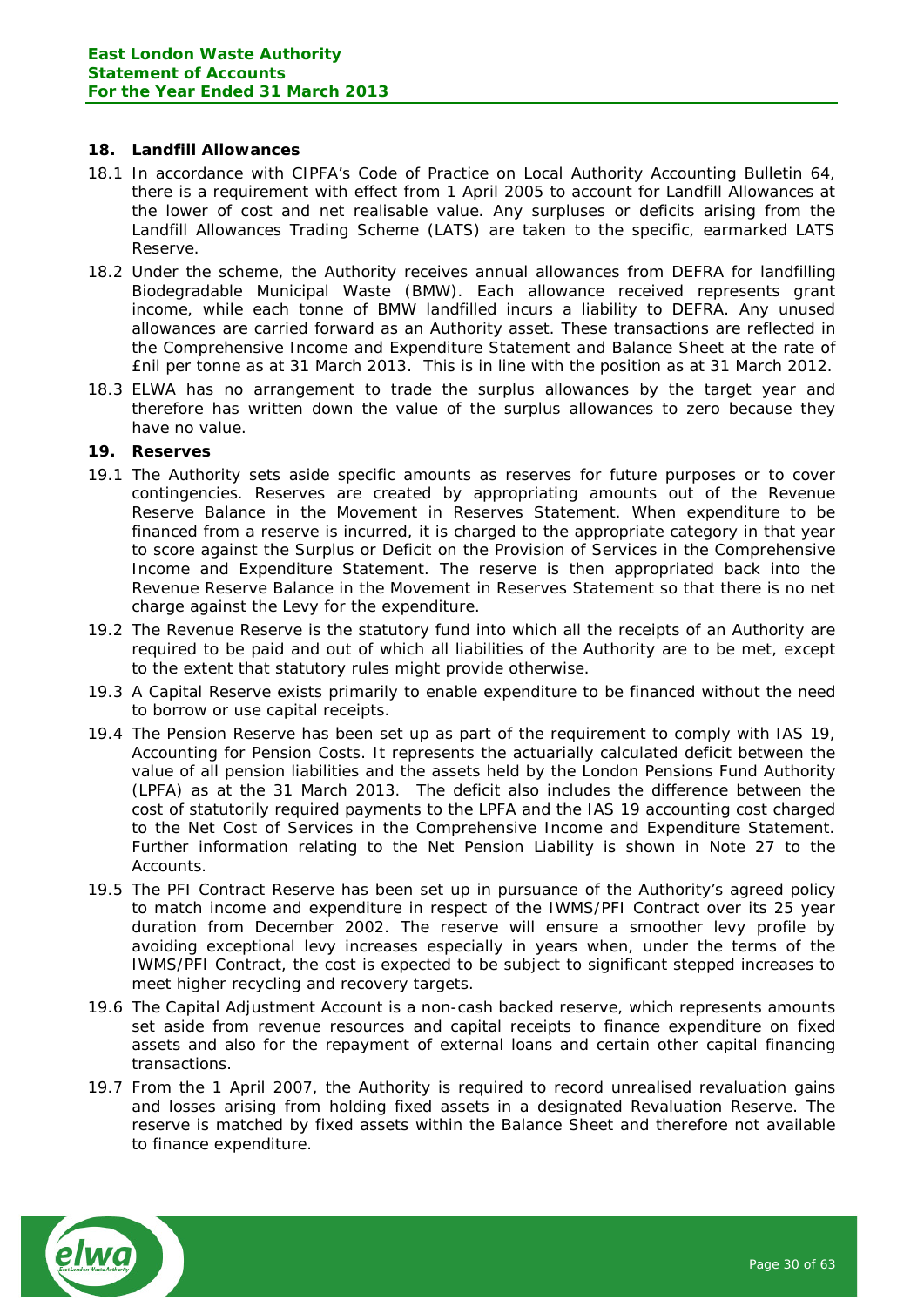19.8 The Accumulated Absences Reserve reflects untaken leave balances outstanding as at the 31 March 2013.

## **20. Charges to Revenue**

- 20.1 External interest payable (charged on an accruals basis) is charged to the Comprehensive Income and Expenditure Statement.
- 20.2 Amounts set aside from revenue for the repayment of external loans to finance capital expenditure or as transfers to other reserves are excluded from the Comprehensive Income and Expenditure Statement and disclosed separately on the Movement in Reserves Statement.

## **21. Value Added Tax**

21.1 All expenditure and income figures in the Accounts are stated exclusive of Value Added Tax.

#### **22. Redemption of Debt**

22.1 ELWA's Treasury Management function is administered by the London Borough of Redbridge on behalf of ELWA. The Local Government and Housing Act 1989 requires that a Minimum Revenue Provision be charged to the Revenue Reserve and set aside for the repayment of debt.

## **23. Financial Relationship Between The Authority And Constituent Councils**

23.1 Many of the Authority's day to day administrative and support functions during the year were run on an agency basis utilising resources from the London Boroughs of Barking & Dagenham, Havering, Newham and Redbridge.

#### **24. Financial Relationships with Companies and other Organisations**

24.1 In accordance with IAS 24 local authorities are required to prepare a full set of group Statement of Accounts where they have material interests in subsidiaries, associates and joint ventures. This also includes consideration of interests in other statutory bodies. The Authority does have a financial relationship with some bodies and this is explained in Note 23 to the Accounts.

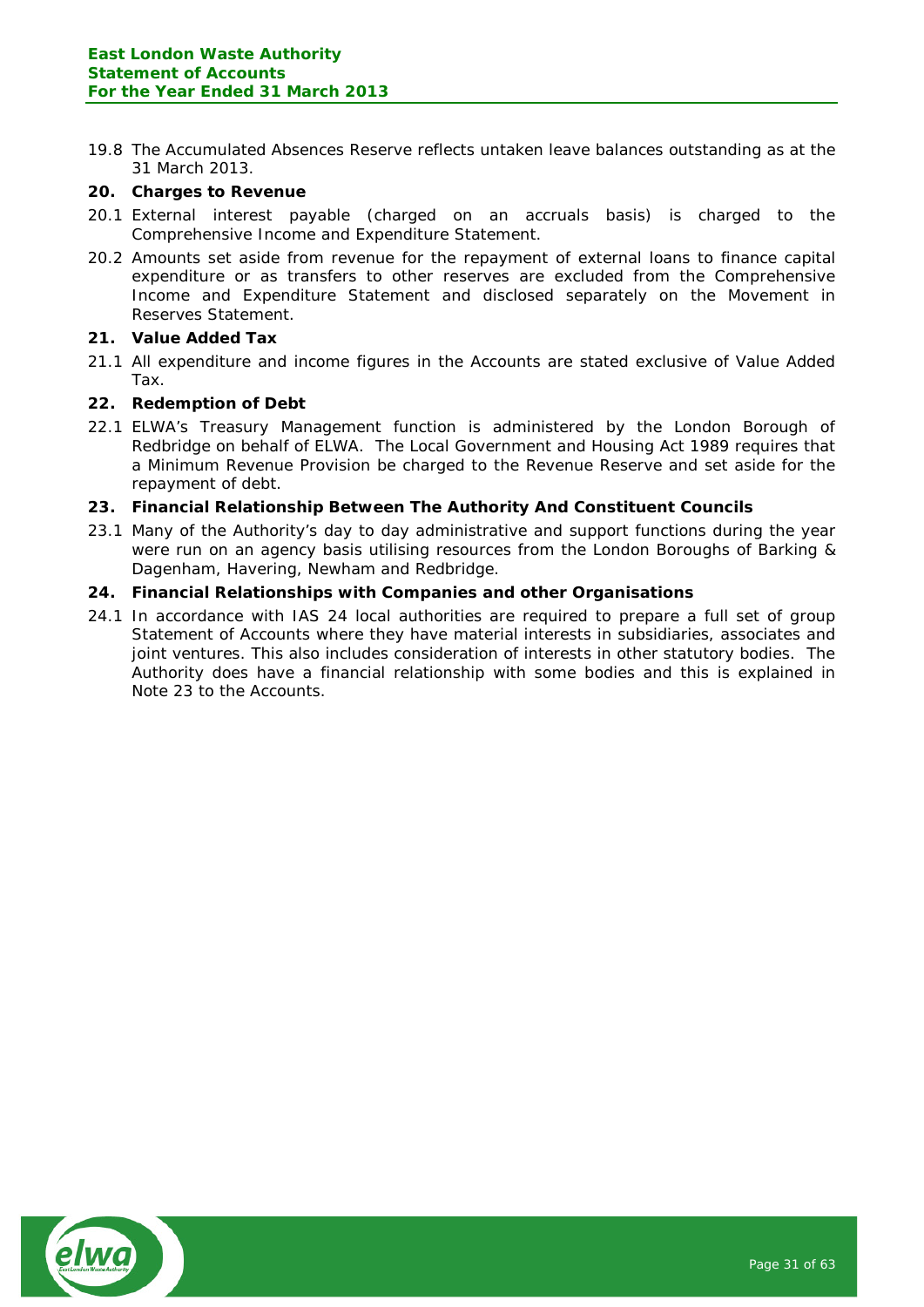# <span id="page-31-0"></span>**NOTES TO THE STATEMENT OF ACCOUNTS**

## **1. Adoption of New Accounting Standards**

Accounting Standards that have been issued but have not yet been adopted

- 1.1 The Code of Practice on Local Authority Accounting in the United Kingdom 2012/13 has introduced a number of changes to accounting policies which will be required from 1 April 2013 as follows:
- 1.2 **IAS 1 Presentation of Financial Statements:** The changes relate to the grouping of items presented in the other comprehensive income line within the Comprehensive Income and Expenditure Statement (CI&E) into those items that can be reclassified into the surplus or deficit on the provision of services and those which cannot. The gains and losses are already disclosed within the Authority's CI&E and therefore no further disclosure will be required.
- 1.3 Service Concession Arrangements, classification for the recognition criteria for assets under construction or intangible assets. During 2012/13 there was no construction within the Authority's PFI Asset and therefore no impact on the Authority's financial statements.
- 1.4 **IAS 7 Financial Instruments:** The change in this accounting policy relates to the disclosure that covers offsetting of financial assets and liabilities. Within the cash and cash equivalent line on the balance sheet there is a bank overdraft. Note 11 on page 38 provides a breakdown.
- 1.5 **IAS 19 Employee Benefits:** The most significant effect of the revised standard will be to the CI&E. The expected return on assets will be removed, to be replaced by a net interest cost comprising interest income on assets and interest expense on liabilities. This net interest will be charged to the CI&E, and will be calculated by applying the AA corporate bond yield discount rate. Therefore no allowance will be made for anticipated equity performance above that of AA corporate bonds. The scheme actuary has estimated that this will result in an increased cost to the 2012/13 CI&E of £27,000. Other amendments relating to past service cost and administration expenses are considered unlikely to have material impact on the financial statements of the Authority.
- **2. Critical Judgements in applying Accounting Policies**
- 2.1 In applying the accounting policies set out in the Statement of Accounting Policies section of the Statement of Accounts, the Authority has had to make certain judgments about complex transactions or those involving uncertainty about future events. The only critical judgement made in the Statement of Accounts is as follows.
- 2.2 There is a degree of uncertainty about future levels of Government funding for Local Government. The Authority is funded by a levy on the four Constituent Boroughs. The agreements in place with the Constituent Boroughs stipulate payment of the levy. However, the Constituent Boroughs are subject to pressures that will impose constraints on future levy increases. This in turn limits the Authority's capacity to increase the Levy to fund its commitments.
- **3. Assumptions made about the future and other major sources of estimation uncertainty**
- 3.1 The Statement of Accounts contains estimated figures that are based on assumptions made by the Authority about the future or that are otherwise uncertain. Estimates are made taking into account historical experience, current trends and other relevant factors. However, because balances cannot be determined with certainty, actual results could be materially different from the assumptions and estimates.
- 3.2 The items in the Authority's Balance Sheet at 31 March 2013 for which there is significant risk of material adjustment in the forthcoming financial year are as follows:

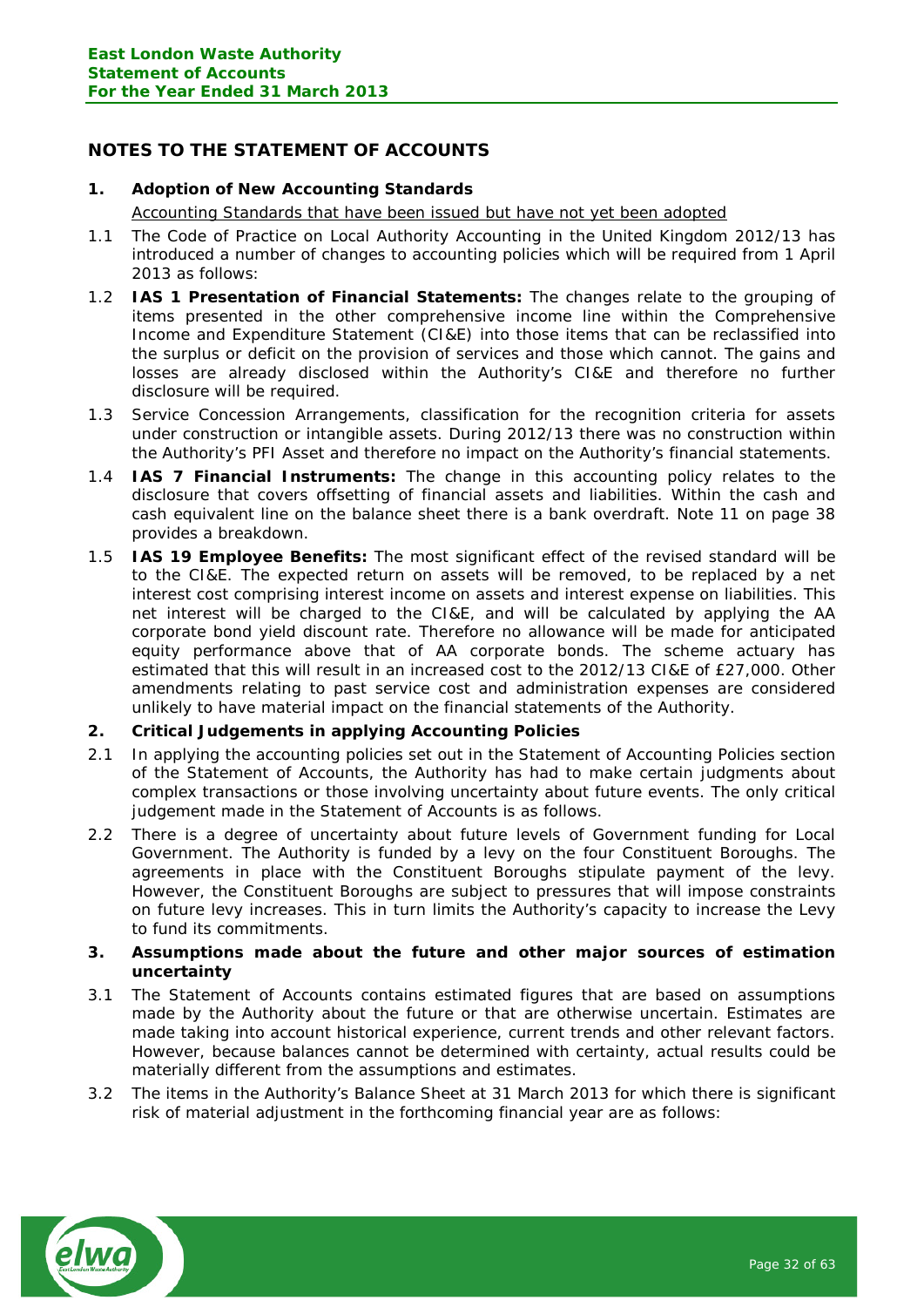| <b>I</b> tem                        | Uncertainties                                                                                                                                                                                                                                                                                                                                                                                                               | Effect if actual results differ from<br>assumptions                                                                                                                                                                                                                                                                                                                                     |
|-------------------------------------|-----------------------------------------------------------------------------------------------------------------------------------------------------------------------------------------------------------------------------------------------------------------------------------------------------------------------------------------------------------------------------------------------------------------------------|-----------------------------------------------------------------------------------------------------------------------------------------------------------------------------------------------------------------------------------------------------------------------------------------------------------------------------------------------------------------------------------------|
| Private<br>Finance<br>Initiative    | The PFI contract costs are based on<br>estimation over a period of 25 years.<br>The assumptions made at the beginning<br>of the contract will differ from the<br>original estimate.                                                                                                                                                                                                                                         | The value of the service for each year is<br>charged to Income and Expenditure<br>thus writing down the liability. An<br>increase or decrease in cost will<br>therefore affect the liability.                                                                                                                                                                                           |
| Pensions                            | Estimation of the net liability to pay<br>pensions depends on a number of<br>complex judgements relating to the<br>discount rate used, the rate at which<br>salaries are projected to increase,<br>changes in retirement ages, mortality<br>rates and expected returns on pension<br>fund assets. A consulting actuary is<br>engaged to provide the Authority with<br>expert advice about the assumptions to<br>be applied. | The effects on the present value of the<br>pension's total obligation can be<br>measured. For instance a 0.1%<br>decrease in the discount rate<br>assumption would result in the total<br>obligation increasing by £58,000.<br>However, the assumptions interact in<br>complex ways. The Authority's actuary<br>uses their experience to make the<br>necessary adjustments accordingly. |
| Property,<br>Plant and<br>Equipment | Assets are depreciated over useful lives<br>that are dependent on assumptions<br>about the level of repairs and<br>maintenance that will be incurred in<br>relation to individual assets.                                                                                                                                                                                                                                   | If the useful life of assets is reduced,<br>depreciation increases and the carrying<br>amount of the assets falls. For example,<br>1 year's reduction in useful life would<br>currently result in an increase of<br>£441,000 per year.                                                                                                                                                  |

# **4. Events after the Balance Sheet date**

- 4.1 The Statement of Accounts was authorised for issue by the Finance Director on 28 June 2013. Events taking place after this date are not reflected in the Statement of Accounts or notes. Where events taking place before this date provide information about conditions existing at 31 March 2013, the figures in the Statement of Accounts and notes have been adjusted in all material respects to reflect the impact of this information.
- 4.2 There are no events after the balance sheet date that require an adjustment to be made to the Statement of Accounts.

## **5. Adjustment between accounting basis and funding basis under regulations**

5.1 This note details the adjustments that are made to the total comprehensive income and expenditure recognised by the Authority in the year in accordance with proper accounting practice in order to calculate the resources that are specified by statutory provisions as being available to the Authority to meet future capital and revenue expenditure.

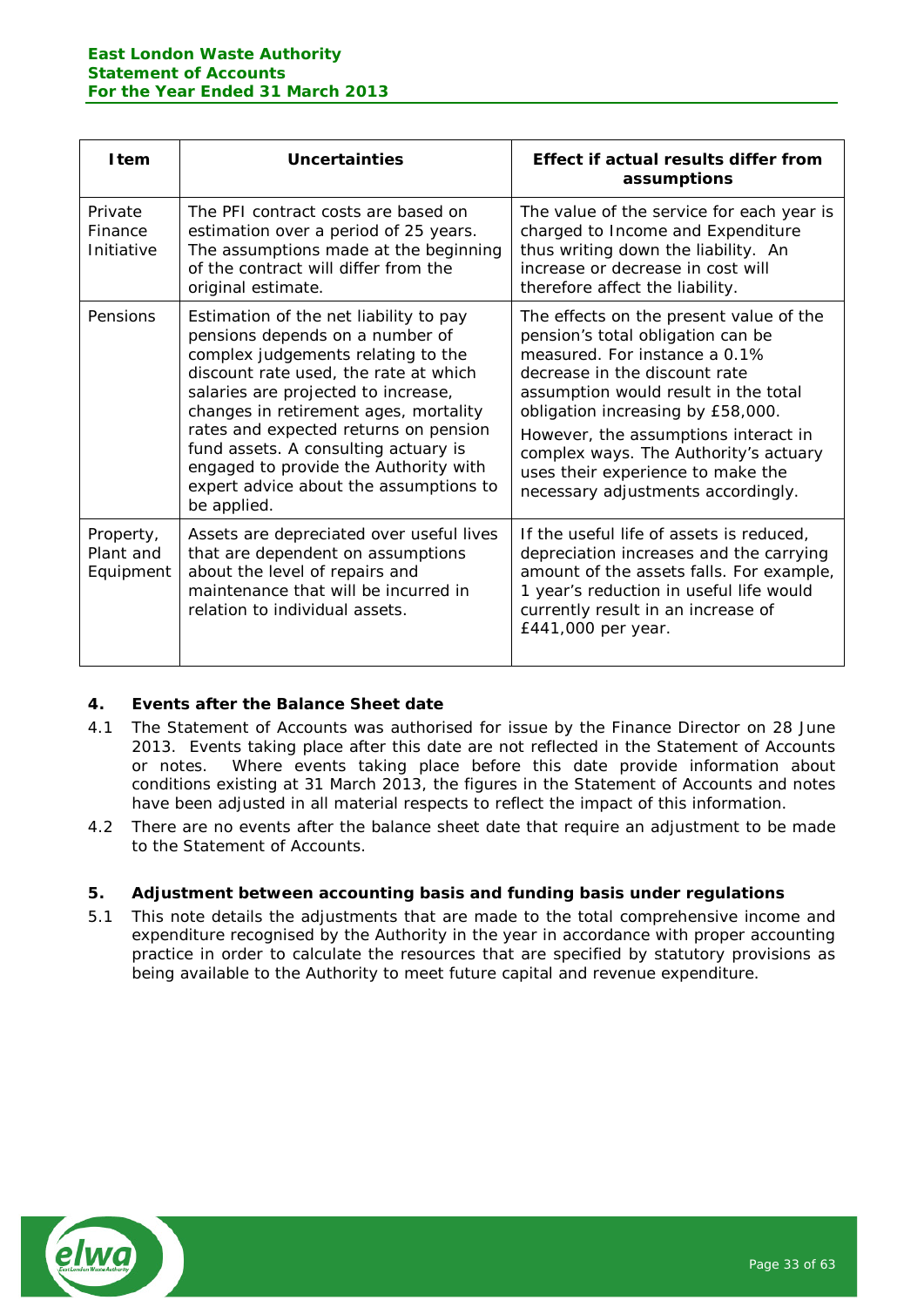# 2012/13

|                                                                                                                                                                                                                              | <b>Usable Reserves</b>             |                         |                                               |                                        |                                              |  |  |
|------------------------------------------------------------------------------------------------------------------------------------------------------------------------------------------------------------------------------|------------------------------------|-------------------------|-----------------------------------------------|----------------------------------------|----------------------------------------------|--|--|
|                                                                                                                                                                                                                              | Balance<br>Revenue Reserve<br>EOOO | Capital Reserve<br>£000 | eserve<br>ě<br>Contract<br>$\circ$<br>ē0<br>푼 | Resource<br>Reserve<br>Revenue<br>EOOO | Movement in Unusable Reserves<br><b>EOOO</b> |  |  |
| Adjustments primarily involving the Capital Adjustment Account:                                                                                                                                                              |                                    |                         |                                               |                                        |                                              |  |  |
| Reversal of Charges for depreciation and impairment of non-current assets                                                                                                                                                    | $-5,397$                           |                         |                                               |                                        | 5,397                                        |  |  |
| Statutory provision for the financing of capital investment                                                                                                                                                                  | 9,683                              |                         |                                               |                                        | $-9,683$                                     |  |  |
| Other Capital financing charges                                                                                                                                                                                              | 69                                 |                         |                                               |                                        | -69                                          |  |  |
| Total Adjustments primarily involving the Capital Adjustment Account                                                                                                                                                         | 4,355                              |                         |                                               |                                        | $-4,355$                                     |  |  |
| Adjustment primarily involving the Pension Reserve:                                                                                                                                                                          |                                    |                         |                                               |                                        |                                              |  |  |
| Reversal of items relating to retirement benefits debited or credited to the<br>Comprehensive Income and Expenditure Statement (see note 27)                                                                                 | $-17$                              |                         |                                               |                                        | 17                                           |  |  |
| Adjustments primarily involving the Accumulated Absences Account:                                                                                                                                                            |                                    |                         |                                               |                                        |                                              |  |  |
| Amount by which officer remuneration charged to the Comprehensive Income<br>and Expenditure Statement on an accrual basis is different from remuneration<br>chargeable in the year in accordance with statutory requirements | 3                                  |                         |                                               |                                        | $-3$                                         |  |  |
| <b>Total Adjustments</b>                                                                                                                                                                                                     | 4,341                              | $\mathbf 0$             | O                                             | 0                                      | $-4,341$                                     |  |  |

# 2011/12 Comparative Figures

|                                                                                                                                                                                                                              | <b>Usable Reserves</b>          |                         |                                  |                                           |                                       |
|------------------------------------------------------------------------------------------------------------------------------------------------------------------------------------------------------------------------------|---------------------------------|-------------------------|----------------------------------|-------------------------------------------|---------------------------------------|
|                                                                                                                                                                                                                              | Revenue Reserve Balance<br>£000 | Capital Reserve<br>£000 | Reserve<br>Contract<br>£000<br>E | source<br>Ř<br>Reserve<br>Revenue<br>£000 | Movement in Unusable Reserves<br>£000 |
| Adjustments primarily involving the Capital Adjustment Account:                                                                                                                                                              |                                 |                         |                                  |                                           |                                       |
| Reversal of Charges for depreciation and impairment of non-current assets                                                                                                                                                    | $-5,443$                        |                         |                                  |                                           | 5,443                                 |
| Statutory provision for the financing of capital investment                                                                                                                                                                  | 3,734                           |                         |                                  |                                           | $-3,734$                              |
| Other Capital financing charges                                                                                                                                                                                              | 71                              |                         |                                  |                                           | $-71$                                 |
| Total Adjustments primarily involving the Capital Adjustment Account                                                                                                                                                         | $-1,638$                        |                         |                                  |                                           | 1,638                                 |
| Adjustment primarily involving the Pension Reserve:                                                                                                                                                                          |                                 |                         |                                  |                                           |                                       |
| Reversal of items relating to retirement benefits debited or credited to the<br>Comprehensive Income and Expenditure Statement (see note 27)                                                                                 | 6                               |                         |                                  |                                           | -6                                    |
| Adjustments primarily involving the Accumulated Absences Account:                                                                                                                                                            |                                 |                         |                                  |                                           |                                       |
| Amount by which officer remuneration charged to the Comprehensive Income<br>and Expenditure Statement on an accrual basis is different from remuneration<br>chargeable in the year in accordance with statutory requirements | $-2$                            |                         |                                  |                                           | 2                                     |
| <b>Total Adjustments</b>                                                                                                                                                                                                     | $-1,634$                        | $\mathbf 0$             | $\mathbf 0$                      | 0                                         | 1,634                                 |

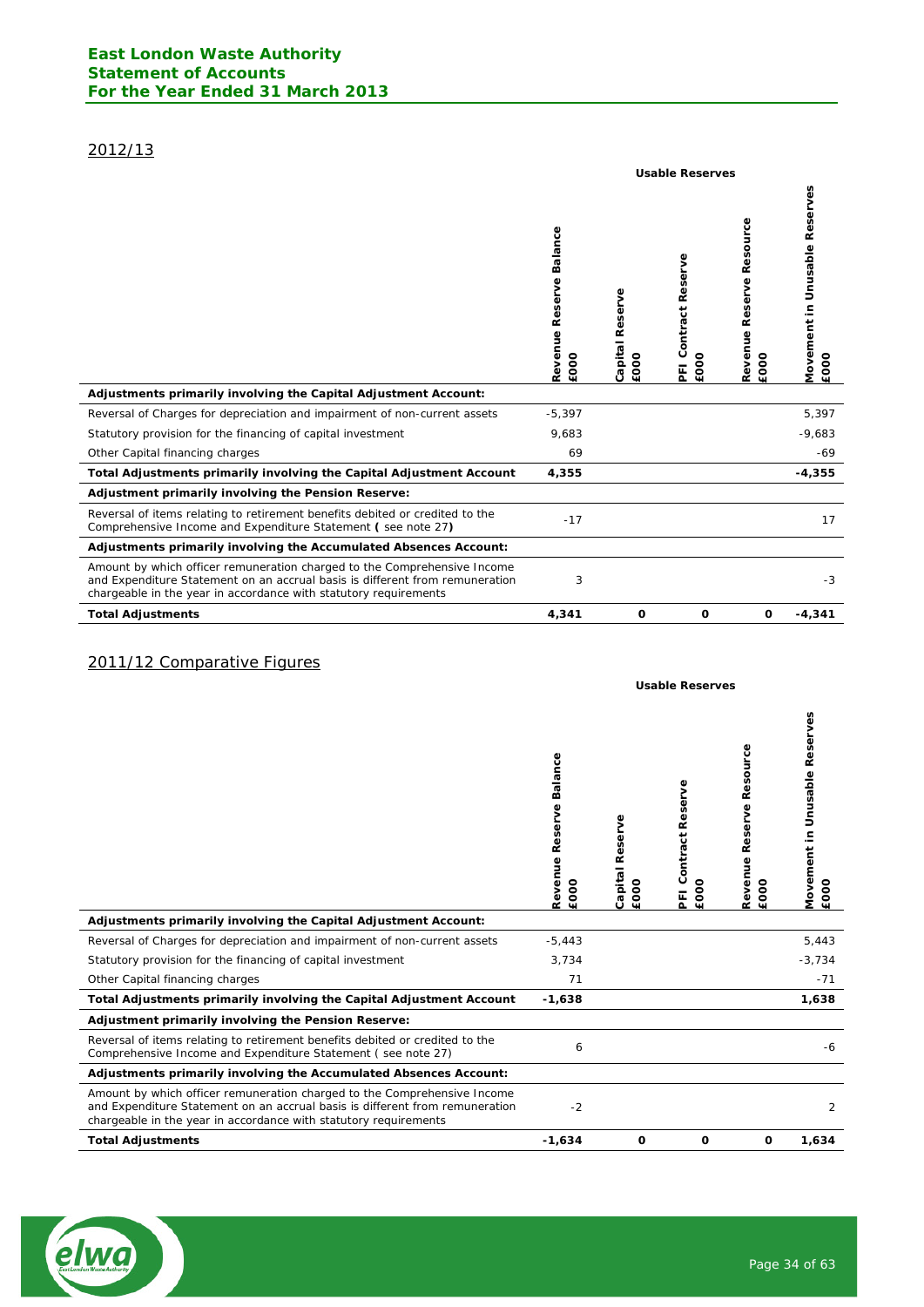## **6. Transfers to/from Earmarked Reserves**

6.1 This note sets out the amounts set aside from the Revenue Reserve balances in earmarked reserves to provide financing for future expenditure plans and the amounts posted back from earmarked reserves to meet Revenue Reserve expenditure in 2012/13.

|                             | <b>Balance at</b><br>1 April<br>2011<br>£000 | <b>Transfers</b><br>Out<br>2011/12<br>£000 | Transfers<br>in<br>2011/12<br>£000 | <b>Balance at</b><br>31 March<br>2012<br>£000 | <b>Transfers</b><br>Out<br>2012/13<br>£000 | <b>Transfers</b><br>in<br>2012/13<br>£000 | <b>Balance at</b><br>31 March<br>2013<br>£000 |
|-----------------------------|----------------------------------------------|--------------------------------------------|------------------------------------|-----------------------------------------------|--------------------------------------------|-------------------------------------------|-----------------------------------------------|
| <b>Revenue Reserve:</b>     |                                              |                                            |                                    |                                               |                                            |                                           |                                               |
| <b>PFI Contract Reserve</b> | $-7.664$                                     | 5.987                                      | $-3.991$                           | $-5.668$                                      | 6.706                                      | $-3.991$                                  | $-2,953$                                      |
| Revenue Reserve Resource    | $-30$                                        | 28                                         | 0                                  | $-2$                                          | 0                                          | $\Omega$                                  | $-2$                                          |
| Capital Reserve             | $-400$                                       | 0                                          | 0                                  | $-400$                                        | 0                                          | Ω                                         | $-400$                                        |
| Total                       | $-8.094$                                     | 6.015                                      | $-3.991$                           | -6.070                                        | 6.706                                      | $-3.991$                                  | $-3.355$                                      |

## **7. Financing and Investment Income and Expenditure**

| 2011/12<br>£000 |                                                               | 2012/13<br>£000 |
|-----------------|---------------------------------------------------------------|-----------------|
| 5,956           | Interest payable and similar charges                          | 5,722           |
| 0               | Pensions interest cost and expected return on pensions assets | 11              |
| -27             | Impairment of Investment (recovered)/charged                  | 24              |
| 0               | Contingent Rent                                               | 2,590           |
| $-243$          | Interest receivables and similar income                       | $-220$          |
| 5,686           | Total                                                         | 8,127           |

# **8. Property, Plant and Equipment**

# **Movements on Balances**

Movements in 2012/13:

|                                                | Land and<br><b>Buildings</b><br>£000 | Vehicles, Plant,<br><b>Furniture and</b><br>Equipment<br>£000 | <b>Total Property,</b><br>Plant and<br>Equipment<br>£000 | <b>PFI Assets</b><br>included in<br>Property, Plant<br>and Equipment<br>£000 |
|------------------------------------------------|--------------------------------------|---------------------------------------------------------------|----------------------------------------------------------|------------------------------------------------------------------------------|
| <b>Cost or Valuation</b>                       |                                      |                                                               |                                                          |                                                                              |
| At 1 April 2012                                | 94,073                               | 15,845                                                        | 109,918                                                  | 109,643                                                                      |
| Additions - Life Cycle costs                   | 0                                    | 1,082                                                         | 1,082                                                    | 1,082                                                                        |
| Revaluation decreases recognised in the        |                                      |                                                               |                                                          |                                                                              |
| Revaluation Reserve - Landfill Sites           | $-473$                               | 0                                                             | $-473$                                                   | $\Omega$                                                                     |
| Assets reclassified from Held for Sale         | 600                                  | 0                                                             | 600                                                      | 0                                                                            |
|                                                |                                      |                                                               |                                                          |                                                                              |
| At 31 March 2013                               | 94,200                               | 16,927                                                        | 111,127                                                  | 110,725                                                                      |
| <b>Accumulated Depreciation and Impairment</b> |                                      |                                                               |                                                          |                                                                              |
| At 1 April 2012                                | 19,280                               | 2,688                                                         | 21,968                                                   | 21,968                                                                       |
| Depreciation charge                            | 4,662                                | 735                                                           | 5,397                                                    | 5,397                                                                        |
| At 31 March 2013                               | 23,942                               | 3,423                                                         | 27,365                                                   | 27,365                                                                       |
| <b>Net Book Value</b>                          |                                      |                                                               |                                                          |                                                                              |
| At 31 March 2012                               | 74,793                               | 13,157                                                        | 87,950                                                   | 87,675                                                                       |
| At 31 March 2013                               | 70,258                               | 13,504                                                        | 83,762                                                   | 83,360                                                                       |

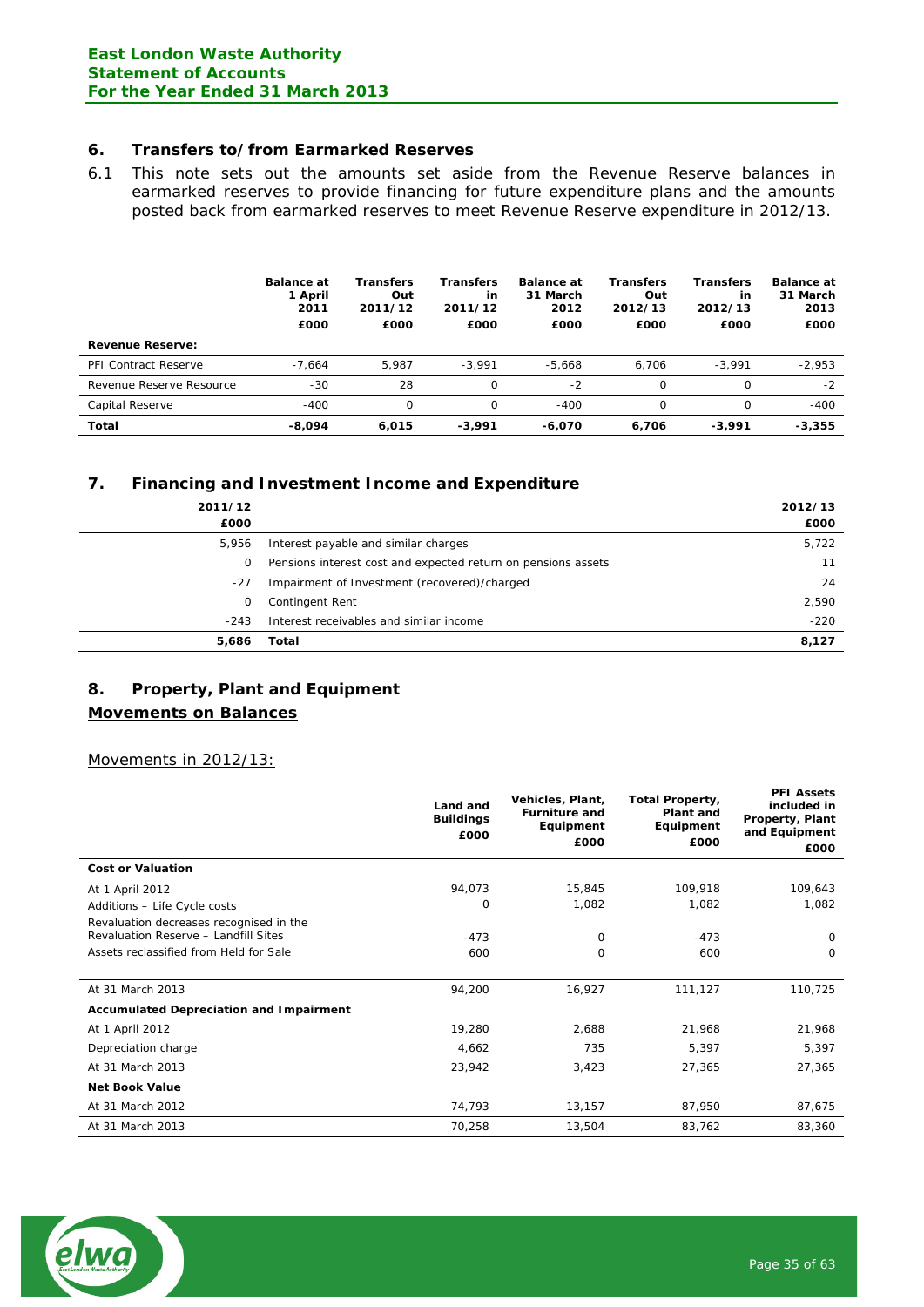# Comparative Movements in 2011/2012

|                                                | Land and<br><b>Buildings</b> | Vehicles, Plant,<br><b>Furniture and</b><br>Equipment | Total Property,<br>Plant and<br>Equipment | <b>PFI Assets</b><br>included in<br>Property, Plant<br>and Equipment |
|------------------------------------------------|------------------------------|-------------------------------------------------------|-------------------------------------------|----------------------------------------------------------------------|
|                                                | £000                         | £000                                                  | £000                                      | £000                                                                 |
| <b>Cost or Valuation</b>                       |                              |                                                       |                                           |                                                                      |
| At 1 April 2011                                | 93,550                       | 11,930                                                | 105,480                                   | 105,480                                                              |
| Additions - Life Cycle costs                   | 0                            | 4,163                                                 | 4,163                                     | 4,163                                                                |
| Revaluation increases recognised in the        |                              |                                                       |                                           |                                                                      |
| Revaluation Reserve - Landfill Sites           | 875                          | $\Omega$                                              | 875                                       | $\Omega$                                                             |
| Assets reclassified to Held for Sale           | $-600$                       | $\Omega$                                              | $-600$                                    | $\Omega$                                                             |
| Other movements in cost or valuation           | 248                          | $-248$                                                | 0                                         | 0                                                                    |
| At 31 March 2012                               | 94,073                       | 15,845                                                | 109,918                                   | 109,643                                                              |
| <b>Accumulated Depreciation and Impairment</b> |                              |                                                       |                                           |                                                                      |
| At 1 April 2011                                | 14,623                       | 1,902                                                 | 16,525                                    | 16,525                                                               |
| Depreciation charge                            | 4,657                        | 786                                                   | 5,443                                     | 5,443                                                                |
| At 31 March 2012                               | 19,280                       | 2,688                                                 | 21,968                                    | 21,968                                                               |
| <b>Net Book Value</b>                          |                              |                                                       |                                           |                                                                      |
| At 31 March 2012                               | 74,793                       | 13,157                                                | 87,950                                    | 87,675                                                               |

#### Revaluations and Additions

- 8.1 The Authority carries out a rolling programme that ensures that all Property, Plant and Equipment required to be measured at fair value is revalued at least every five years. All valuations are carried out by specialists for waste management in the market. In estimating fair value, regard has been had to the nature of the asset and its use, location and size and depreciated replacement cost of the asset.
- 8.2 The Authority's four closed landfill sites were previously valued in March 2012. One of the sites was revalued during 2012/13 and its decrease in value was debited to the Revaluation reserve.
- 8.3 Owing to the sale not proceeding, the Aveley Site has been moved back from the 'Held for Sale' account. See Note 12.
- 8.4 Additions relate to PFI Life Cycle Costs. See Note 25.

## Fixed Assets Fair Value Annual Comparison

|                                   |                           | Vehicles, Plant,<br><b>Furniture and</b> |              |
|-----------------------------------|---------------------------|------------------------------------------|--------------|
|                                   | <b>Land and Buildings</b> | Equipment                                | <b>Total</b> |
|                                   | £000                      | £000                                     | £000         |
| <b>Carried at historical cost</b> | 86,584                    | 10,976                                   | 97,560       |
|                                   |                           |                                          |              |
| Valued at fair value as at:       |                           |                                          |              |
| 31 March 2009                     | 86.584                    | 10,976                                   | 97,560       |
| 31 March 2010                     | 83.545                    | 10.613                                   | 94,158       |
| 31 March 2011                     | 78.927                    | 10,028                                   | 88,955       |
| 31 March 2012                     | 74.793                    | 13,157                                   | 87,950       |
| 31 March 2013                     | 70,258                    | 13,504                                   | 83,762       |
| <b>Current Fair Value</b>         | 70,258                    | 13,504                                   | 83,762       |

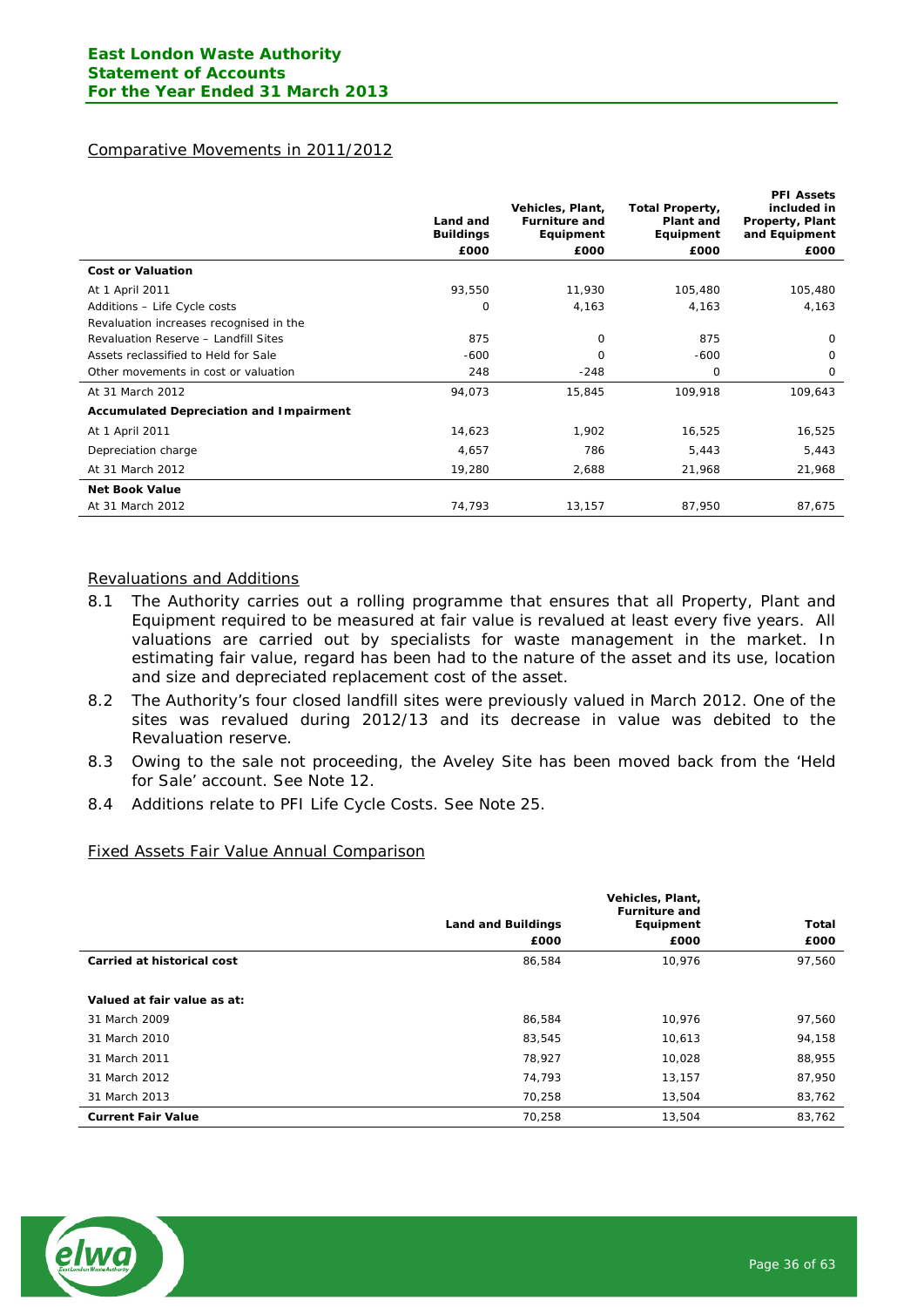#### **9. Investments**

- 9.1 The Authority owns 1,500,000 £1 shares partly paid (0.1p per share) in Aveley Methane Limited, whose principal activity is the utilisation of landfill gas including electricity generation under the Government's Non Fossil Fuel Obligation. Aveley Methane Limited is regarded by the Authority as an authorised company for the purposes of the Local Authority (Companies) Order 1995. The investment was transferred at nil value to the Authority as successor to the Greater London Council. This shareholding represents a holding of almost 50% of the total share capital of Aveley Methane Limited and the Authority would be required to meet any request for uncalled share capital that Aveley Methane Limited might make. The Authority's interest in Aveley Methane Limited is an important part of the management of its closed landfill site at Aveley 1.
- 9.2 The estimated net liabilities of Aveley Methane Limited as at 31 March 2013 were £193,000 (2011/12, £141,356). The estimated loss before taxation for the period ended 31 March 2013 was £53,000 (2011/12 £60,835 loss). The figures are based on unaudited Statement of Accounts.
- 9.3 Copies of the Statement of Accounts of Aveley Methane Limited can be obtained from Infinis, 1<sup>st</sup> Floor, 500 Pavillion Drive, Northampton Business Park, Northampton NN4 7YJ.
- 9.4 Until 23rd December 2002, the Authority owned 100% of the share capital of ELWA Limited, its Local Authority Waste Disposal Company (LAWDC). As part of the IWMS/PFI Contract, the Authority transferred all its equity shareholding to Shanks Waste Management Limited through their holding company ELWA Holdings Ltd on 23rd December 2002.
- 9.5 Following the transfer, the Authority owns 19 Class 'A' non-equity, voting shares in ELWA Limited with a nominal value of £0.01p each. ELWA Limited commenced trading on 24th December 2002 and its principal activity is the operation of waste disposal services for ELWA. The net liabilities of ELWA Limited as at 31 March 2013 were £10,716,000 (2011/12: Net liabilities £8,945,000). The loss after taxation for the year ended 31 March 2013 was £836,000 (2011/12: Loss after taxation £436,000). The 2012/13 figures are based on unaudited Statement of Accounts.
- 9.6 During 2010/11, Shanks Waste Management Limited sold 80% of its equity shareholding in ELWA Holdings Limited to the John Laing Group.
- 9.7 Copies of the Statement of Accounts of ELWA Limited can be obtained from Shanks Waste Management Limited, Dunedin House, Auckland Park, Mount Farm, Milton Keynes MK1 1BU.
- 9.8 In the opinion of the Directors, the investments in Aveley Methane Limited and ELWA Limited are not material interests for the purposes of Group Accounts as defined in the Code of Practice on Local Authority Accounting (2012/13) and therefore, there is no requirement to produce Group Accounts.
- 9.9 Cash investments are managed by the London Borough of Redbridge and held in cash deposits on behalf of the Authority in accordance with the Authority's Treasury Management Strategy. Note 29 shows further details.
- 9.10 In 2008, following the collapse of some banks, Heritable Bank went into administration and the Authority had to recognise an impairment based on it recovering 80p in the pound; the total amount to be received was estimated at that time to be between 70% and 80% of the claim including interest.
- 9.11 The reassessment of the value of the amount recoverable complies with the latest CIPFA - Local Authority Accounting Panel (LAAP) guidance, bulletin 82. As recommended, the CIPFA repayment schedule is used to estimate the recoverable amount as at 31 March 2013. As per 9.13, the schedule is based on expected total dividends of 88% of the claim.

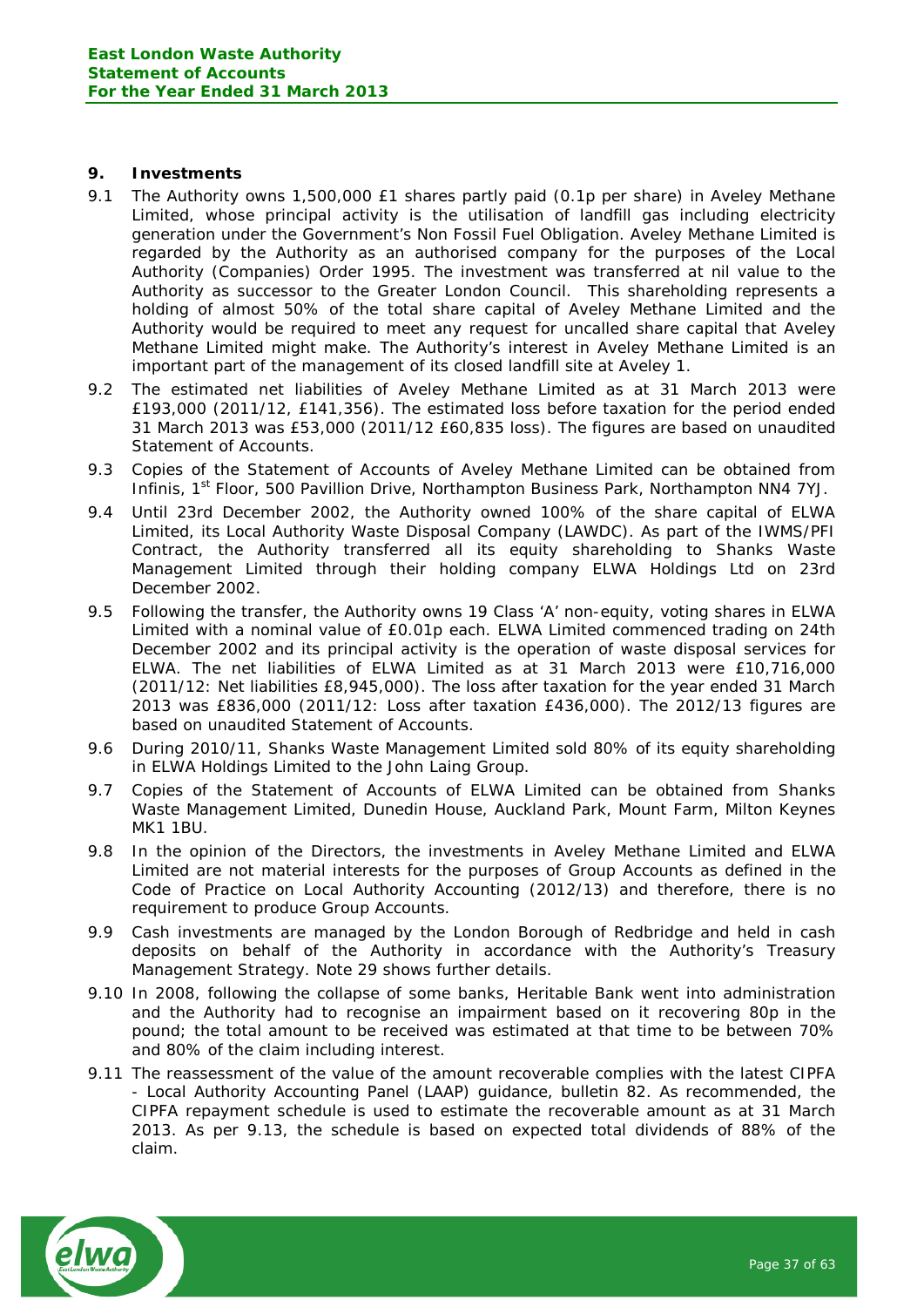- 9.12 Post balance sheet information has been received and it is understood that Heritable's residential mortgage book, which constituted the largest asset remaining in the Administration, was sold to a third party on  $15<sup>th</sup>$  May 2013. This is likely to impact the amount and profile of future recoveries and the Authority may need to make further adjustments to the profile of repayments after the administrators have been able to provide a more detailed update.
- 9.13 In view of the above information, LAAP currently recommend the estimate of the recoverable amount is based on a total repayment of 88% based on the midpoint of the base case return.

## **10. Debtors**

|                                  | 31 March 2012 |       |
|----------------------------------|---------------|-------|
|                                  | £000          | £000  |
| <b>Central Government Bodies</b> | 1,709         | 650   |
| Other Local Authorities          | 746           | 1.440 |
| Other entities and individuals   | 1.095         | 800   |
| Total                            | 3,550         | 2,890 |

# **11. Cash and Cash Equivalent**

11.1 The Balance of Cash and Cash Equivalents is made up of the following elements:

|                                 | 31 March 2012 | 31 March 2013 |
|---------------------------------|---------------|---------------|
|                                 | £000          | £000          |
| Bank current accounts           |               | $\Omega$      |
| Short term deposits             | 63            | 4,372         |
| Total Cash and Cash Equivalents | 63            | 4,372         |

## **12. Assets Held for Sale**

|                                            | <b>Non</b><br>Current<br>2011/12<br>£000 | Non<br>Current<br>2012/13<br>£000 |
|--------------------------------------------|------------------------------------------|-----------------------------------|
| Balance outstanding at start of year       | 0                                        | 600                               |
| Assets newly classified as held for sale:  |                                          |                                   |
| Property, Plant and Equipment<br>$\bullet$ | 600                                      | $\Omega$                          |
| Assets declassified as held for sale:      |                                          |                                   |
| Property, Plant and Equipment<br>$\bullet$ | $\mathbf 0$                              | $-600$                            |
| Balance outstanding at year end            | 600                                      | $\mathbf 0$                       |

# **13. Creditors**

|                                  | 31 March 2012 | 31 March 2013 |
|----------------------------------|---------------|---------------|
|                                  | £000          | £000          |
| <b>Central Government Bodies</b> | 4             | 5             |
| Other Local Authorities          | 702           | 946           |
| Other entities and individuals   | 4.758         | 9.444         |
| Total                            | 5.464         | 10,395        |
|                                  |               |               |

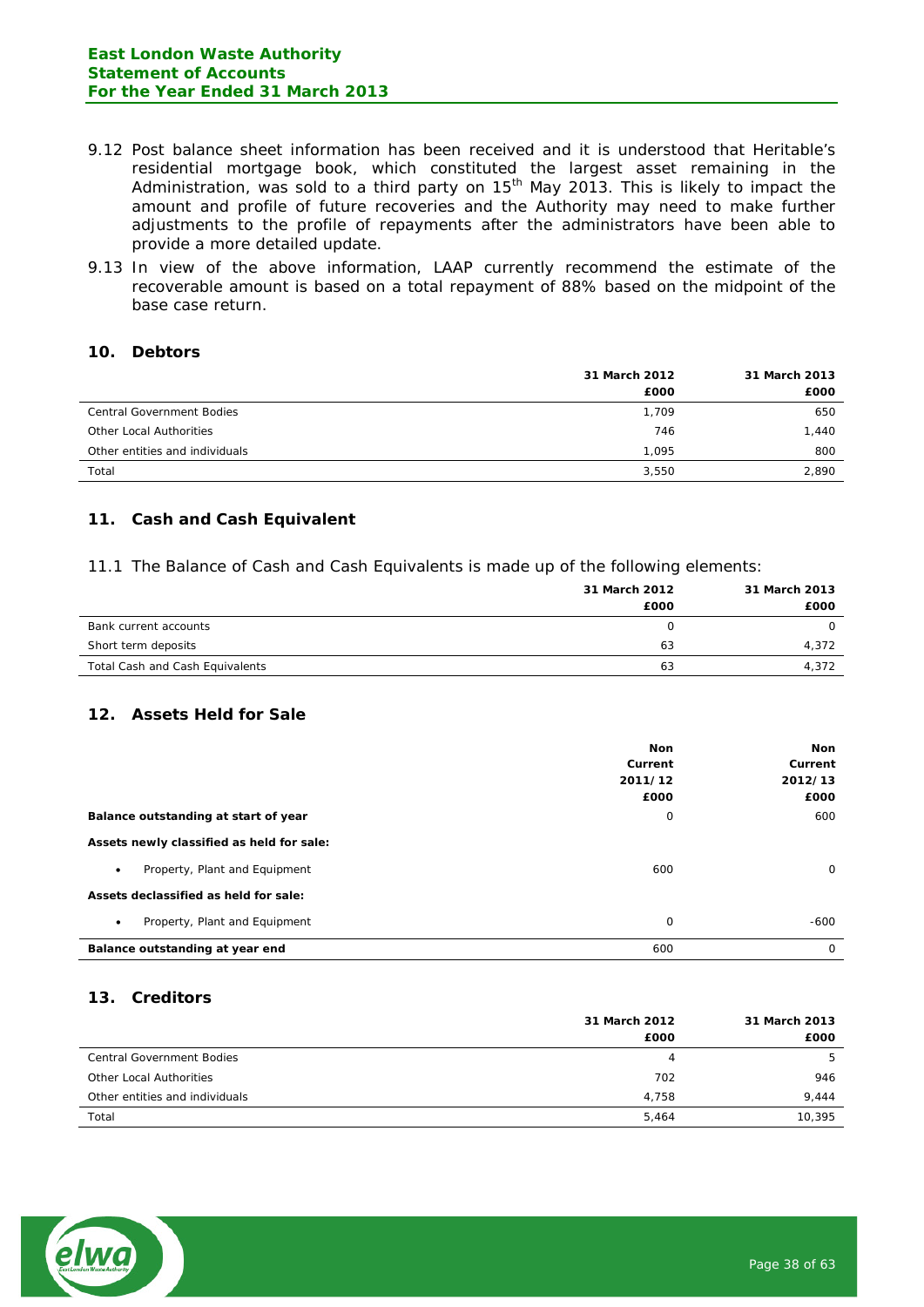## **14. Usable Reserves**

14.1 Movements in the Authority's usable reserves are detailed in the Movement in Reserves Statement, with further analysis in note 5 and 6.

# **15. Unusable Reserves**

| 31 March 2012<br>£000 |                              | 31 March 2013<br>£000 |
|-----------------------|------------------------------|-----------------------|
| $-3.153$              | <b>Revaluation Reserve</b>   | $-2,680$              |
| 15,466                | Capital Adjustment Account   | 11,111                |
| 782                   | Pensions Reserve             | 821                   |
| 5                     | Accumulated Absences Account | 2                     |
| 13,100                | Total Unusable Reserves      | 9,254                 |
|                       |                              |                       |

#### Revaluation Reserve

- 15.1 The Revaluation Reserve contains the gains made by the Authority arising from increases in the value of its Property, Plant and Equipment (and intangible assets). The balance is reduced when assets with accumulated gains are:
	- a) Revalued downwards or impaired and the gains are lost;
	- b) Used in the provision of services and the gains are consumed through depreciation, or
	- c) Disposed of and the gains are realised.
- 15.2 The Reserve was created in 2009/10 and contains revaluation gains accumulated since 1 April 2007. Accumulated gains arising before that date are consolidated into the balance on the Capital Adjustment Account.

| 2011/12<br>£000 |                                                             | 2012/13<br>£000 |
|-----------------|-------------------------------------------------------------|-----------------|
| $-2,278$        | Balance at 1 April                                          | $-3,153$        |
|                 | Non-current assets not posted to the Provision of Services: |                 |
| -875            | Upward revaluation of assets                                | $\Omega$        |
| 0               | Downward revaluation of assets and impairment losses        | 473             |
| $-3.153$        | Balance at 31 March                                         | $-2.680$        |

## Capital Adjustment Account

The Capital Adjustment Account absorbs the timing difference arising from the different arrangements for accounting for the consumption of non-current assets and for financing the acquisitions, construction or enhancement of those assets under statutory provisions. The Account is debited with the cost of acquisition, construction or enhancement as depreciation, impairment losses and amortisations are charged to the Comprehensive Income and Expenditure Statement (with reconciling postings from the Revaluation Reserve to convert fair value figures to a historical cost basis). The Account is credited with the amounts set aside by the Authority as finance for the costs of acquisition, construction and enhancement. In the early years of the PFI, the capital element of the Unitary Charge, which dictates the MRP charge, is less than the depreciation on the assets. This will even out over the life of the PFI. However, the Capital Adjustment Account shows a debit balance at this point in the PFI contract term.

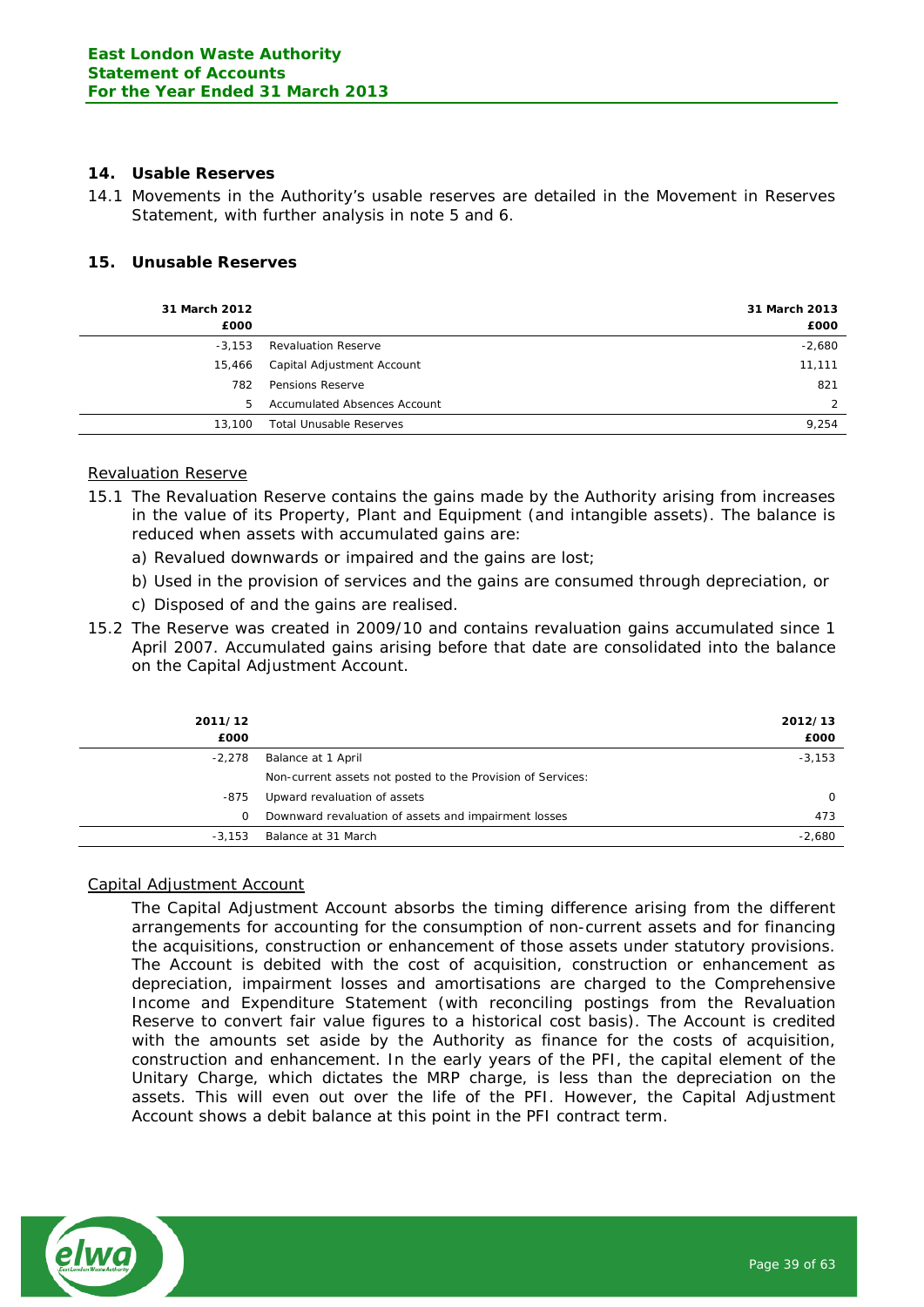| 2011/12<br>£000 |                                                                              | 2012/13<br>£000 |
|-----------------|------------------------------------------------------------------------------|-----------------|
| 13,828          | Balance at 1 April                                                           | 15,466          |
|                 | Capital financing applied in the year:                                       |                 |
| 5,443           | Reversal of Charges for depreciation and impairment of non-current<br>assets | 5,397           |
| $-3.734$        | Statutory provision for the financing of capital investment                  | $-9,683$        |
| $-71$           | Other capital financing charges                                              | $-69$           |
| 15,466          | Balance at 31 March                                                          | 11,111          |

#### Pension Reserve

15.3 The Pension Reserve absorbs the timing differences arising from the different arrangements for accounting for post employment benefits and for funding benefits in accordance with statutory provisions. The Authority accounts for post employment benefits in the Comprehensive Income and Expenditure Statement as the benefits are earned by employees accruing years of service, updating the liabilities recognised to reflect inflation, changing assumptions and investment returns on any resources set aside to meet the costs. However, statutory arrangements require benefits earned to be financed as the Authority makes employer's contributions to pension funds or eventually pays any pensions for which it is directly responsible. The debit balance on the Pensions Reserve therefore shows a substantial shortfall in the benefits earned by past and current employees and the resources the Authority has set aside to meet them. The statutory arrangements will ensure that funding will have been set aside by the time the benefits come to be paid.

| 2011/12<br>£000 |                                                                                             | 2012/13<br>£000 |
|-----------------|---------------------------------------------------------------------------------------------|-----------------|
| 391             | Balance at 1 April                                                                          | 782             |
| 397             | Actuarial (gains) or losses on pensions assets and liabilities                              | 22              |
| -6              | Employer's pensions contributions and direct payments to pensionable<br>payable in the year |                 |
| 782             | Balance at 31 March                                                                         | 821             |

#### Accumulated Absences Account

15.4 The Accumulated Absences Account absorbs the differences that would otherwise arise in the Revenue Reserve Balance from accruing for compensated absence earned but not taken in the year, e.g. annual leave entitlement carried forward at 31 March. Statutory arrangements require that the impact on the Revenue Reserve Balance is neutralised by transfers to or from the Account.

| 2011/12<br>£000 |                                                                                                                                                                                                                                                                         | 2012/13<br>£000 |
|-----------------|-------------------------------------------------------------------------------------------------------------------------------------------------------------------------------------------------------------------------------------------------------------------------|-----------------|
| 3               | Balance at 1 April                                                                                                                                                                                                                                                      | 5.              |
|                 | Amounts accrued at the end of the current year by which officer<br>remuneration charged to the Comprehensive Income and Expenditure<br>Statement on an accrual basis is different from remuneration<br>chargeable in the year in accordance with statutory requirements | -3              |
| 5               | Balance at 31 March                                                                                                                                                                                                                                                     |                 |
|                 |                                                                                                                                                                                                                                                                         |                 |

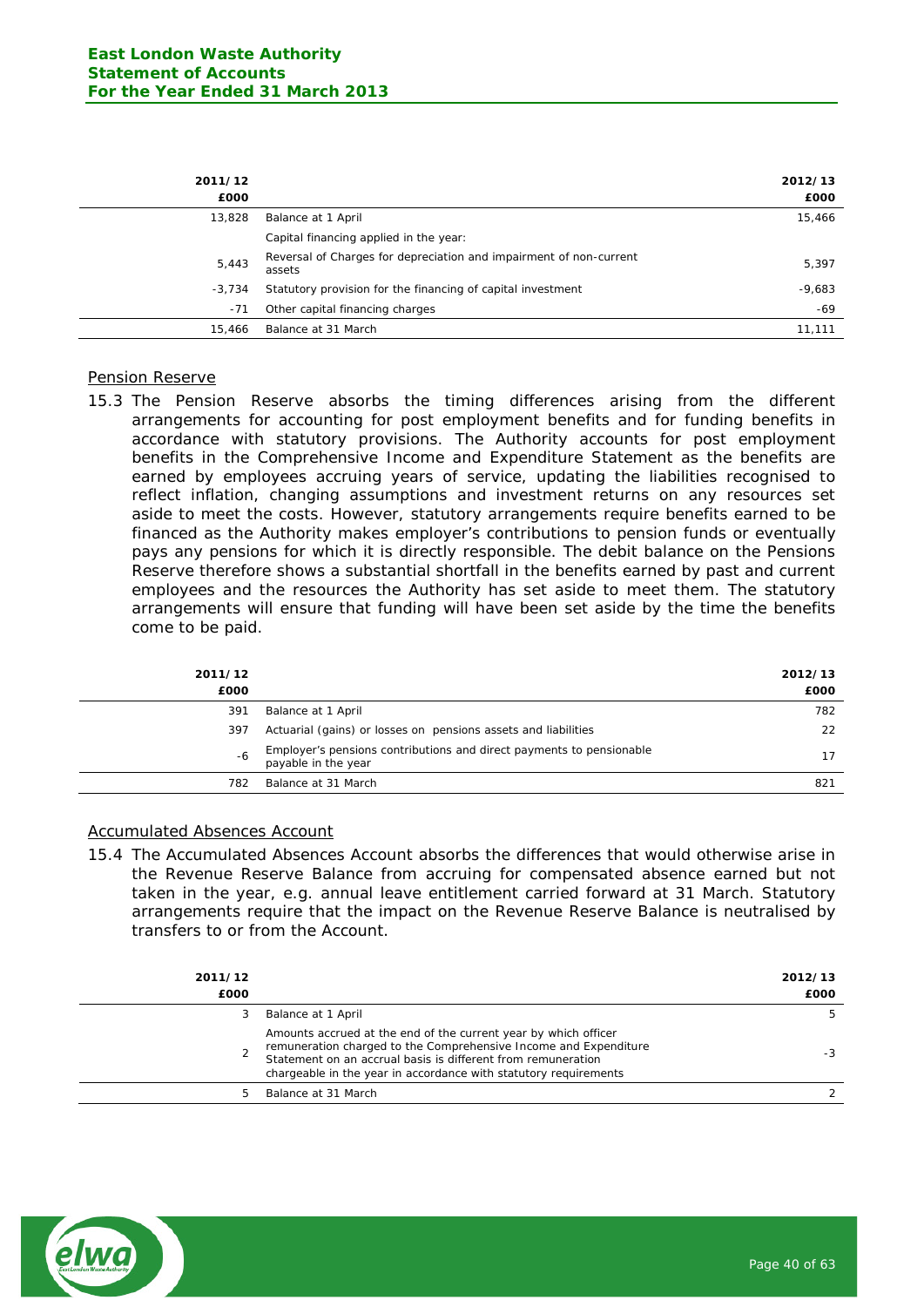# **16. Cash Flow Statement – Operating Activities**

16.1 The cash flows for operating activities include the following items:

| 2011/12<br>£000 |                                                                        | 2012/13<br>£000 |
|-----------------|------------------------------------------------------------------------|-----------------|
|                 | The cash flows for operating activities include the following<br>items |                 |
| 236             | Interest Received                                                      | 167             |
| $-5.957$        | Interest Paid                                                          | $-5,722$        |
| $-5.721$        | Net Interest                                                           | $-5,555$        |

#### 16.2 Cash Flow for Operating Activities:

| 2011/12<br>£000 |                                                                                                            | 2012/13<br>£000 |
|-----------------|------------------------------------------------------------------------------------------------------------|-----------------|
| 2.813           | Net Surplus or (Deficit) on the Provision of Services                                                      | $-2,942$        |
|                 | Adjustments to net surplus or deficit on the provision of<br>services for the following non cash movements |                 |
| 5,443           | Depreciation                                                                                               | 5,397           |
| 221             | Increase/(Decrease) in Creditors                                                                           | 4,931           |
| $-324$          | (Increase)/Decrease in Debtors                                                                             | 660             |
| -6              | Actuarial adjustments on pension assets/liabilities                                                        | 17              |
| $-29$           | Other non cash transactions                                                                                | 0               |
| 5,305           |                                                                                                            | 11,005          |
| 8,118           | Net cash flows from operating activities                                                                   | 8,063           |

## **17. Cash Flow Statement – Investing Activities**

| 2011/12 |                                           | 2012/13  |
|---------|-------------------------------------------|----------|
| £000    |                                           | £000     |
| -4,163  | Purchase of property, plant and equipment | $-1,082$ |
| -47     | Net movement in short-term investments    | 1,265    |
| -4,210  | Net cash flows from financing activities  | 183      |

## **18. Cash Flow Statement – Financing Activities**

| 2011/12<br>£000 |                                                                                                                                 | 2012/13<br>£000 |
|-----------------|---------------------------------------------------------------------------------------------------------------------------------|-----------------|
| -123            | Repayments of short and long term borrowing                                                                                     | $\Omega$        |
| $-3,733$        | Cash payments for the reduction of the outstanding liabilities<br>relating to the finance leases on balance sheet PFI contracts | $-3,937$        |
| -3.856          | Net cash flows from financing activities                                                                                        | $-3,937$        |

## **19. Amounts reported for resource allocation decisions**

- 19.1 The analysis of income and expenditure on the face of the Comprehensive Income and Expenditure Statement is that specified by the Service Reporting Code of Practice. However, decisions about resource allocation are taken by the Authority on the basis of budget reports prepared on a different basis from the accounting policies used in the Statement of Accounts. In particular:
	- a) No charges are made in relation to capital expenditure (whereas depreciation, revaluation and impairment losses in excess of the balance on the Revaluation

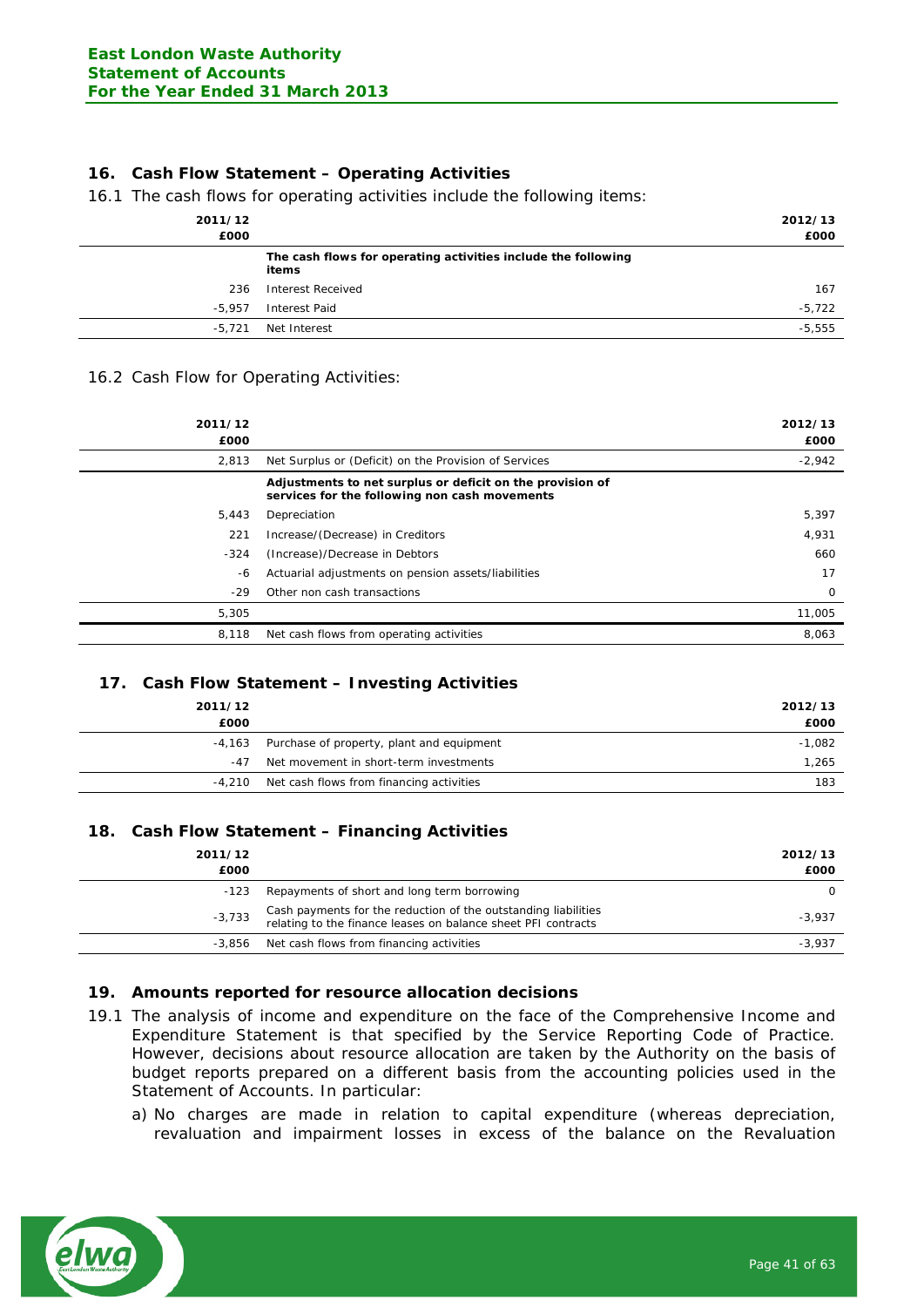Reserve and amortisations are charged to services in the Comprehensive Income and Expenditure Statement)

- b) The cost of retirement benefits is based on cash flows (payment of employer's pensions contributions) rather than current service cost of benefits accrued in the year.
- 19.2 The income and expenditure of the Authority recorded in the budget reports for the year is as follows:

|                                           | 2011/12   | 2012/13   |
|-------------------------------------------|-----------|-----------|
| <b>Income and Expenditure</b>             | £000      | £000      |
| Fees, charges & other service income      | $-3,412$  | $-4,174$  |
| <b>Total Income</b>                       | $-3,412$  | $-4,174$  |
| Employee expenses                         | 421       | 544       |
| Other services expenses                   | 52,810    | 55,143    |
| <b>Total Expenditure</b>                  | 53,231    | 55,687    |
| <b>Net Expenditure</b>                    | 49,819    | 51,513    |
| <b>PFI Grant Received</b>                 | $-3,991$  | $-3,991$  |
| Levy Received                             | $-44.749$ | $-44,749$ |
| Net expenditure in the Authority Analysis | 1.079     | 2,773     |

Reconciliation of Income and Expenditure to Cost of Services in the Comprehensive Income and Expenditure Statements

19.3 This reconciliation shows how the figures in the analysis of income and expenditure relate to the amounts included in the Comprehensive Income and Expenditure Statement.

|                                                                                                               | 2011/12<br>£000 | 2012/13<br>£000 |
|---------------------------------------------------------------------------------------------------------------|-----------------|-----------------|
| Expenditure shown in the Authority Outturn Report                                                             | 49,819          | 51,513          |
| <b>Grant and Levy Received</b>                                                                                | $-48.740$       | $-48,740$       |
| Net expenditure in the Authority Analysis                                                                     | 1.079           | 2.773           |
| Amounts in the Comprehensive Income and Expenditure Statement not reported to<br>management in the Analysis   | 41.220          | 47.988          |
|                                                                                                               | 42.299          | 50,761          |
| Amounts included in the Analysis not included in the Comprehensive Income and<br><b>Expenditure Statement</b> | $-6.049$        | $-11.197$       |
| Cost of Services in Comprehensive Income and Expenditure Statement                                            | 36,250          | 39,564          |

# Reconciliation to Subjective Analysis

19.4 This reconciliation shows how the figures in the analysis of Authority income and expenditure relate to a subjective analysis of the Surplus or Deficit on the provision of services included in the Comprehensive Income and Expenditure Statement.

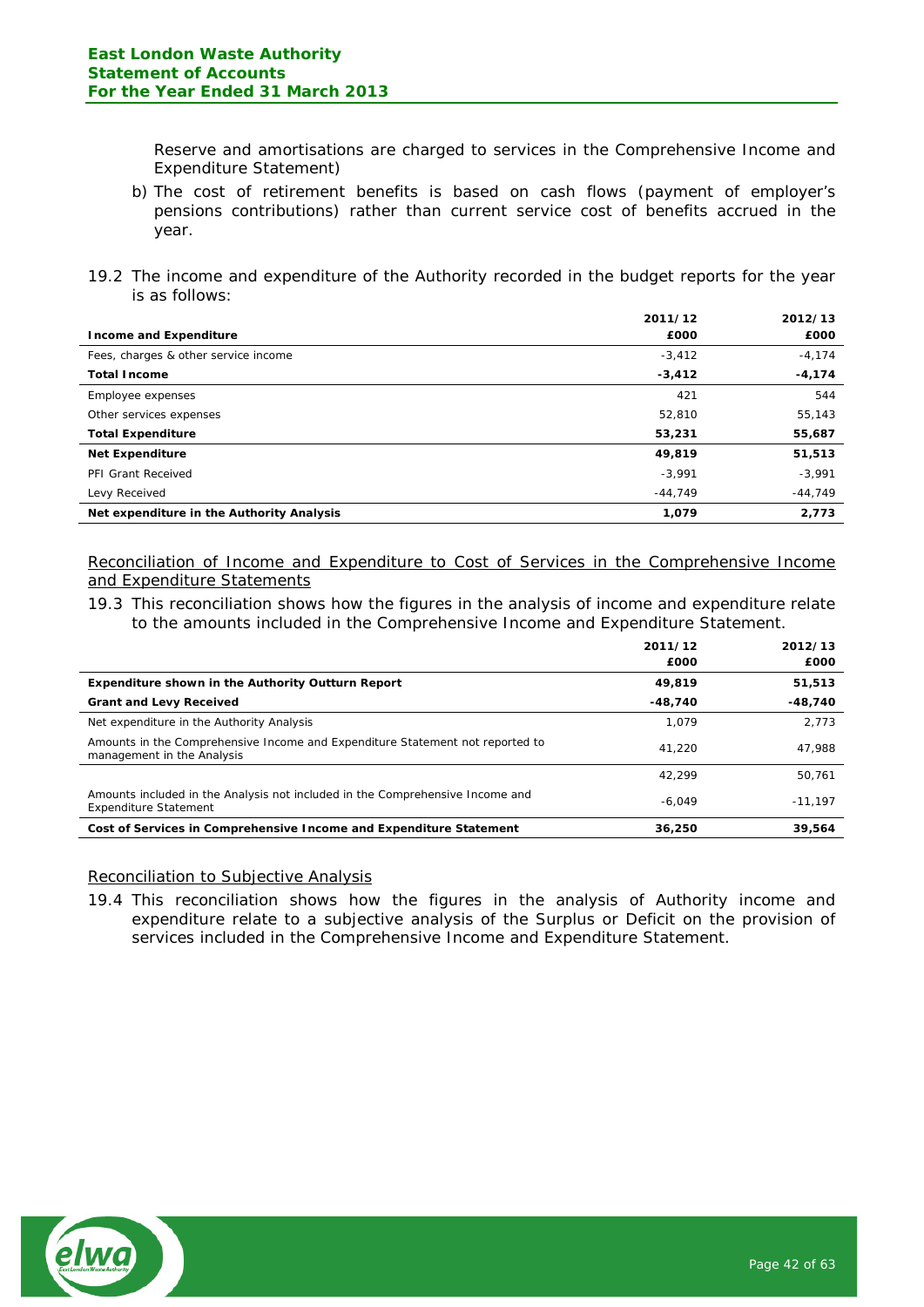# 2012/13

|                                                                      | <b>Authority Analysis</b><br>£000 | making<br>Management for decision<br>reported to<br>Amounts not<br>£000 | જ<br>Amounts not included in<br>comprehensive income<br>statement<br>expenditure<br>£000 | Services<br>Cost of<br>£000 | Corporate Amounts<br>£000 | <b>Total</b><br>£000 |
|----------------------------------------------------------------------|-----------------------------------|-------------------------------------------------------------------------|------------------------------------------------------------------------------------------|-----------------------------|---------------------------|----------------------|
| Fees, charges & other service income                                 | $-3,954$                          | $-1,500$                                                                | 0                                                                                        | $-5,454$                    | 0                         | $-5,454$             |
| Interest and investment income                                       | $-220$                            | 0                                                                       | 220                                                                                      | 0                           | $-220$                    | $-220$               |
| Income from Levy                                                     | $-44,749$                         | 0                                                                       | 44,749                                                                                   | O                           | $-44,749$                 | $-44,749$            |
| Government grants and contribution                                   | $-3,991$                          | 0                                                                       | 0                                                                                        | $-3,991$                    | 0                         | $-3,991$             |
| <b>Total Income</b>                                                  | $-52,914$                         | $-1,500$                                                                | 44,969                                                                                   | $-9,445$                    | $-44,969$                 | $-54,414$            |
| Employee and Support Services expenses                               | 880                               | 8                                                                       | 0                                                                                        | 888                         | 0                         | 888                  |
| Other service expenses                                               | 54,663                            | 44,083                                                                  | $-56,022$                                                                                | 42,724                      | 0                         | 42,724               |
| Fixed Assets depreciation and impairment                             | 0                                 | 5,397                                                                   | 0                                                                                        | 5,397                       | 0                         | 5,397                |
| Interest payments, pension costs & impairment of<br>financial assets | 144                               | 0                                                                       | $-144$                                                                                   | $\mathbf{o}$                | 8,347                     | 8,347                |
| <b>Total Expenditure</b>                                             | 55,687                            | 49,488                                                                  | $-56,166$                                                                                | 49,009                      | 8,347                     | 57,356               |
| Surplus or deficit in the provision of services                      | 2,773                             | 47.988                                                                  | $-11,197$                                                                                | 39,564                      | $-36,622$                 | 2,942                |

# 2011/12 Comparative Figures

|                                                                      | <b>Authority Analysis</b><br>£000 | making<br>Management for decision<br>Amounts not reported to<br>£000 | త<br>Amounts not included in<br>comprehensive income<br>statement<br>expenditure<br>£000 | Cost of Services<br>£000 | Corporate Amounts<br>£000 | <b>Total</b><br>£000 |
|----------------------------------------------------------------------|-----------------------------------|----------------------------------------------------------------------|------------------------------------------------------------------------------------------|--------------------------|---------------------------|----------------------|
| Fees, charges & other service income                                 | $-3,169$                          | $-2,341$                                                             | $\mathbf 0$                                                                              | $-5,510$                 | $\circ$                   | $-5,510$             |
| Interest and investment income                                       | $-243$                            | $-27$                                                                | 270                                                                                      | 0                        | $-270$                    | $-270$               |
| Income from Levy                                                     | $-44,749$                         | 0                                                                    | 44,749                                                                                   | 0                        | $-44,749$                 | $-44,749$            |
| Government grants and contribution                                   | $-3,991$                          | 0                                                                    | 0                                                                                        | $-3,991$                 | 0                         | $-3,991$             |
| <b>Total Income</b>                                                  | $-52,152$                         | $-2,368$                                                             | 45,019                                                                                   | $-9,501$                 | $-45,019$                 | $-54,520$            |
| Employee and Support Services expenses                               | 754                               | $-4$                                                                 | $\mathbf 0$                                                                              | 750                      | 0                         | 750                  |
| Other service expenses                                               | 52,322                            | 38,149                                                               | $-50,913$                                                                                | 39,558                   | 0                         | 39,558               |
| Fixed Assets depreciation and impairment                             | $\mathbf 0$                       | 5,443                                                                | 0                                                                                        | 5,443                    | 0                         | 5,443                |
| Interest payments, pension costs & impairment of<br>financial assets | 155                               | 0                                                                    | $-155$                                                                                   | $\mathbf{o}$             | 5,956                     | 5,956                |
| <b>Total Expenditure</b>                                             | 53,231                            | 43,588                                                               | $-51,068$                                                                                | 45,751                   | 5,956                     | 51,707               |
| Surplus or deficit in the provision of services                      | 1,079                             | 41,220                                                               | $-6,049$                                                                                 | 36,250                   | $-39,063$                 | $-2,813$             |

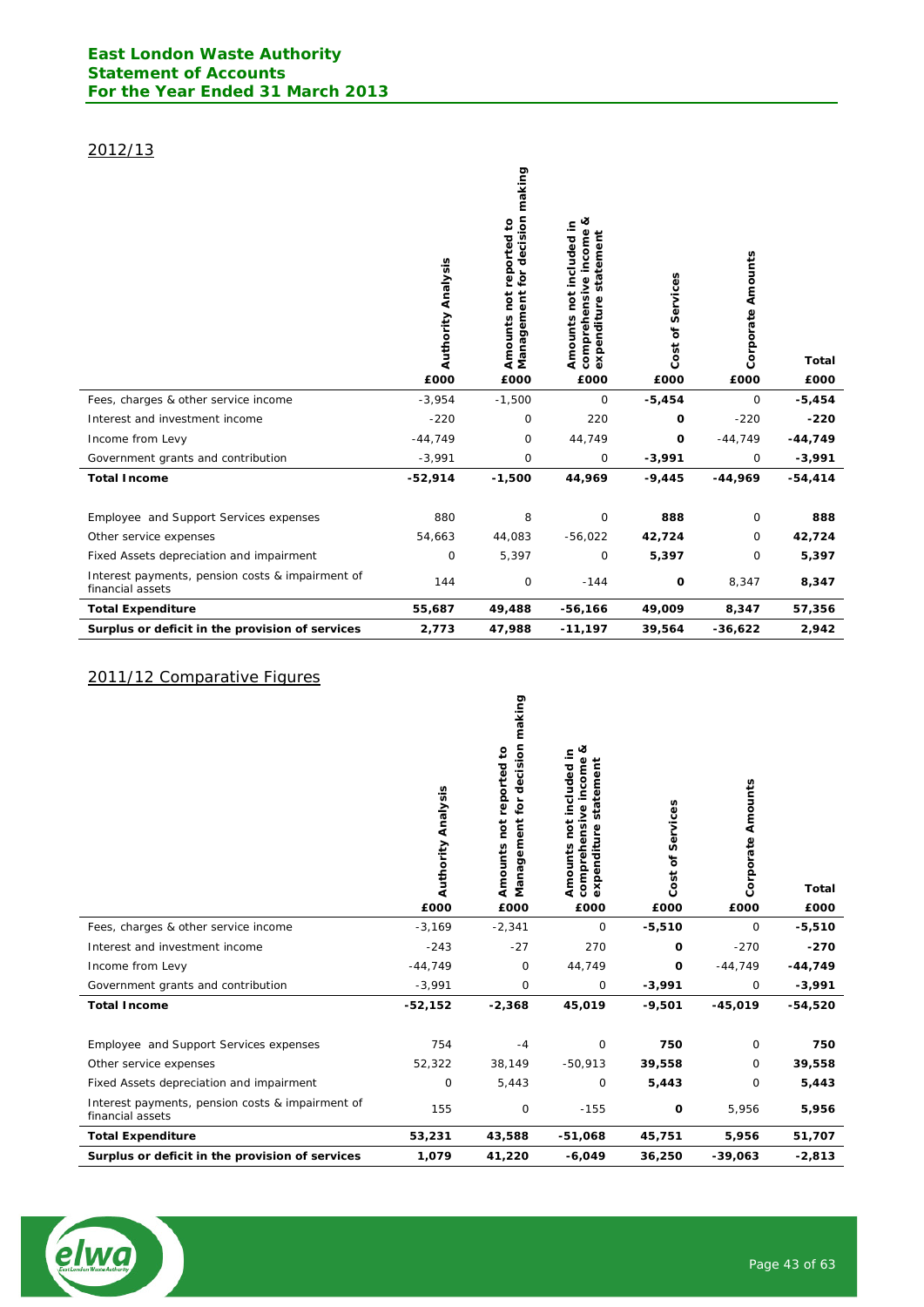# **20. Officers' Remuneration**

20.1 The remuneration paid to the Authority's senior employees is as follows:

|                           | Remuneration<br>£ | Pension<br>Contribution<br>£ | Total<br>£ |
|---------------------------|-------------------|------------------------------|------------|
| Managing Director         | 186,246           | 14,940                       | 201,186    |
| <b>Head of Operations</b> | 76,449            | 12,485                       | 88,934     |
| Contract Manager          | 54.444            | 8.749                        | 63,193     |
|                           | 317,139           | 36,174                       | 353,313    |

20.2 The above remuneration includes exit costs of £94,996. (2011/12 £nil).

#### 2011/12 Comparative Figures

|                           | Remuneration | <b>Pension</b> | Total   |
|---------------------------|--------------|----------------|---------|
|                           |              | Contribution   |         |
|                           |              |                |         |
| Managing Director         | 91,431       | 14,940         | 106,371 |
| <b>Head of Operations</b> | 74,696       | 12,180         | 86,876  |
| Contract Manager          | 54,950       | 8,749          | 63,699  |
|                           | 221,077      | 35,869         | 256,946 |

- 20.3 In addition to the employee's and employer's pension contributions deducted in regard to each pensionable ELWA employee, the London Pensions Fund Authority (LPFA) levy a further charge on employers based on their valuation of the pension fund. This additional charge of £16,000 for 2012/13 cannot be attributed to any particular officer and is declared here for reasons of transparency.
- 20.4 The number of employees including Senior Officers whose remuneration, excluding employer's pension contributions, was £50,000 or more in bands of £5,000 were:

| <b>Remuneration Band</b> | 2011/12<br>Number of employees | 2012/13<br>Number of employees |
|--------------------------|--------------------------------|--------------------------------|
| £50,000 - £54,999        |                                |                                |
| £70,000 - £74,999        |                                |                                |
| £75,000 - £79,999        |                                |                                |
| £90,000- £94,999         |                                |                                |
| £185,000- £189,999       |                                |                                |
|                          | 3                              | з                              |

# **21. External Audit Costs**

21.1 The Authority has incurred the following costs in relation to the audit of the Statement of Accounts and statutory inspections provided by the Authority's external auditors:

|                                                                                                                                                     | 2011/12<br>£000 | 2012/13<br>£000 |
|-----------------------------------------------------------------------------------------------------------------------------------------------------|-----------------|-----------------|
| Fees payable to Pricewaterhouse Coopers LLP with regard to external audit<br>services carried out by the appointed auditor for the year – accounts. | 30              | 18              |
| Total                                                                                                                                               | 30              | 18              |

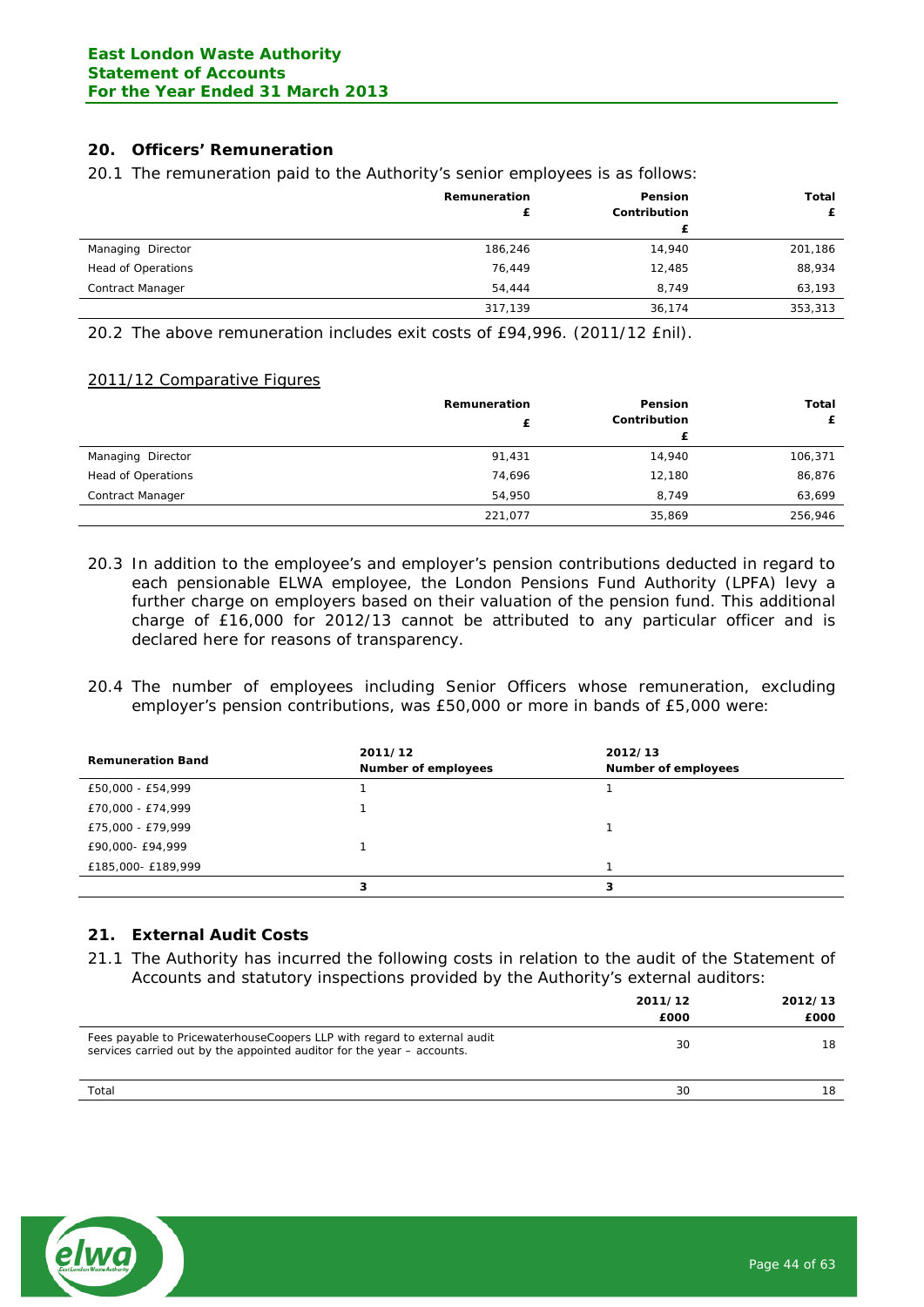# **22. Grant Income**

22.1 The Authority credited the following grants to the Comprehensive Income and Expenditure Statement in 2012/13:

|                   | 2011/12<br>£000 | 2012/13<br>£000 |
|-------------------|-----------------|-----------------|
| PFI Grant         | 3,991           | 3,991           |
| <b>WRAP Grant</b> | $\Omega$        | 45              |
| Total             | 3,991           | 4,036           |

- 22.2 For PFI grant details refer to notes 23.2 and 26.
- 22.3 The Waste and Resources Action Programme (WRAP) is a government funded not-forprofit company. Its objective is to increase recycling by providing advice, support and initiatives to businesses, local authorities and the community. The grant received in 2012/13 provided funding for the 'Love food hate waste campaign', a waste minimisation activity.

#### **23. Related Party Transactions**

- 23.1 Since the 1st April 1986, ELWA has assumed the statutory responsibility for the disposal of waste arising in the area covered by the London Boroughs of Barking & Dagenham, Havering, Newham and Redbridge and has an interest in Aveley Methane Limited and ELWA Limited. The Members of the Authority have official appointments within their respective Constituent Boroughs.
- 23.2 The Department for Communities and Local Government awards the PFI Grant. Further details are in Note 26.
- 23.3 The Code of Practice requires the disclosure of interests between the Authority and its related parties not disclosed elsewhere in the Statement of Accounts.
- 23.4 The material expenditure and income transactions with these related parties are set out below.

|                        | 2011/12                     |                 | 2012/13                     |                 |
|------------------------|-----------------------------|-----------------|-----------------------------|-----------------|
|                        | <b>Expenditure</b><br>£'000 | Income<br>£'000 | <b>Expenditure</b><br>£'000 | Income<br>£'000 |
| Barking & Dagenham     | 971                         | $-8,510$        | 1,054                       | $-8,788$        |
| Havering               | 865                         | $-11,804$       | 883                         | $-11,619$       |
| Newham                 | 630                         | $-14.548$       | 800                         | $-14,412$       |
| Redbridge              | 565                         | $-12.534$       | 415                         | $-12.596$       |
| Aveley Methane Limited | 0                           | 0               | $\Omega$                    | 0               |
| <b>ELWA Limited</b>    | 49.445                      | $-1.523$        | 53,411                      | $-2.141$        |

23.5 Income received from the boroughs relates mainly to the levy raised and charges for commercial waste disposal. Expenditure is for tonne mileage costs, recycling initiatives, rent payable for property leases and service level agreements for administrative and financial services provided. Further details can be found in the Authority's budget monitoring report which forms part of the agenda at the Authority's statutory meetings.

#### Members of the Authority and Chief Officers

23.6 The following Members and Officers have made declarations of their interest in the following organisations, which arise from official Authority Appointments.

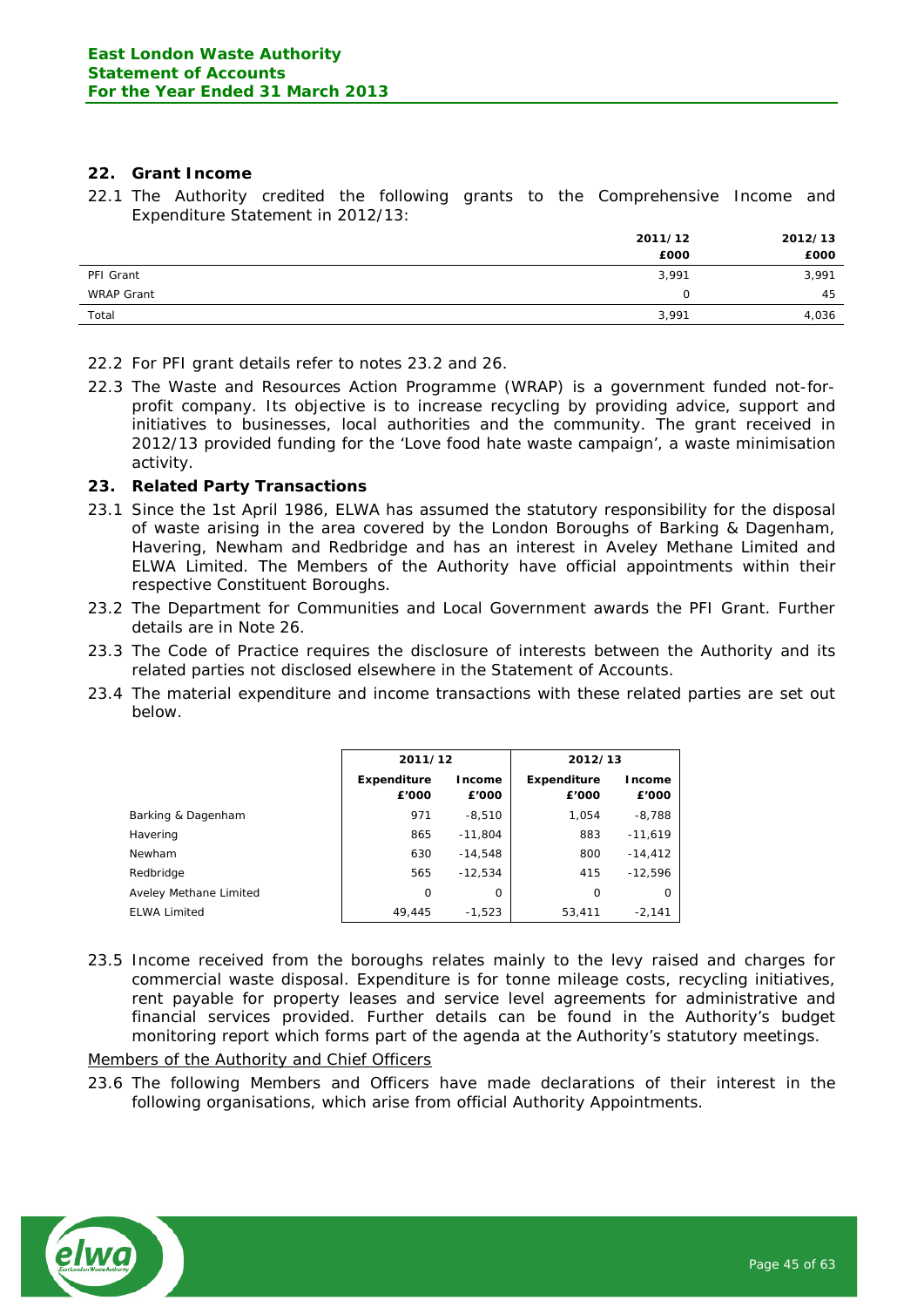#### Membership of Other Organisations

Acting Managing Director, Mark Ash: Director of Aveley Methane Limited Councillor I Corbett (up to 15/5/12): Director of ELWA Limited Councillor S Kelly (from 10/7/12) Director of ELWA Limited

## **24. Operating Leases**

24.1 The Authority has acquired its civic amenity and recycling sites by entering into operating leases with the four boroughs. Each lease is to the year 2027 with rent reviews taking place every 5 years. The last rent review was during 2012/13 with effect from 1 April 2013. Based upon current figures, the minimum lease payments due in future years are:

|                           | 2011/12 | 2012/13 |
|---------------------------|---------|---------|
|                           | £000    | £000    |
| Up to one year            | 255     | 317     |
| Two to Five Years         | 1,266   | 1,266   |
| Six Years to end of lease | 3,481   | 3,165   |
|                           | 5,002   | 4,748   |

24.2 The expenditure charged to the Third Party Payment line in the Comprehensive Income and Expenditure Statement during the year in relation to these leases was £254,500. (2011/12 £254,500).

#### **25. Capital Expenditure and Capital Financing**

- 25.1 Capital expenditure additions of £1,082,000 relate to PFI Lifecycle costs as referred to in note 26. This was financed by revenue through the unitary payment.
- 25.2 The total amount of capital expenditure incurred in the year is shown in the table below (including the value of assets acquired under finance leases and PFI/PP contracts), together with the resources that have been used to finance it. Where capital expenditure is to be financed in future years by charges to revenue as assets are used by the Authority, the expenditure results in an increase in the Capital Financing Requirement (CFR), a measure of the capital expenditure incurred historically by the Authority that has yet to be financed. The CFR is analysed in the second part of this note.

|                                           | 2011/12  | 2012/13  |
|-------------------------------------------|----------|----------|
|                                           | £000     | £000     |
| Opening Capital Financing Requirement     | 100,628  | 96,700   |
| <b>Capital Investment:</b>                |          |          |
| Property, Plant & Equipment               | 4,163    | 1,082    |
| <b>Sources of Finance:</b>                |          |          |
| Direct Revenue Contributions              | $-4,285$ | $-1,082$ |
| Minimum Revenue Provision                 | $-3,806$ | $-4,005$ |
| Closing Capital Financing Requirement     | 96,700   | 92,695   |
|                                           |          |          |
| Explanation of movements in year:         |          |          |
| Assets acquired under PFI Contract        | 4,163    | 1,082    |
| Decrease in underlying need for borrowing | $-8,091$ | $-5,087$ |
| Decrease in Capital Financing Requirement | $-3,928$ | $-4.005$ |

## **26. Private Finance Initiatives and Similar Contracts**

The IWMS/PFI Contract, which commenced on 24th December 2002, is for 25 years. ELWA Limited is implementing a capital investment programme of more than £100

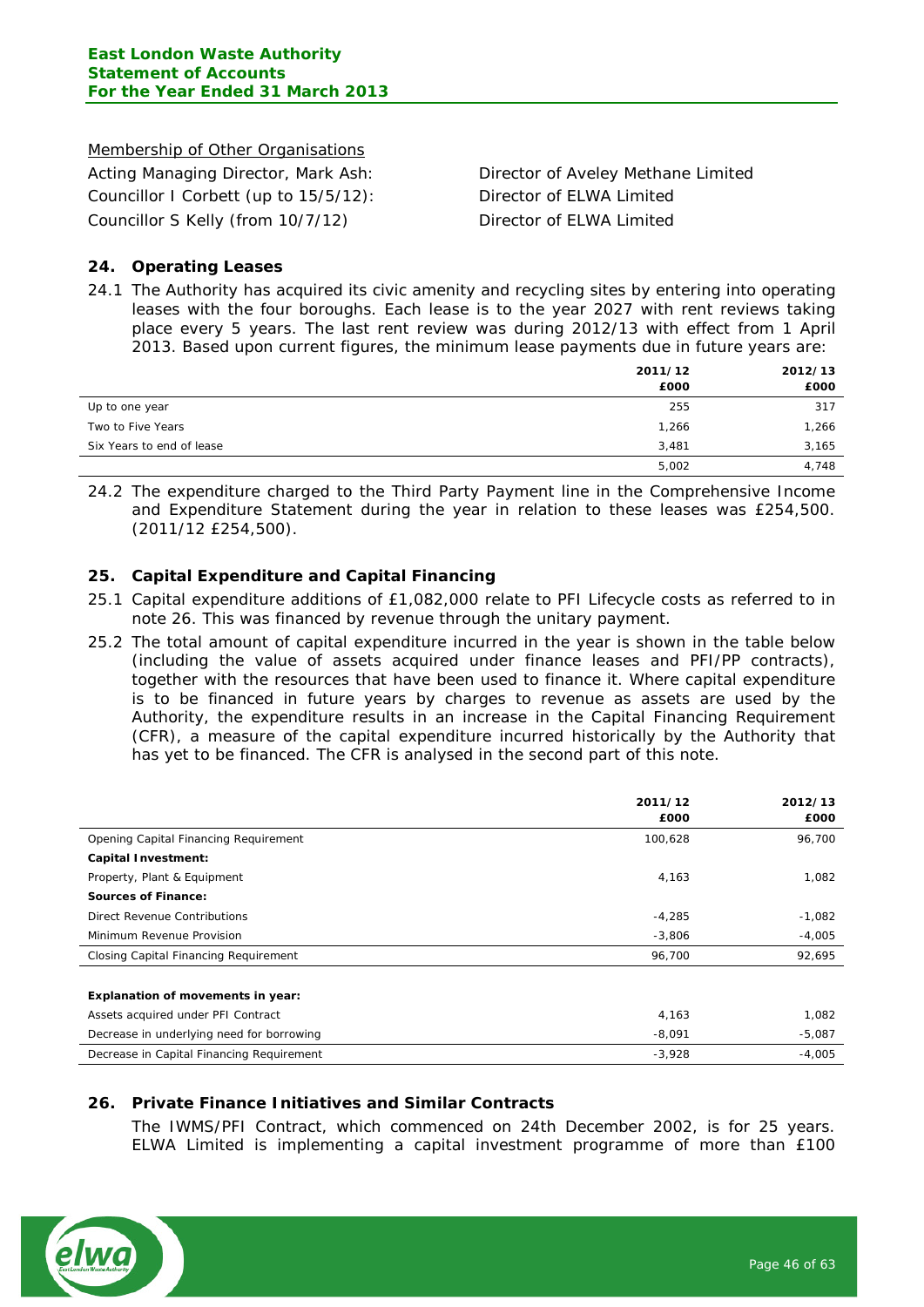million in new waste management facilities over the life of the contract. The design, building, alteration, financing and operation of the waste management facilities required for provision of the IWMS together with any associated risks, will be the responsibility of ELWA Limited.

- 26.1 The assets used to provide the service are recognised on the Authority's Balance Sheet. Movements in their value over the year are detailed in the analysis of the movement on the Property, Plant and Equipment balance in Note 8.
- 26.2 The Government will provide PFI grant funding based upon a Notional Credit Approval of £47 million, equivalent to approximately £85 million over 25 years. The Government advised in 2010/11 that the annual PFI grant would now be paid on an annuity basis rather than the declining balance basis with a final payment made in 2026/27. The overall total grant in cash terms will be the same; however, the payment profile has changed.
- 26.3 The main impact of this is in the short term in that for the three years from 2011/12 the Authority will receive additional PFI grant of approximately £870,000 as follows:

| Year    | £       |
|---------|---------|
| 2011/12 | 137,682 |
| 2012/13 | 291,825 |
| 2013/14 | 439,802 |

26.4 The Code of Practice 2012/13 requires that PFI schemes are accounted for in a manner that is consistent with the adaptation of IFRIC 12 'Service Concession Arrangements' contained in the government's Financial Reporting Manual (FReM). The contract complies with these criteria, and the relevant accounting guidance has been applied as outlined in the Authority's Accounting Policies, detailed on page 29.

Future Contractual Obligations

26.5 The Authority makes an agreed payment each year which is increased each year by inflation and can be reduced if the contractor fails to meet availability and performance standards in any year but which is otherwise fixed. Payments remaining to be made under the PFI contract at 31 March 2013 (excluding any estimation of inflation and availability / performance deductions) are as follows:

|                               | Payment for     | <b>Reimbursement of</b>    |          |          |
|-------------------------------|-----------------|----------------------------|----------|----------|
|                               | <b>Services</b> | <b>Capital Expenditure</b> | Interest | Total    |
|                               | £000            | £000                       | £000     | £000     |
| Payable in 2013 /14           | 36.165          | 3.684                      | 5.354    | 45,203   |
| Payable within 2 to 5 years   | 147.426         | 20.154                     | 18,744   | 186,324  |
| Payable within 6 to 10 years  | 200,167         | 28.792                     | 16,253   | 245,212  |
| Payable within 11 to 15 years | 201.266         | 38,972                     | 6.338    | 246,576  |
| Payable within 16 to 20 years | 0               | 0                          | 0        | $\Omega$ |
| Total                         | 585.024         | 91.602                     | 46.689   | 723.315  |

26.6 Although the payments made to the contractor are described as unitary payments, they have been calculated to compensate the contractor for the fair value of the services they provide, the capital expenditure incurred and interest payable whilst the capital

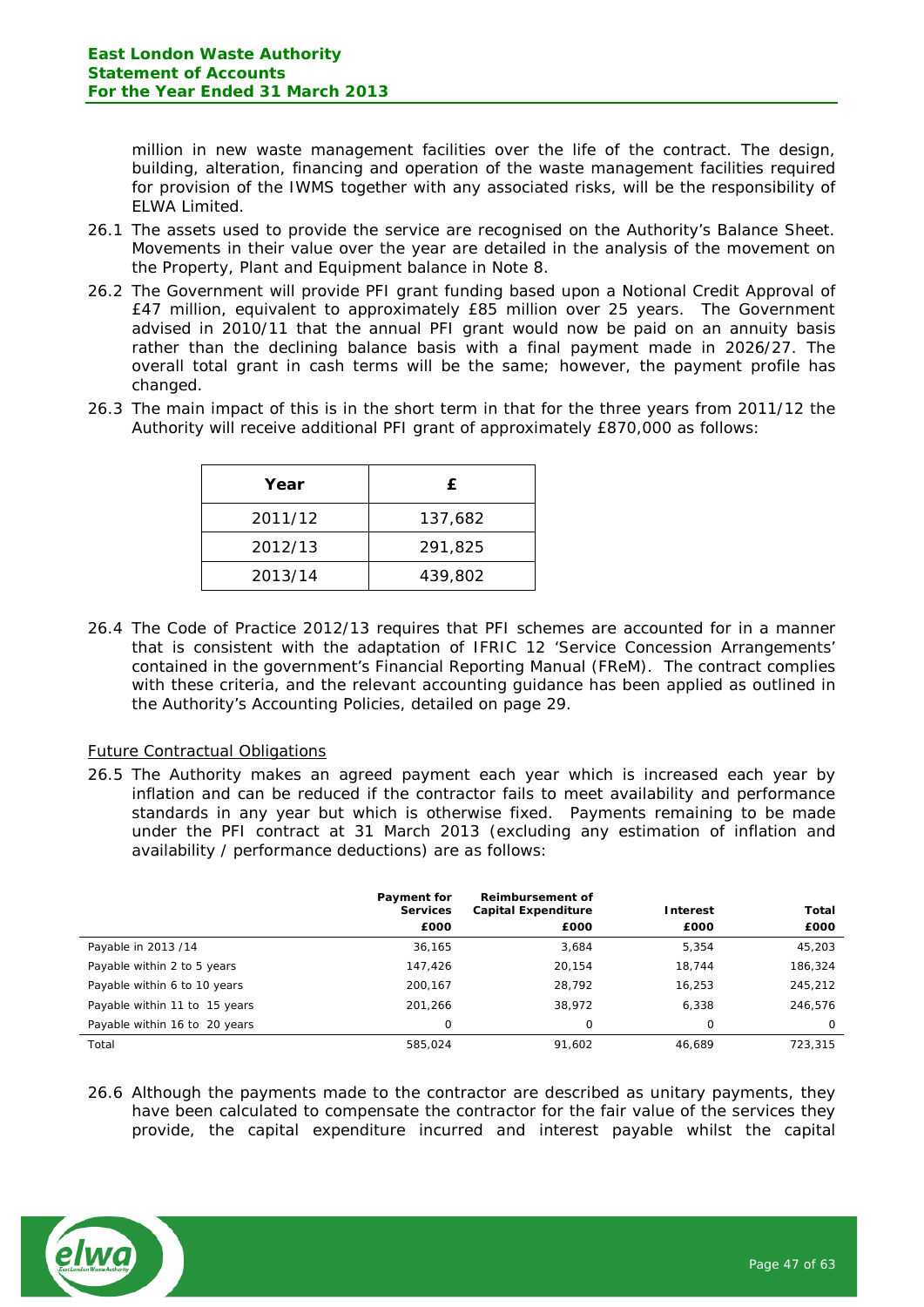expenditure remains to be reimbursed. The liability outstanding to pay the liability to the contractor for capital expenditure incurred is as follows.

# PFI Finance Liability

|                                          | 2011/12  | 2012/13  |
|------------------------------------------|----------|----------|
|                                          | £000     | £000     |
| Balance outstanding at start of the year | 99.273   | 95,539   |
| Payments during the year                 | $-3.734$ | $-3,937$ |
| Balance outstanding at year-end          | 95.539   | 91,602   |

#### Unitary Charge

26.7 As per accounting requirements for PFI schemes referred to in note 26.4, the Unitary Charge payment to the contractor has to reflect all the charges relating to the PFI contract for that year. The Accounting Standard requires that the service, interest, capital, lifecycle and contingent rent elements of the Unitary Charge are separated as shown in the table below, with the service, interest, rent and lifecycle elements being charged to the Comprehensive Income and Expenditure Statement.

|                                | 2011/12<br>£'000 | 2012/13<br>£'000 |
|--------------------------------|------------------|------------------|
| Payments to Shanks East London | 50,842           | 53,411           |
| Capital Repayment              | $-3,734$         | $-3,937$         |
| Interest Payable               | $-5,802$         | $-5,579$         |
| Life Cycle Costs               | $-4,480$         | $-1,266$         |
| Contingent Rent                | 0                | $-2,590$         |
| <b>Service Charges</b>         | 36,826           | 40,039           |

26.8 The code of practice states, 'PFI contracts may be structured to require payments to be made as part of the unitary payment before the related infrastructure is recognised as an asset in the Balance Sheet'. The Lifecycle cost element of £1,266,000 reflects the extent to which the PFI contractor has enhanced the assets during the year. Of this, £1,082,000 has been recognised as an asset with the balance being a prepayment (included within debtors).

## **27. Defined Benefit Pension Schemes**

## Transaction Relating to Post Employment Benefits

- 27.1 The Authority recognises the cost of retirement benefits in the reported cost of services when they are earned by employees, rather than when the benefits are eventually paid as pensions. However, the charge that is required to be made against the levy is based on the cash payable in the year, so the real cost of post employment/retirement benefit is reversed out of the Revenue Reserve via the Movement in Reserves Statement.
- 27.2 The following transactions have been made in the Comprehensive Income and Expenditure Statement and the Revenue Reserve Balance via the movement in Reserves Statement during the year:

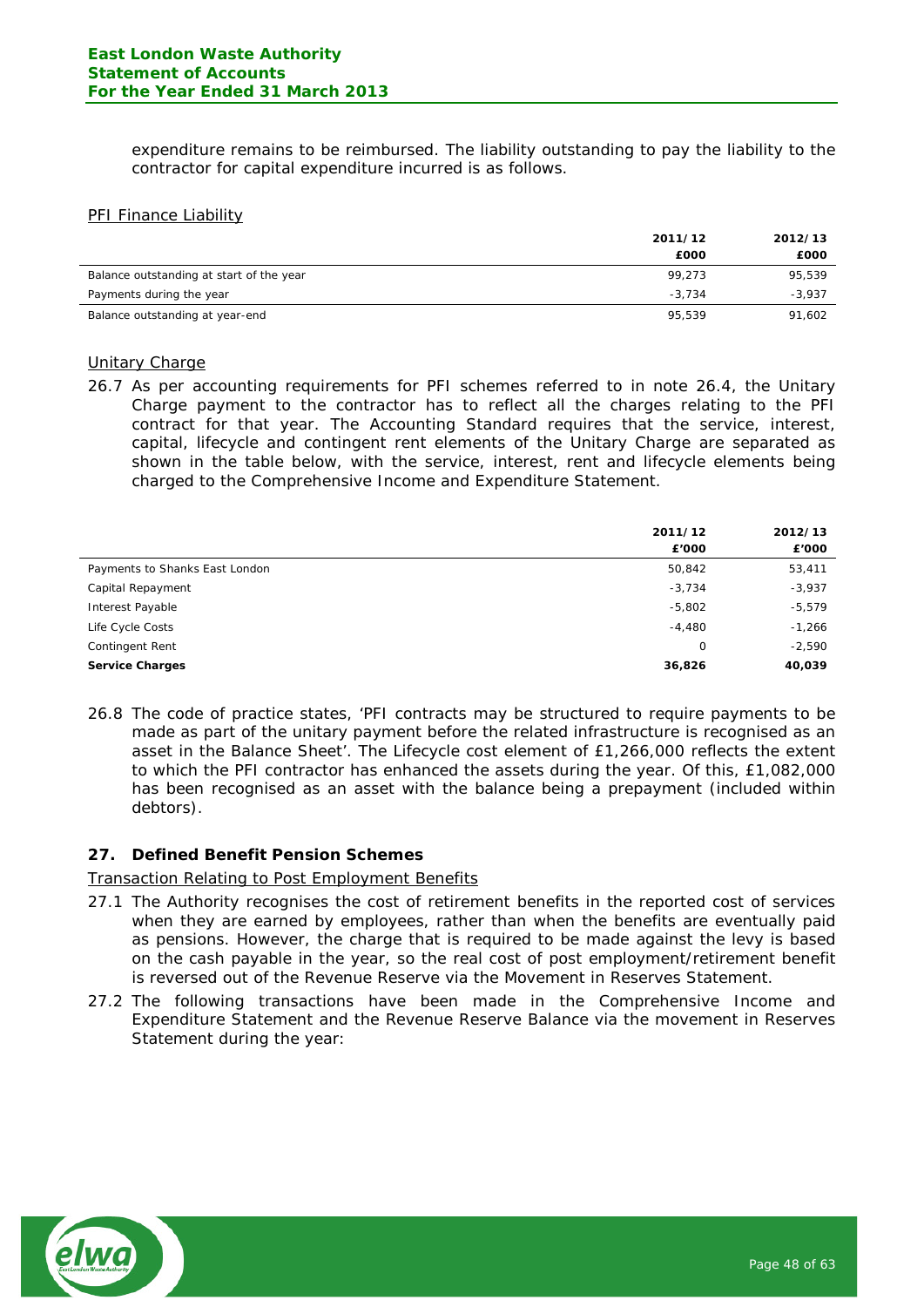|                                                                                                                                                 | 2011/12  | 2012/13  |
|-------------------------------------------------------------------------------------------------------------------------------------------------|----------|----------|
|                                                                                                                                                 | £000     | £000     |
| Comprehensive Income and Expenditure Statement                                                                                                  |          |          |
| Cost of Services, employee & support services:                                                                                                  |          |          |
| Current Service Cost                                                                                                                            | 56       | 68       |
| Past Service Costs / (Gain)                                                                                                                     | $\Omega$ | $\Omega$ |
| Financing and Investment Income and Expenditure:                                                                                                |          |          |
| <b>Interest Cost</b>                                                                                                                            | 115      | 114      |
| Expected return on scheme assets                                                                                                                | $-115$   | $-103$   |
| Total Post Employment Benefit charged to the Surplus or Deficit on the<br>provision of Services                                                 | 56       | 79       |
| Other Post Employment Benefit charged to the Comprehensive Income and<br><b>Expenditure Statement:</b>                                          |          |          |
| Actuarial (gains) and losses                                                                                                                    | 397      | 22       |
| Total Post Employment Benefit charged to the Comprehensive Income and<br><b>Expenditure Statement</b>                                           | 453      | 101      |
| Movement in Reserve Statement:                                                                                                                  |          |          |
| Reversal of net charges made to the Surplus or Deficit on the provision of Services<br>for post employment benefits in accordance with the code | 6        | $-17$    |
|                                                                                                                                                 | 459      | 84       |
| Actual amount charged against the Revenue Reserve Balance for pensions in the<br>year:                                                          |          |          |
| Employer's contributions payable to scheme                                                                                                      | 62       | 62       |
| Actuarial (gains) and losses                                                                                                                    | 397      | 22       |
|                                                                                                                                                 | 459      | 84       |

27.3 The cumulative amount of actuarial gains and losses recognised in the Comprehensive Income and Expenditure Statement to the 31 March 2013 is a loss of £461,000 (31 March 2012 loss £439,000).

#### Assets and Liabilities in Relation to Post-employment Benefits

27.4 The underlying assets and liabilities attributable to the Authority with the London Pensions Fund Authority (LPFA) as at 31 March 2013 are as follows:

#### Reconciliation of present value of the scheme liabilities (defined benefit obligation):

|                                      | <b>Funded Liabilities</b><br><b>Local Government Pension Scheme</b> |          |  |
|--------------------------------------|---------------------------------------------------------------------|----------|--|
|                                      | 2011/12                                                             | 2012/13  |  |
|                                      | £000                                                                | £000     |  |
| Opening Balance at 1 April           | 2,086                                                               | 2,512    |  |
| <b>Current Service Cost</b>          | 56                                                                  | 68       |  |
| <b>Interest Cost</b>                 | 115                                                                 | 114      |  |
| Contributions by scheme participants | 20                                                                  | 20       |  |
| Actuarial gains and losses           | 298                                                                 | 168      |  |
| Benefits paid                        | $-63$                                                               | $-74$    |  |
| Past Service Costs / (Gains)         | 0                                                                   | $\Omega$ |  |
| Closing Balance at 31 March          | 2,512                                                               | 2,808    |  |

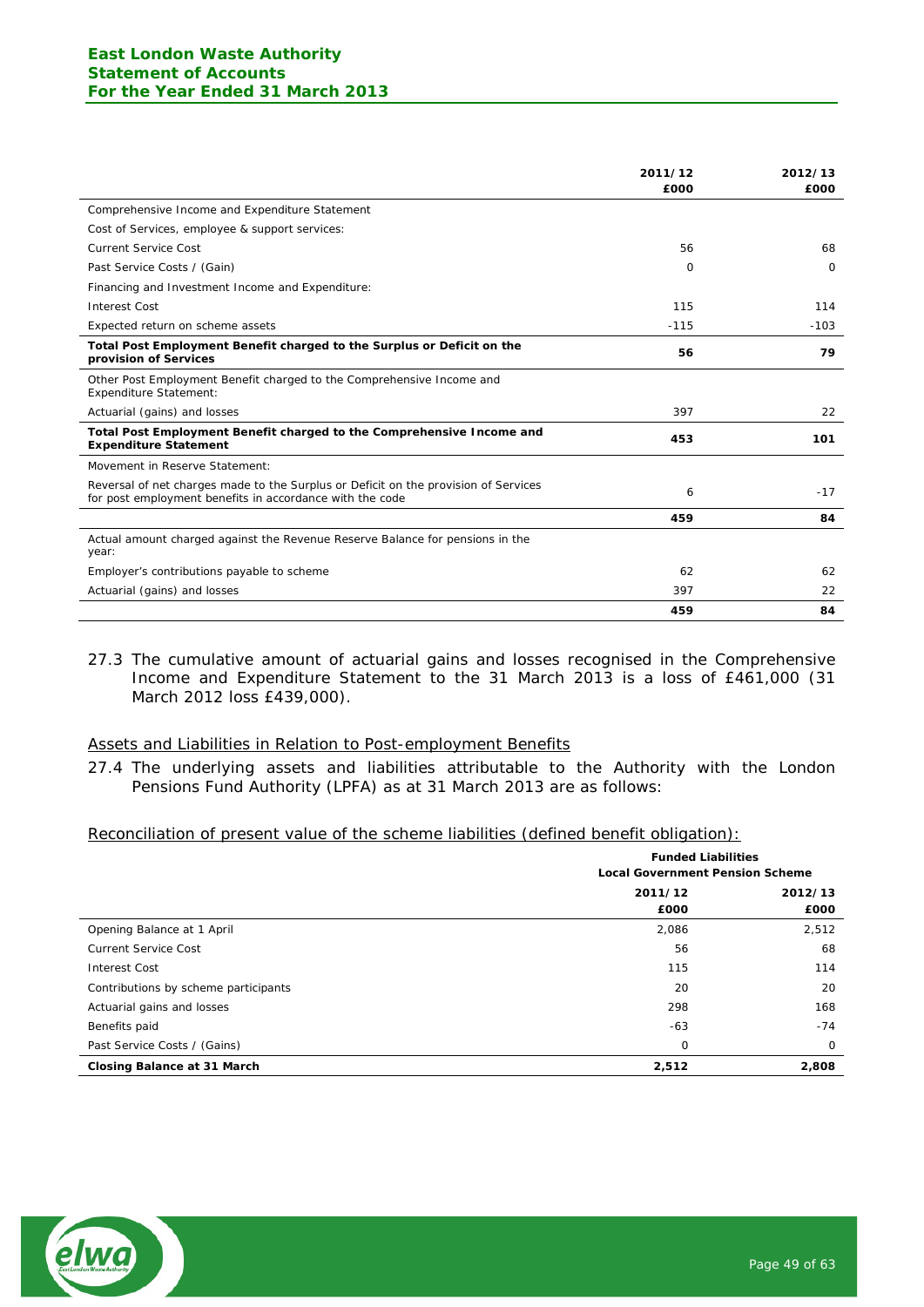#### Reconciliation of fair value of the scheme (plan) assets:

|                                      | <b>Funded Assets</b> |                                        |  |  |  |
|--------------------------------------|----------------------|----------------------------------------|--|--|--|
|                                      |                      | <b>Local Government Pension Scheme</b> |  |  |  |
|                                      | 2011/12              | 2012/13                                |  |  |  |
|                                      | £000                 | £000                                   |  |  |  |
| Opening Balance at 1 April           | 1,695                | 1,730                                  |  |  |  |
| <b>Expected Rate of Return</b>       | 115                  | 103                                    |  |  |  |
| Actuarial gains and losses           | -99                  | 146                                    |  |  |  |
| Employer contributions               | 62                   | 62                                     |  |  |  |
| Contributions by scheme participants | 20                   | 20                                     |  |  |  |
| Benefits paid                        | $-63$                | $-74$                                  |  |  |  |
| Closing Balance at 31 March          | 1,730                | 1,987                                  |  |  |  |

27.5 The expected return on scheme assets is determined by considering the expected returns available on the assets underlying the current investment policy. Expected yields on fixed interest investments are based on gross redemption yields as at the Balance Sheet date.

27.6 Expected returns on equity investments reflect long-term real rates of return experienced in the respective markets.

- 27.7 The actual return on scheme assets in the year was £249,000 (2011/12 £17,000).
- 27.8 For the 2013/14 accounting year, the expected return and the interest cost will be replaced with a single net interest cost, which will effectively set the expected return equal to the IAS 19 discount rate.

#### Scheme History

|                                                 | 2008/09<br>£000 | 2009/10<br>£000 | 2010/11<br>£000 | 2011/12<br>£000 | 2012/13<br>£000 |
|-------------------------------------------------|-----------------|-----------------|-----------------|-----------------|-----------------|
| Present Value of Defined Benefits<br>Obligation | $-771$          | $-1.482$        | $-2.086$        | $-2.512$        | $-2,808$        |
| Fair value of Employer Assets                   | 342             | 492             | 1.695           | 1.730           | 1.987           |
| Total                                           | $-429$          | -990            | -391            | -782            | -821            |

- 27.9 With effect from 1 April 2007 the Authority became an employer. On 1 June 2007 five staff were transferred from the Constituent Councils to the Authority with initially three staff electing to join the LPFA. Membership as at the 31 March 2013 consisted of five active members and two pensioners.
- 27.10 The liabilities show the underlying commitments that the Authority has in the long run to pay post employment (retirement) benefits. The net pension liability of £821,000 (£782,000 2011/12) has a substantial impact on the net worth of the Authority as recorded in the Balance Sheet. However, statutory arrangements for funding the deficit mean that the financial position of the Authority remains healthy. The deficit in respect of LPFA Fund liabilities will be made good by increased contributions to the LPFA Fund over the remaining working life of the employees (i.e. before payments fall due), as assessed by the scheme actuary.
- 27.11 The projected employer contributions for the year to 31 March 2014 are £62,000.

Basis for Estimating Assets and Liabilities

27.12 Liabilities have been assessed on an actuarial basis using the projected unit credit method, an estimate of the pensions that will be payable in future years dependent on assumptions about mortality rates, salary levels, etc. Liabilities have been assessed by Barnett Waddingham LLP, an independent firm of actuaries, who use a roll forward

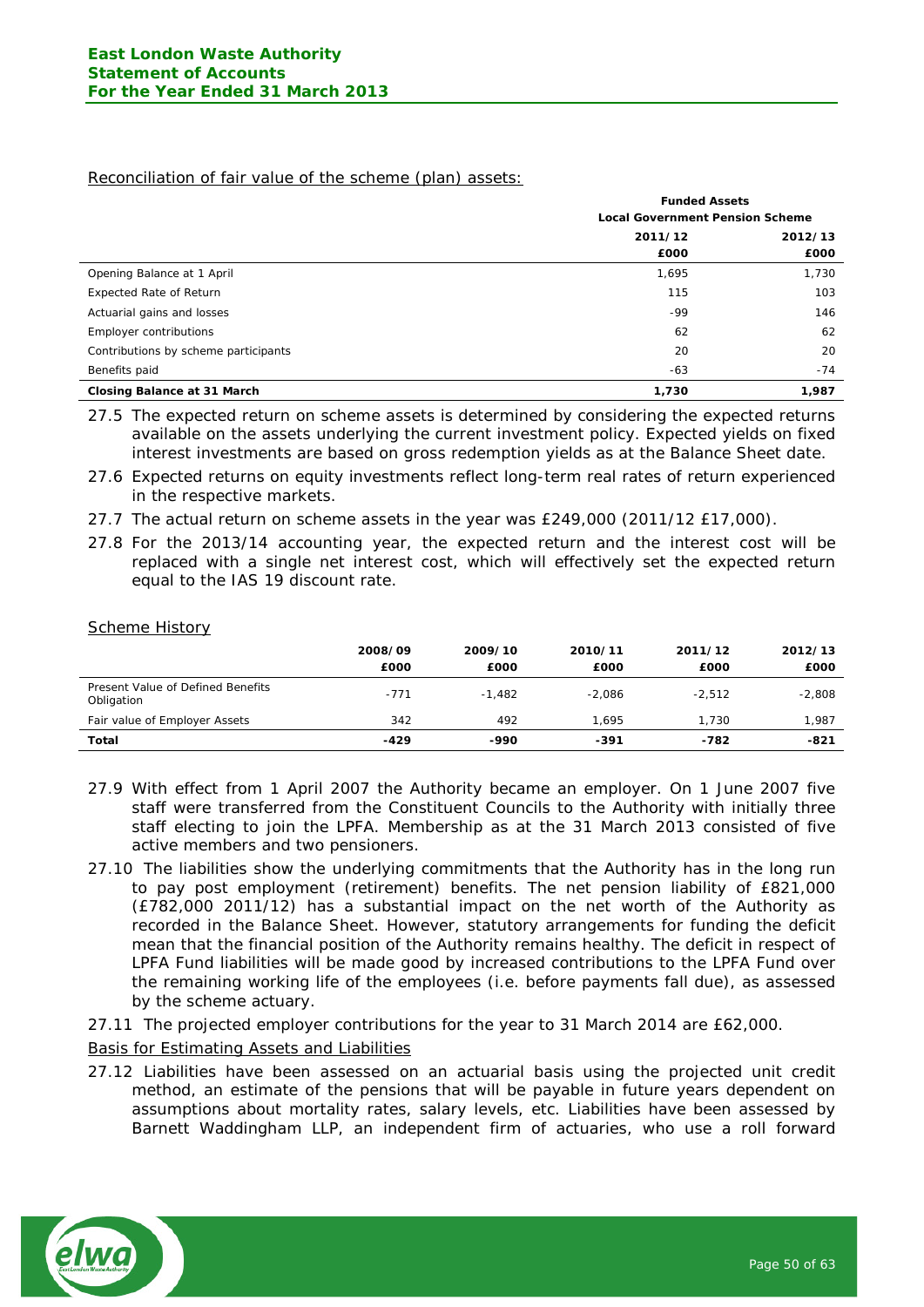approach, based on the results of the last full valuation of the LPFA Fund as at 1 April 2010, and adjusting for known membership and scheme changes where applicable.

27.13 The principal assumptions used by the LPFA actuary have been:

|                                                                      | 2011/12        | 2012/13        |
|----------------------------------------------------------------------|----------------|----------------|
| Long term expected rate of return on assets in the scheme            | 5.9%           | 5.9%           |
| <b>Mortality assumptions</b>                                         |                |                |
| Longevity at 65 for current pensioners:                              |                |                |
| Men                                                                  | 23.0           | 23.1           |
| Women                                                                | 25.1           | 25.2           |
| Longevity at 65 for future pensioners:                               |                |                |
| Men                                                                  | 24.9           | 25.0           |
| Women                                                                | 27.0           | 27.1           |
| <b>Financial Assumptions:</b>                                        |                |                |
| Rate of Inflation RPI (CPI)                                          | $3.3\%$ (2.5%) | $3.4\%$ (2.6%) |
| Rate of increase in salaries                                         | 4.2%           | 4.3%           |
| Rate of increase in pensions                                         | 2.5%           | 2.6%           |
| Rate for discounting scheme liabilities                              | 4.6%           | 4.4%           |
| Take up of option to convert annual pension into retirement lump sum | 0              | 0              |

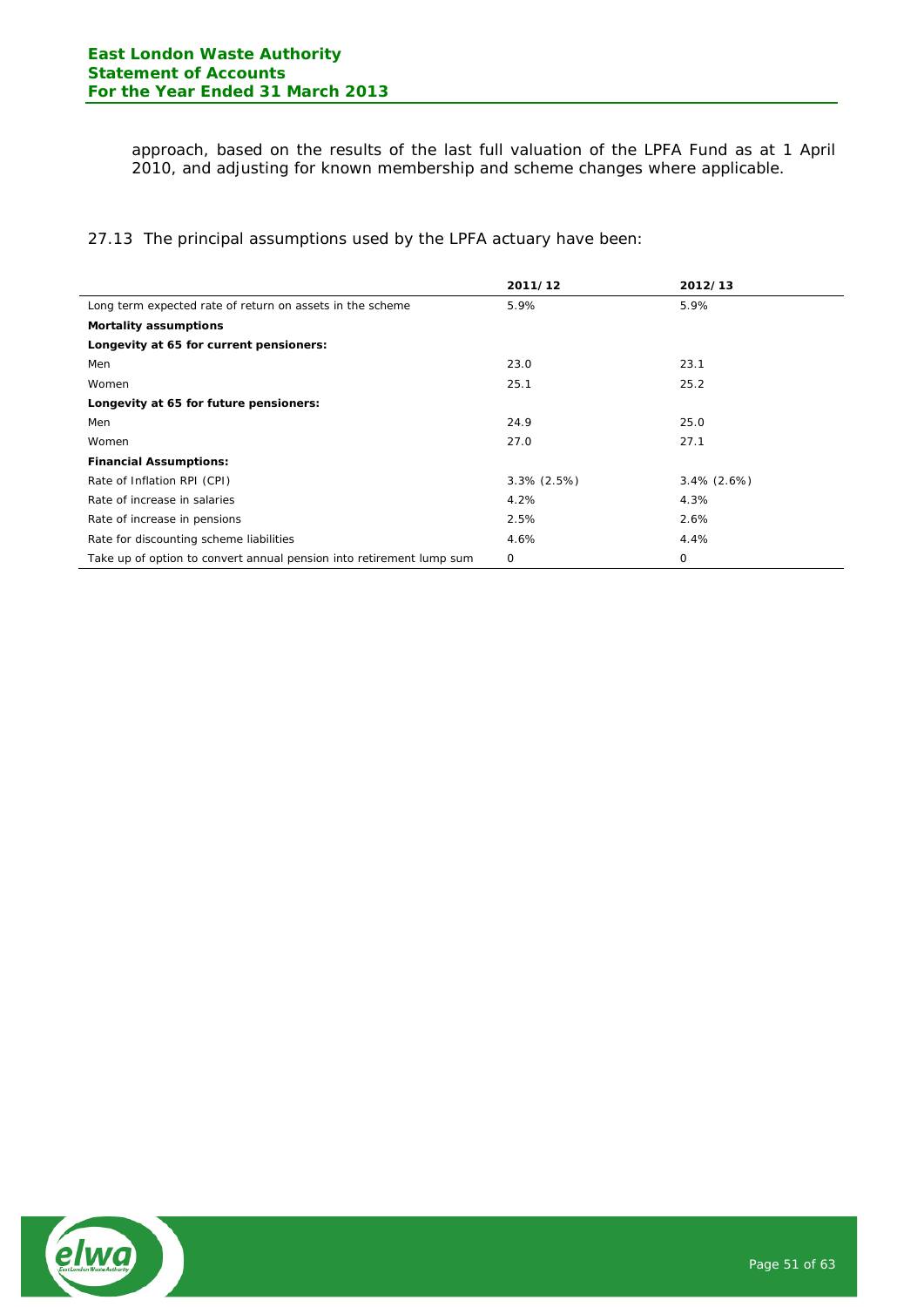|              |  |  |  | 27.14 The LPFA Fund's assets consist of the following categories, by proportion of the total |  |  |  |
|--------------|--|--|--|----------------------------------------------------------------------------------------------|--|--|--|
| assets held: |  |  |  |                                                                                              |  |  |  |

| <b>Assets</b>              | 31 March 2012<br>% | 31 March 2012<br>£'000 | 31 March 2013<br>% | 31 March 2013<br>£'000 |
|----------------------------|--------------------|------------------------|--------------------|------------------------|
| Equities                   | 73                 | 1,263                  | 73                 | 1,450                  |
| <b>Target Return Funds</b> | 12                 | 208                    | 10                 | 199                    |
| Property                   | 14                 | 242                    | 15                 | 298                    |
| Cash                       |                    | 17                     | 2                  | 40                     |
| Corporate Bond             | 0                  | 0                      | 0                  | $\circ$                |
| Total                      | 100                | 1,730                  | 100                | 1.987                  |

# History of Experience Gains and Losses

27.15 The actuarial gains and losses identified as movements on the Pensions Reserve in 2012/13 can be analysed into the following categories at 31 March 2013. The table below shows the changes in actuarial deficits or surpluses that arise because either actual experience or events have not been exactly the same as the assumptions adopted at the previous valuation (experience gains and losses) or the actuarial assumptions have changed.

|                                                                              | 2008 / 09<br>£'000 | 2009 / 10<br>£'000 | 2010 / 11<br>£'000 | 2011 / 12<br>£'000 | 2012 / 13<br>£'000 |
|------------------------------------------------------------------------------|--------------------|--------------------|--------------------|--------------------|--------------------|
| Difference between the expected and<br>actual return on assets               | $-114$             | 84                 | 825                | $-99$              | 146                |
| Experience gains and losses on<br>liabilities                                | 0                  | 0                  | $-421$             | 0                  | $\mathbf 0$        |
| Changes in assumptions underlying the<br>present value of scheme liabilities | 61                 | $-612$             | 59                 | $-298$             | $-168$             |
| Actuarial gains / (losses) in pension<br>scheme                              | -53                | $-528$             | 463                | $-397$             | $-22$              |
|                                                                              | 2008 / 09          | 2009 / 10          | 2010 / 11          | 2011 / 12          | 2012 / 13          |
|                                                                              | %                  | %                  | %                  | %                  | ℅                  |
| Experience adjustment as a percentage<br>of plan liabilities                 | 0.0                | 0.0                | $-20.2$            | 0.0                | 6.0                |
| Experience adjustment as a percentage<br>of assets                           | $-33.3$            | 17.1               | 48.7               | $-5.7$             | 7.3                |

27.16 This is the impact of the liabilities of actual experience differing from the assumptions, such as pension increases and salary increases differing from those assumed, and unexpected membership movements. Between valuations, when the roll forward method is used, this item will be small as it is assumed that most experience items are in line with the assumptions. Every three years the Actuary undertakes a formal actuarial valuation, which will take into account experience over the previous three years. IAS 19 figures will be updated to reflect the most recent actuarial valuation and, as a consequence, most experience gains and losses appear in the accounting year following completion of the formal valuation.

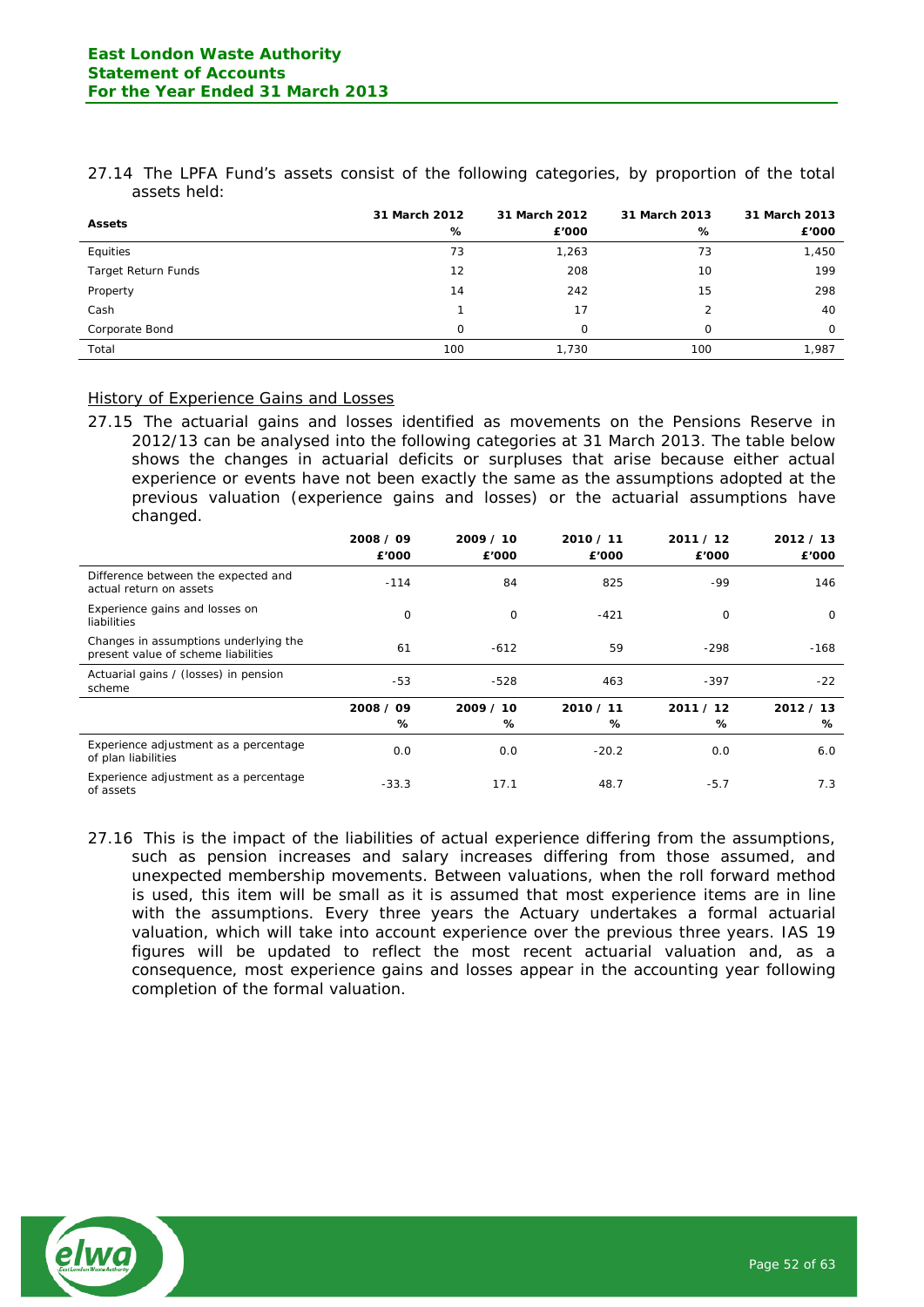# **28. Financial Instruments**

28.1 The following categories of financial instruments are carried in the Balance Sheet.

|                                         |              | Long-Term   |             |             |
|-----------------------------------------|--------------|-------------|-------------|-------------|
|                                         | 31 March     | 31 March    | 31 March    | 31 March    |
|                                         | 2012         | 2013        | 2012        | 2013        |
|                                         | £000         | £000        | £000        | £000        |
| <b>Cash at Bank</b>                     |              |             |             |             |
| Loans and Receivables (note 11)         | $\mathbf 0$  | 0           | 63          | 4,372       |
| <b>Total Cash at Bank</b>               | 0            | 0           | 63          | 4,372       |
| <b>Investments</b>                      |              |             |             |             |
| Loans and receivables                   | 0            | $\mathbf 0$ | 17,158      | 15,894      |
| <b>Total Investments</b>                | $\mathbf 0$  | 0           | 17,158      | 15,894      |
| <b>Debtors</b>                          |              |             |             |             |
| Loans and receivables                   | 0            | $\mathbf 0$ | 3,550       | 2,890       |
| Total Debtors (note 10)                 | 0            | 0           | 3,550       | 2,890       |
| <b>Borrowings</b>                       |              |             |             |             |
| Financial liabilities at amortised cost | $-1,488$     | $-1,251$    | $-28$       | $-266$      |
| <b>Total Borrowings</b>                 | $-1,488$     | $-1,251$    | $-28$       | $-266$      |
| PFI and finance lease liabilities       | $-95,539$    | $-91,602$   | 0           | $\mathbf 0$ |
| Total other long term liabilities       | $-95,539$    | $-91,602$   | $\mathbf 0$ | $\mathbf 0$ |
| <b>Creditors</b>                        |              |             |             |             |
| Financial Liabilities at amortised cost | $\mathsf{O}$ | $\mathbf 0$ | $-5,464$    | $-10,395$   |
| Total Creditors (note 13)               | 0            | 0           | $-5,464$    | $-10,395$   |

# Income, Expense, Gains and Losses

|                                                                               | 2011/12                                                     |                                                             |                                                           |                                                                                                         |               | 2012/13                                                       |                                                                     |                                                    |                                                                                                      |               |
|-------------------------------------------------------------------------------|-------------------------------------------------------------|-------------------------------------------------------------|-----------------------------------------------------------|---------------------------------------------------------------------------------------------------------|---------------|---------------------------------------------------------------|---------------------------------------------------------------------|----------------------------------------------------|------------------------------------------------------------------------------------------------------|---------------|
|                                                                               | Financial Liabilities measured<br>Cost<br>amortised<br>£000 | and<br>Loans<br>Assets:<br>Receivables<br>Financial<br>£000 | Available for<br><b>Financial Assets:</b><br>sale<br>£000 | and loss<br>at Fair<br>and Liabilities<br>profit<br>through<br>ssets<br>Value <sup>-</sup><br>⋖<br>£000 | Total<br>£000 | ត<br>Financial Liabilities measured<br>amortised Cost<br>£000 | and<br>Loans<br>sets:<br>ü<br>Receivables<br>⋖<br>Financial<br>£000 | Available for<br>Financial Assets:<br>sale<br>£000 | and loss<br>at Fair<br>Assets and Liabilities<br>Value through profit a<br>profit<br>through<br>£000 | Total<br>£000 |
| Interest expense (note 7)                                                     | 5,956                                                       | 0                                                           | $\mathbf 0$                                               | $\mathsf{O}$                                                                                            | 5,956         | 5,722                                                         | 0                                                                   | 0                                                  | 0                                                                                                    | 5,722         |
| Impairment losses (note 7)                                                    | 0                                                           | $-27$                                                       | $\mathbf 0$                                               | 0                                                                                                       | $-27$         | 0                                                             | 24                                                                  | 0                                                  | 0                                                                                                    | 24            |
| Pension Interest & expected<br>return on pension assets (note 7)              | $\mathbf 0$                                                 | 0                                                           | 0                                                         | $\mathsf{O}$                                                                                            | 0             | 11                                                            | 0                                                                   | 0                                                  | 0                                                                                                    | 11            |
| Total expense in Surplus or<br>Deficit on the Provision of<br><b>Services</b> | 5,956                                                       | $-27$                                                       | O                                                         | 0                                                                                                       | 5,929         | 5,733                                                         | 24                                                                  | O                                                  | 0                                                                                                    | 5,757         |
| Interest Income (note 7)                                                      | 0                                                           | $-243$                                                      | 0                                                         | $\mathbf 0$                                                                                             | $-243$        | 0                                                             | $-220$                                                              | $\mathbf 0$                                        | $\mathbf 0$                                                                                          | $-220$        |
| Total income in Surplus or<br>Deficit on the Provision of                     | $\mathbf 0$                                                 | $-243$                                                      | O                                                         | 0                                                                                                       | $-243$        | O                                                             | $-220$                                                              | O                                                  | $\mathbf o$                                                                                          | $-220$        |
| <b>Services</b>                                                               |                                                             |                                                             |                                                           |                                                                                                         |               |                                                               |                                                                     |                                                    |                                                                                                      |               |

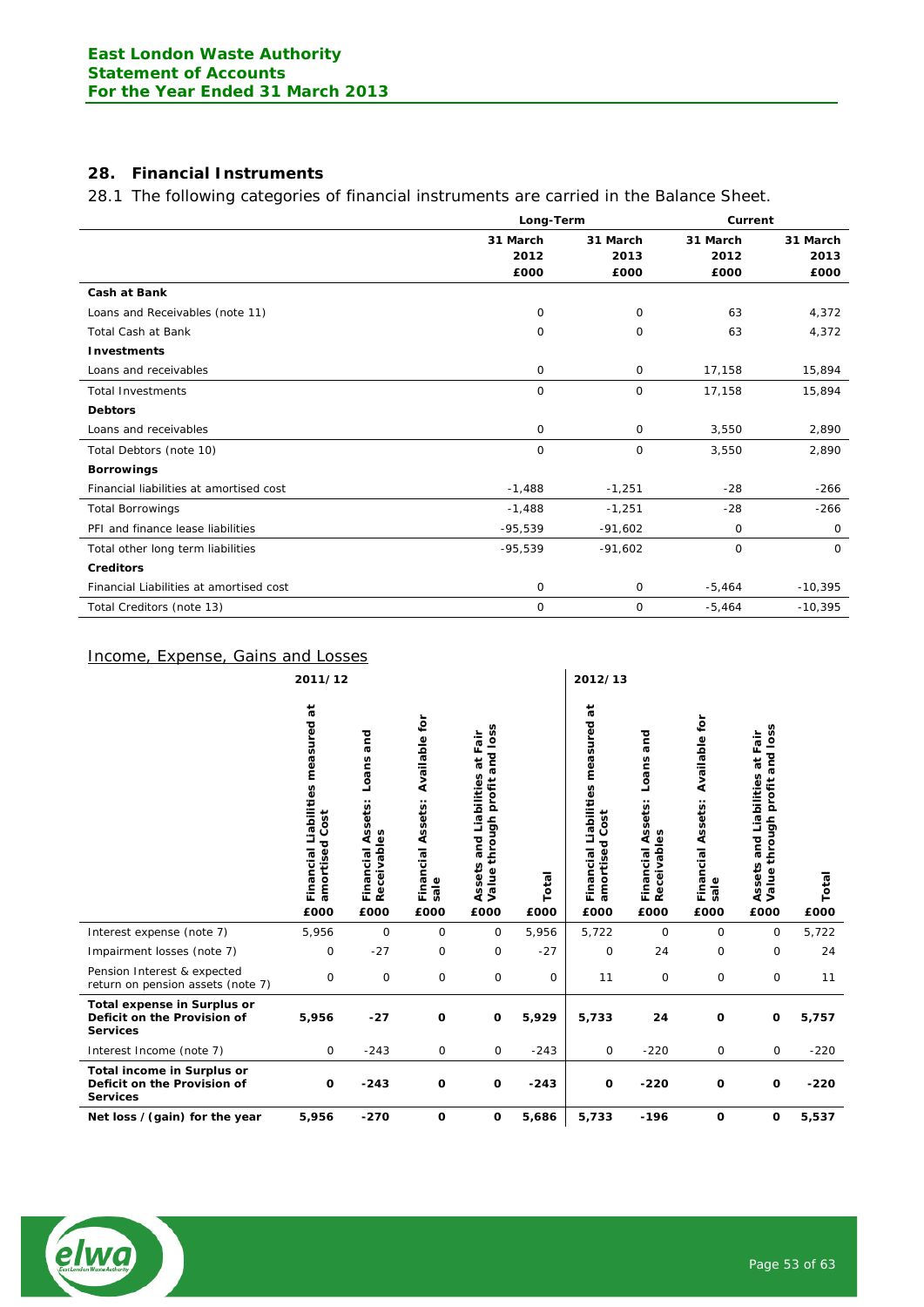#### Fair Values of Assets and Liabilities

- 28.2 Financial liabilities and financial assets represented by loans and receivables and longterm debtors and creditors are carried in the Balance Sheet at amortised cost. Their fair value can be assessed by calculating the present value of the cash flows that will take place over the remaining term of the instruments, making the following assumptions:
	- a) Estimated ranges of interest rates at 31 March 2013 are 1.84% to 4.24% for loans from the PWLB.
	- b) No early repayment or impairment is recognised.
	- c) Where an instrument will mature in the next 12 months, carrying amount is assumed to approximate to fair value.
- 28.3 The fair values calculated are as follows:

|                              |                            | 31 March 2012             |                            |                           |
|------------------------------|----------------------------|---------------------------|----------------------------|---------------------------|
|                              | Carrying<br>amount<br>£000 | <b>Fair Value</b><br>£000 | Carrying<br>amount<br>£000 | <b>Fair Value</b><br>£000 |
| <b>Financial Liabilities</b> |                            |                           |                            |                           |
| Long-term creditors          |                            |                           |                            |                           |
| PFI Liabilities              | 95,539                     | 95,539                    | 91,602                     | 91,602                    |
| Public Works Loan Board      | 1,488                      | 2,615                     | 1,251                      | 2,390                     |
| Short-term creditors         |                            |                           |                            |                           |
| Public Works Loan Board      | 28                         | 28                        | 266                        | 266                       |
| Creditors (note 13)          | 5,464                      | 5,464                     | 10,395                     | 10,395                    |
| <b>Loans and Receivables</b> |                            |                           |                            |                           |
| Long-term debtors            |                            |                           |                            |                           |
| Cash Investments             | 0                          | 0                         | 0                          | $\mathbf 0$               |
| Short-term debtors           |                            |                           |                            |                           |
| Debtors (note 10)            | 3,550                      | 3,550                     | 2,890                      | 2,890                     |
| Cash at bank                 | 63                         | 63                        | 4,372                      | 4,372                     |
| Cash Investments             | 17,158                     | 17,158                    | 15,894                     | 15,894                    |
| Total Short -term debtors    | 20,771                     | 20,771                    | 23,156                     | 23,156                    |

- 28.4 The fair value of outstanding long term debts as at 31 March 2013 is £2.4million. (31 March 2012 £2.6 million). This is higher than the book value due to changes in market factors since the original borrowing was made. The Authority has pledged no collateral in respect of repayment of any loan to another entity.
- 28.5 The carrying value of Financial Instruments reported on the Balance Sheet includes interest on loans and investments.
- 28.6 As at 31st March 2013 the Authority had not entered into any financial guarantees.

## **29. Nature and Extent of Risks arising from Financial Instruments**

## Overall Procedures for Managing Risk

- 29.1 The Authority's overall risk management programme focuses on the unpredictability of financial markets and seeks to minimise potential adverse effects on the resources available to fund its services. The procedures for risk management in relation to key financial instruments are set out through the legal framework detailed within the Local Government Act 2003 and associated regulations. These require the Authority to comply with the CIPFA Prudential Code, the CIPFA Treasury Management in the Public Services Code of Practice and Investment Guidance. Overall, the Authority is required to manage risk in the following ways:
	- a) By formally adopting the requirements of the Code of Practice.
	- b) By approving annually in advance Prudential Indicators for the following three years limiting:

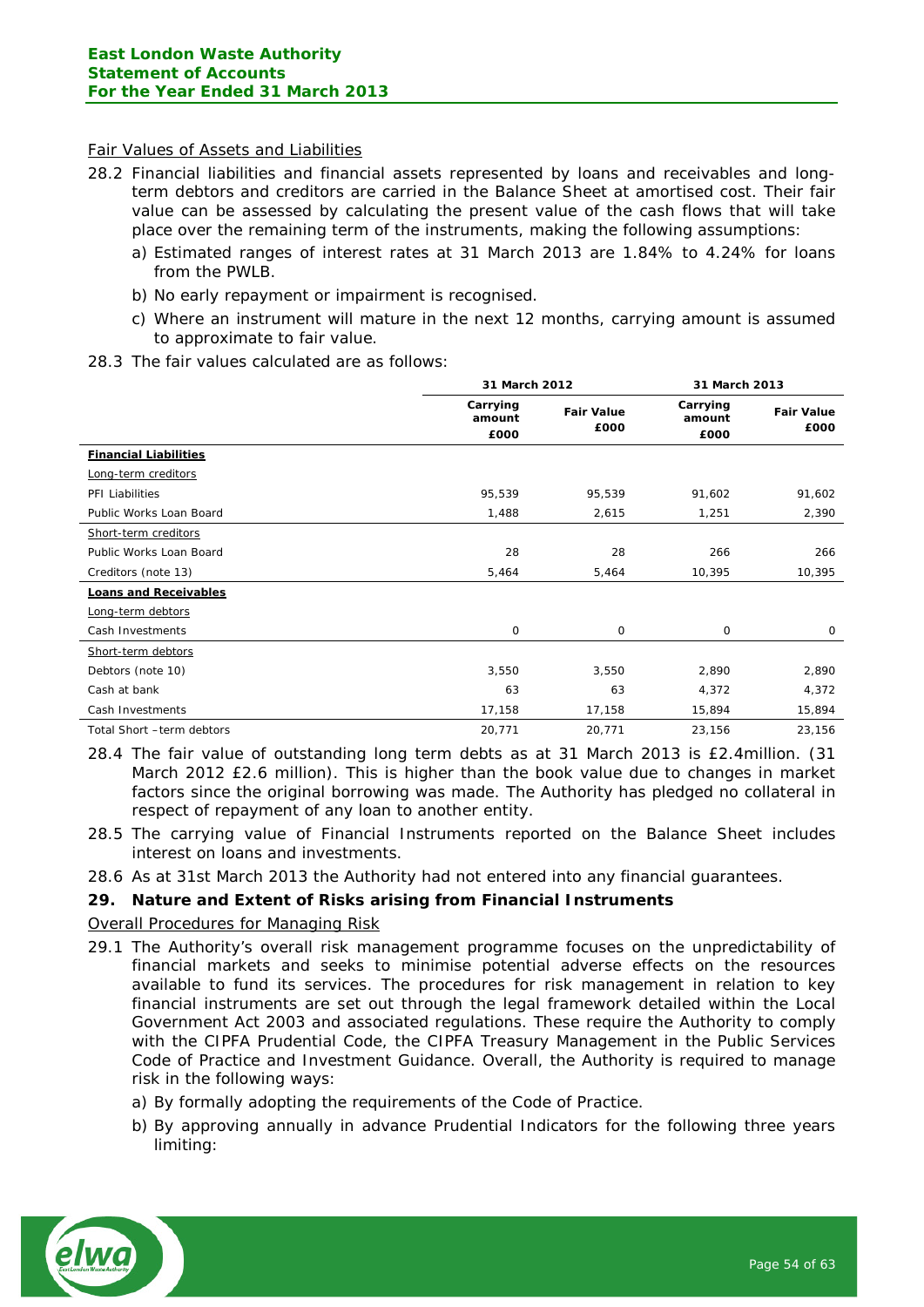- (1) The Authority's overall borrowing.
- (2) Maximum and minimum exposure to fixed and variable interest rates.
- (3) Maximum and minimum debt repayment profile.
- (4) Maximum annual exposure to investments maturing beyond a year.
- 29.2 In order to comply with the requirement that the Authority is required to set a balanced budget (Local Government Finance Act 1992) the above is required to be reported at the same time as the levy setting meeting. The annual Treasury Management Strategy outlines the detailed approach to managing risk in relation to financial instrument exposure. Actual performance is compared to the strategy and reported annually to Members.
- 29.3 In accordance with Standing Orders, the Finance Director is responsible for all of the Authority's banking, borrowing and investment activities. Under the Authority's existing service level arrangements, the London Borough of Redbridge administers the treasury management function on behalf of ELWA. The policies and detailed guidance in the form of Treasury Management Practices (TMPs) are managed on a day to day basis by the London Borough of Redbridge. The TMPs are reviewed at regular intervals. ELWA receives reports and monitors the treasury management performance of the London Borough of Redbridge on a regular basis
- 29.4 The Authority's activities expose it to a variety of financial risks:
	- a) Credit risk the possibility that other parties might fail to pay amounts due to the Authority.
	- b) Liquidity Risk the possibility that the Authority might not have funds available to meet its commitments to make payments.
	- c) Refinancing and Maturity Risk the possibility that the Authority might be required to renew a financial instrument on maturity at disadvantageous interest rates or terms.
	- d) Market risk the possibility that financial loss might arise for the Authority as a result of changes in such measures as interest rates and stock market movements.

#### Credit Risk

29.5 Credit risk arises from deposits with banks and financial institutions, as well as credit exposures to debtors

#### Credit risk arising from deposits with Banks and Financial Institutions

- 29.6 Deposits are not made with banks and financial institutions unless they are rated independently and meet the Authority's credit criteria, which are restricted to the upper end of the independent credit rating criteria. In addition, investment values are set taking into account the institutions' credit rating and the duration of lending. The Authority has also set limits as to the maximum percentage of the investment portfolio that can be placed with any one class of institution and this is monitored on a daily basis. All transactions in relation to deposits were in line with the Authority's approved credit ratings.
- 29.7 The Annual Investment Strategy requires the Authority to maintain a counterparty list that follows the criteria set out in the Treasury Management Practices. Creditworthiness is assessed by the use of credit ratings provided by Fitch, Moody's and Standard & Poor's to assess an institution's long and short-term financial strength along with its individual and support ratings. Other information provided by Brokers, Advisers and financial and economic reports are also collated and assessed and then used to produce a matrix to monitor each individual institution against the Authority's criteria.
- 29.8 Any counterparty whose ratings fall to the extent that they no longer meet the credit criteria are immediately removed from the lending list. Only highly rated counterparties may be included on the lending list such as:
	- a) UK Part Nationalised Banks

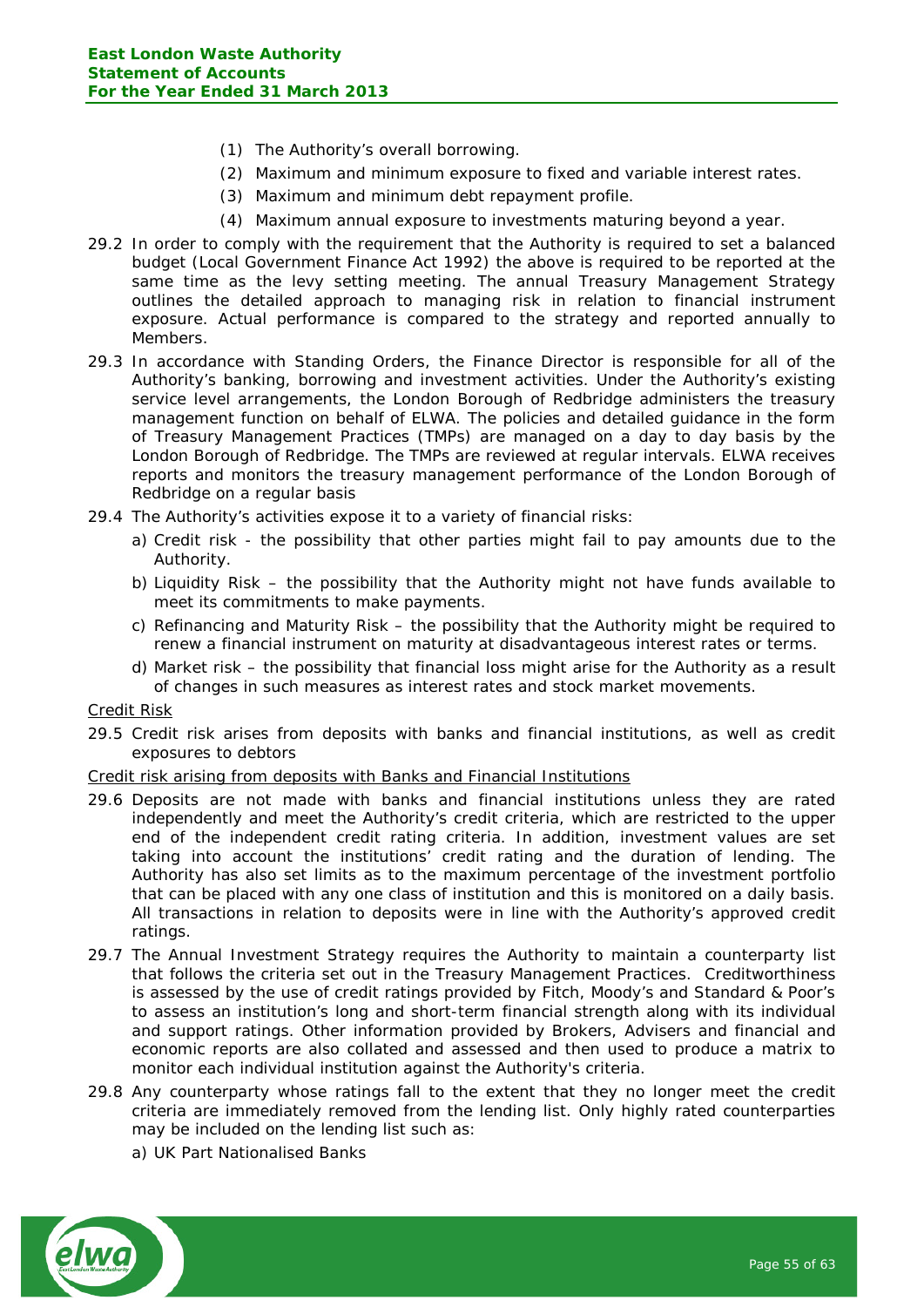- b) Building Societies with assets in excess of £3 billion.
- c) AAA rated Money Market Funds.
- d) UK Government (Debt Management Office).
- e) Other Local Authorities.
- 29.9 The Authority's maximum exposure to credit risk in relation to its investments in banks and building societies of £15.894 million cannot be assessed generally as the risk of any institution failing to make interest payments or repay the principal sum will be specific to each individual institution. A risk of irrecoverability applies to all of the Authority's deposits; there was no evidence at the 31 March 2013 that this was likely to crystallise.
- 29.10 In addition, the diversification of investments also provides additional security. The maximum percentages of the investment portfolio, which may be invested in each class of assets, are detailed below:

| <b>Asset Class Percentages</b>         |                                                                                        |                                                         |  |  |  |
|----------------------------------------|----------------------------------------------------------------------------------------|---------------------------------------------------------|--|--|--|
| <b>Type of Asset</b>                   | % Of Total Investment as set<br>by 2012/13 Treasury<br><b>Management Strategy</b><br>% | % Of Total<br>Investment as at<br>31st March 2013.<br>℅ |  |  |  |
| UK Government and Local<br>Authorities | 100                                                                                    | O                                                       |  |  |  |
| <b>UK Banks- Specified</b>             | 100                                                                                    | 38                                                      |  |  |  |
| Money Market Funds                     | 75                                                                                     | 44                                                      |  |  |  |
| <b>Building Societies - Specified</b>  | 50                                                                                     | 17                                                      |  |  |  |
| Total Unspecified Investments          | 50                                                                                     | 1                                                       |  |  |  |
| Non UK Banks - Specified               | 25                                                                                     | O                                                       |  |  |  |

29.11 The asset class percentages are well within the Upper limits prescribed in the Authority's Treasury Management Strategy for 2012/13.

- 29.12 The boundary is set at £2 million for long-term investments as specified in the Authority's Treasury Management Strategy. The Authority currently has no investments for longer than one year.
- 29.13 The above breakdown includes the remaining recoverable deposit of £89,468 in Heritable Bank which was placed into administration in 2008/09 (see Note 9).
- 29.14 The original deposit was £1 million. The impairment loss for 2012/13 was £24,189 (see Notes 7 & 26), with the total impairment of the investment from 2008/09 to 2012/13 totalling £268,263. Principal recovered totals £642,268 and £172,837 interest has been received. Based upon current information, the Local Authority Accounting Panel (LAAP) recommend the estimate of the recoverable amount is based on a total repayment of 88% based on the midpoint of the base case return. Therefore the current estimated amount of repayment due on the principal is £89,468. The recoverable interest receivable in 2013/14 is estimated to be £4,636.
- 29.15 No breaches of the Authority's counter-party criteria occurred during the reporting period and the Authority does not expect any losses from non-performance by any of its counterparties in relation to deposits.

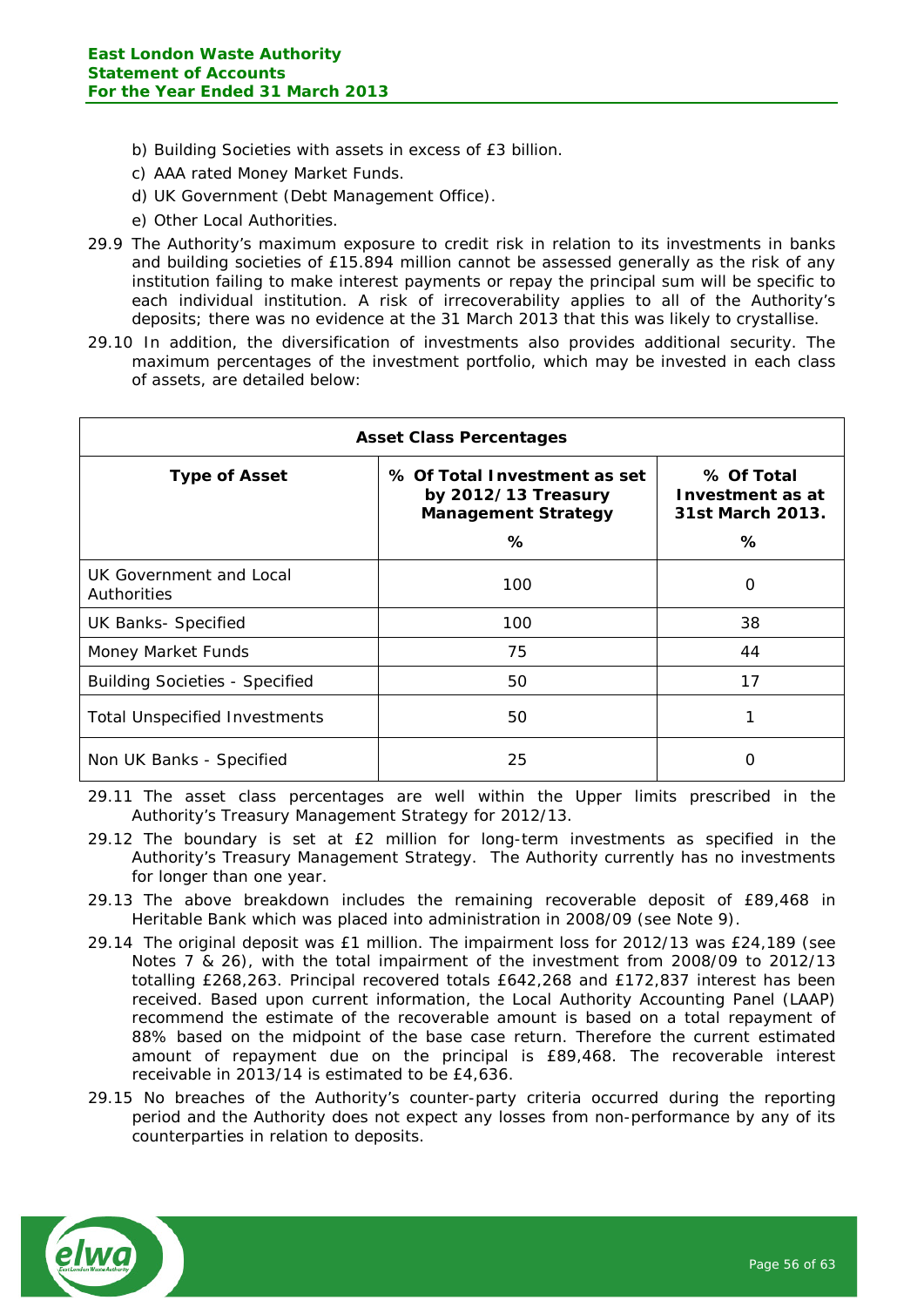#### Credit risk arising from Authority's exposure from other debtors

- 29.16 There has been no provision for bad debtors as 31 March 2013 (£nil provision 31 March 2012), as all outstanding debtors are expected to pay.
- 29.17 No credit limits were exceeded during the reporting period and the Authority does not expect any losses from non-performance by any of its counterparties in relation to deposits.
- 29.18 Invoiced payments for services are either required in advance or due at the time the service is provided. As at 31 March 2013, approximately £698,000 (£609,000 as at 31 March 2012) is due to the Authority from its trade debtors, who are mainly other Local Authorities, the total being past its due date. The past due but not impaired amount can be analysed by age as follows:

| <b>Invoiced Payments for Services</b> | 31 March 2012 | 31 March 2013 |
|---------------------------------------|---------------|---------------|
|                                       | £000          | £000          |
| Three months or less                  | 91            | 582           |
| Four to six months                    | 0             | 116           |
| Seven months to one year              | 518           | $\Omega$      |
| One year and over                     | $\Omega$      | 0             |
|                                       | 609           | 698           |

# Liquidity Risk

- 29.19 The Authority manages its liquidity position through the risk management procedures above (the setting and approval of prudential indicators and the approval of the treasury and investment strategy reports), as well as through a comprehensive cash flow management system, as required by the Code of Practice. This seeks to ensure that cash is available when it is needed.
- 29.20 The Authority has ready access to the Public Works Loans Board (PWLB). The PWLB provides access to longer- term funds and acts as lender of last resort to authorities. Therefore there is no significant risk that it will be unable to raise finance to meet its commitments under financial instruments. As at 31st March 2013, all of the Authority's outstanding loans were with PWLB.
- 29.21 Through the Local Government Finance Act 1992, the Authority is required to provide a balanced budget, which ensures sufficient monies are raised to cover annual expenditure. There is no significant risk that the Authority will be unable to raise finance to meet its commitments.
- 29.22 The Authority manages its day-to-day liquidity position through:
	- a) The setting of Prudential Indicators, associated strategies and practices;
	- b) The cash flow management procedures;
	- c) The use of deposits and call funds

## Refinancing and Maturity Risk

- 29.23 The Authority's approved Treasury and Investment strategies are set to avoid the risk of refinancing on unfavourable terms. London Borough of Redbridge's Treasury team, on behalf of ELWA, address the operational risks within approved parameters. These include:
	- a) Monitoring the maturity profile of financial liabilities and amending the profile through either new borrowing or rescheduling existing debt.
	- b) Monitoring the maturity of investments to ensure that there is sufficient liquidity available for the Authority's day-to-day cash flow needs, and the spread of long term investments provides stability of maturities and returns in relation to long term cash flow needs.
	- c) On a short-term basis internal balances are available to finance should market interest rates be unfavourable at the time of refinancing.

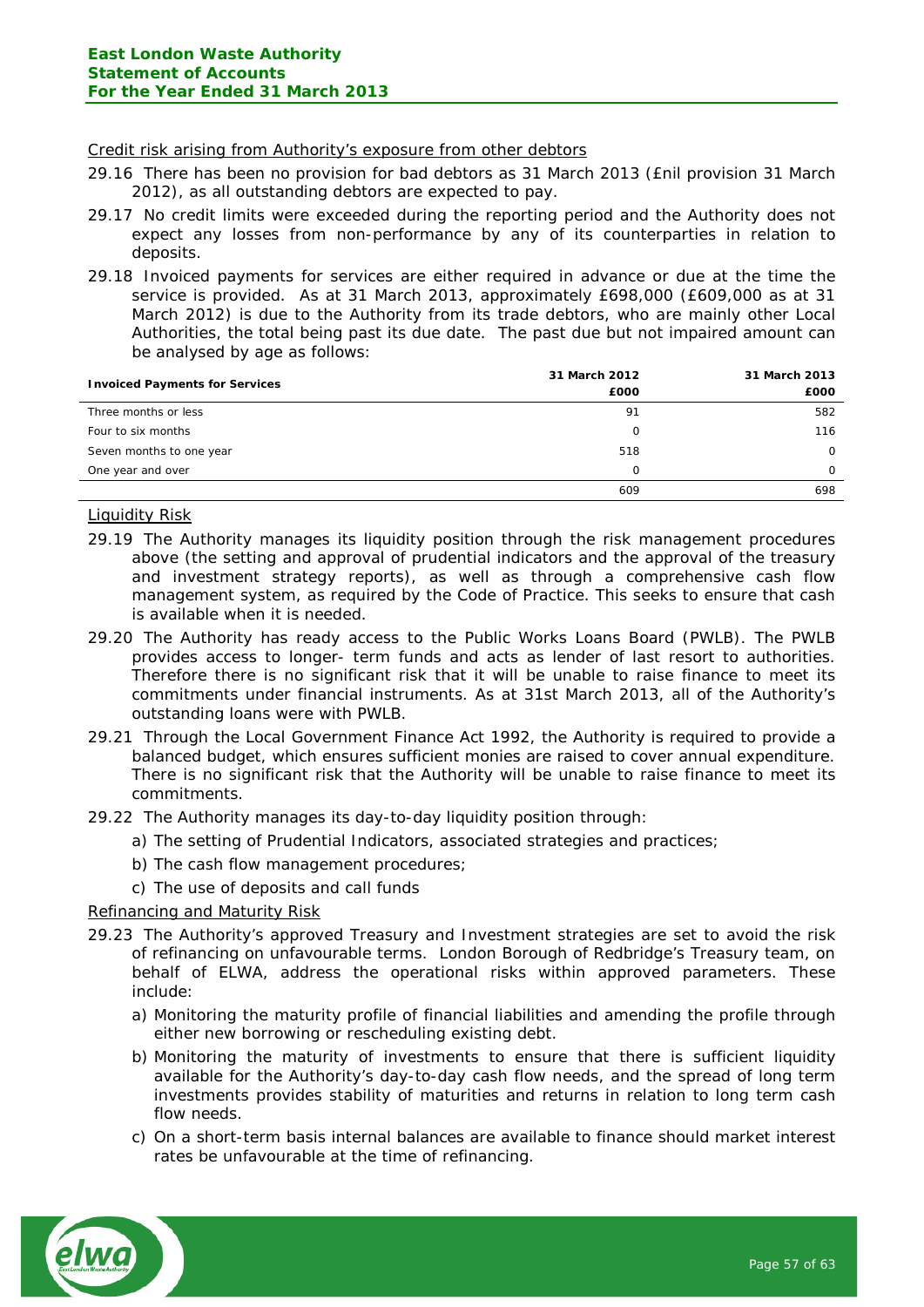| <b>Renewal Period</b>      | <b>Market Loans</b><br>Outstanding as at<br>31st March 2013 | Limit of<br>projected Fixed<br>rate Borrowing | % of Total<br>Borrowing<br>31st March 2013 | % of Total<br><b>Borrowing</b><br>31st March 2012 |
|----------------------------|-------------------------------------------------------------|-----------------------------------------------|--------------------------------------------|---------------------------------------------------|
|                            | £000's                                                      | ℅                                             | ℅                                          | %                                                 |
| Less than one Year         | 266                                                         | 35                                            | 17                                         | 2                                                 |
| Between one and two years  | 0                                                           | 45                                            | 0                                          | 15                                                |
| Between two and five years | 0                                                           | 60                                            | 0                                          | $\Omega$                                          |
| Between five and ten years | 451                                                         | 80                                            | 30                                         | 30                                                |
| More than 10 Years         | 800                                                         | 100                                           | 53                                         | 53                                                |
| Total                      | 1.517                                                       |                                               | 100                                        | 100                                               |

#### 29.24 The maturity analysis for borrowing is as follows:

29.25 All trade and other payables are due to be paid in less than one year.

#### Market Risk

- 29.26 The Authority is exposed to significant risk in terms of its exposure to interest rate movements on its borrowings and investments. Movements in interest rates have a complex impact on the Authority. For instance, a rise in interest rates would have the following effects:
	- a) Borrowings at fixed rates the fair value of the liabilities will fall.
	- b) Investments at fixed rates the fair value of the assets will fall.
	- c) Borrowing at variable rates the interest expense charged to the Surplus and Deficit on the provision of services will rise.
	- d) Investments at variable rates the interest income credited to the Surplus and Deficit on the Provision of Services will rise.
- 29.27 Borrowings are not carried at fair value, so nominal gains and losses on fixed rate borrowings would not impact on the Surplus and Deficit on the Provision of Services or Other Comprehensive Income and Expenditure. However, changes in interest payable and receivables on variable rate borrowings and investments will be posted to the Surplus or Deficit on the Provision of Services and affect the Revenue Reserve Balance.
- 29.28 The Authority has the following strategies to manage interest rate risk:
	- a) Setting a maximum for Authority's borrowings at variable rates. For 2012/13 all the Authority's borrowings were at fixed rates.
	- b) Prudent borrowing and repayments arrangements, by limiting the net annual repayment of debt to the outstanding debt.
- 29.29 The Authority, through the L B Redbridge Treasury Management team, has an active strategy for assessing interest rate exposure that feeds into the setting of the annual budget and which is used to monitor performance throughout the year. This allows any adverse changes to be responded to and accommodated quickly.
- 29.30 According to this assessment strategy, at 31 March 2013, if discount rates had been 1% higher with all other variables held constant, the financial effect would be:

| Decrease in fair value of long term fixed rate investments assets – No impact on Other<br>Comprehensive Income and Expenditure | n.  |
|--------------------------------------------------------------------------------------------------------------------------------|-----|
| Decrease in fair value of fixed rate borrowings liabilities - No impact on Other Comprehensive<br>Income and Expenditure       | 212 |

- 29.31 As at 31 March 2013 the Authority holds no variable interest rate investments or borrowings as they are all fixed rates. Therefore there is no predicted impact for this on the Comprehensive Income and Expenditure Statement.
- 29.32 The impact of a 1% fall in discount rates would be as above but with the movements being reversed. These assumptions are based on the same methodology as used in the Note 26 – Fair Values of Assets and Liabilities.



**£000**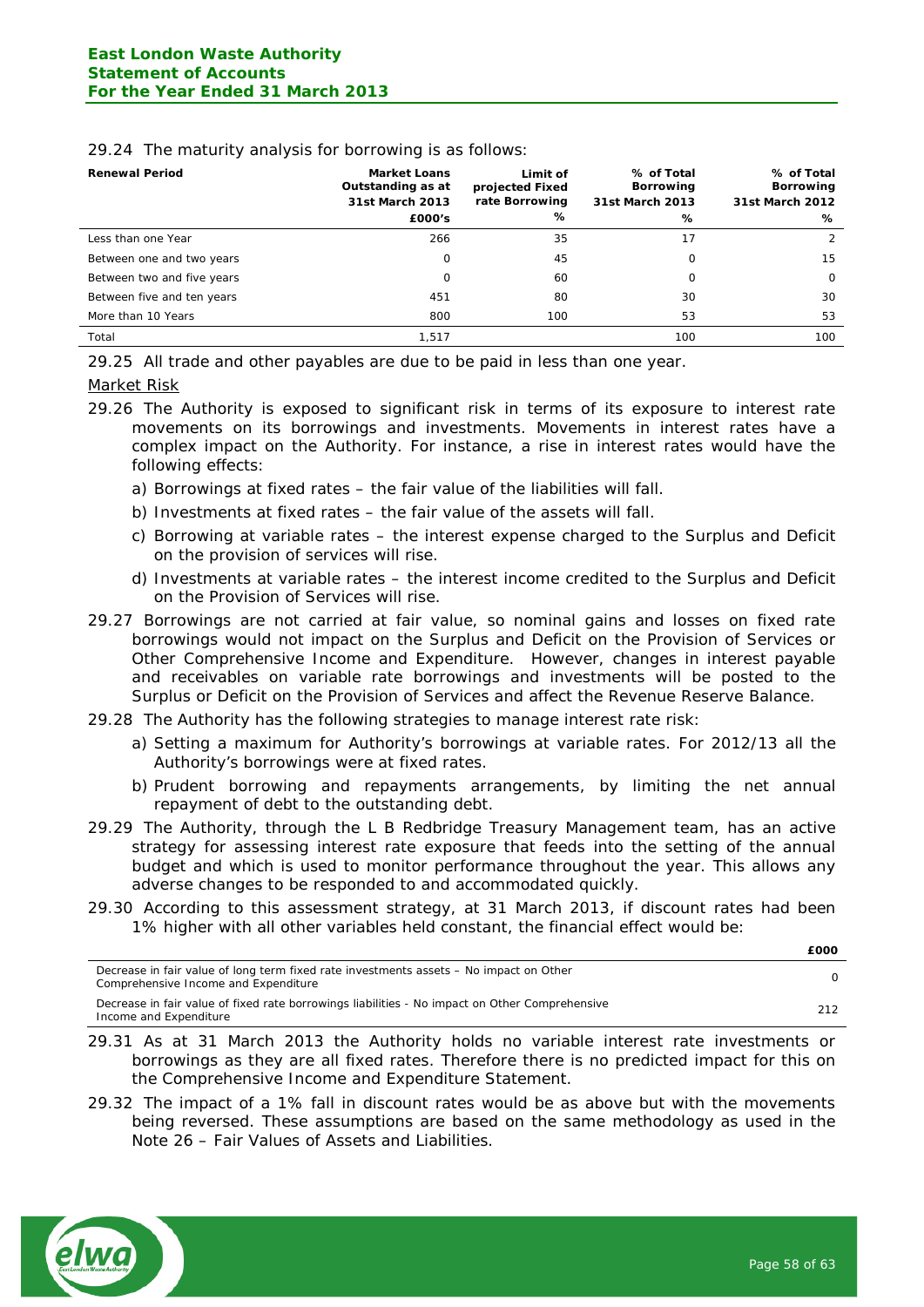# <span id="page-58-0"></span>**GLOSSARY**

#### Actuary

An independent consultant who advises on the financial position of the Pension Fund.

#### Actuarial Valuation

Every three years the Actuary reviews the assets and liabilities of the Pension Fund and reports to the Authority on the fund's financial position and recommended employers' contribution rates.

#### Appropriation

The transfer of ownership of an asset from one Service to another at an agreed (usually market or outstanding debt) value.

# Accruals

The amounts by which receipts or payments are increased in order to record the full income and expenditure incurred in an accounting period.

#### Amortisation

The writing off of a charge or loan balance over a period of time.

#### Balance Sheet (Statement of Financial Position)

A statement of all the assets, liabilities and other balances of the Authority at the end of an accounting period.

#### **Budget**

A forecast of future expenditure plans for the Authority. Detailed revenue budgets are prepared each year and it is on the basis of these figures that the Levy is set. Budgets are revised towards the year-end to take account of inflation, changes in patterns of services, and other factors.

#### Capital Charge

A depreciation charge to Service Revenue Accounts to reflect the cost of fixed assets used in the provision of the service.

#### Capital Expenditure

Expenditure on the acquisition of fixed assets or expenditure that adds to the value of an existing fixed asset.

#### Capital Adjustment Account

Represents amounts set aside from revenue resources or capital receipts to finance expenditure on fixed assets or for the repayment of external loans and certain other capital financing transactions.

#### Capital Receipt

Income received from the sale of a capital asset such as land or buildings.

#### Carrying Value (Book Value)

For Financial Instruments, this value is the amount to be recognised on the Balance Sheet. Financial Assets and Liabilities need to be recognised in the Balance Sheet at fair value or at amortised cost.

# **Cash**

Comprises cash on hand and demand deposits.

#### Cash equivalents

Are short-term, highly liquid investments that are readily convertible to known amounts of cash and which are subject to an insignificant risk of changes in value.

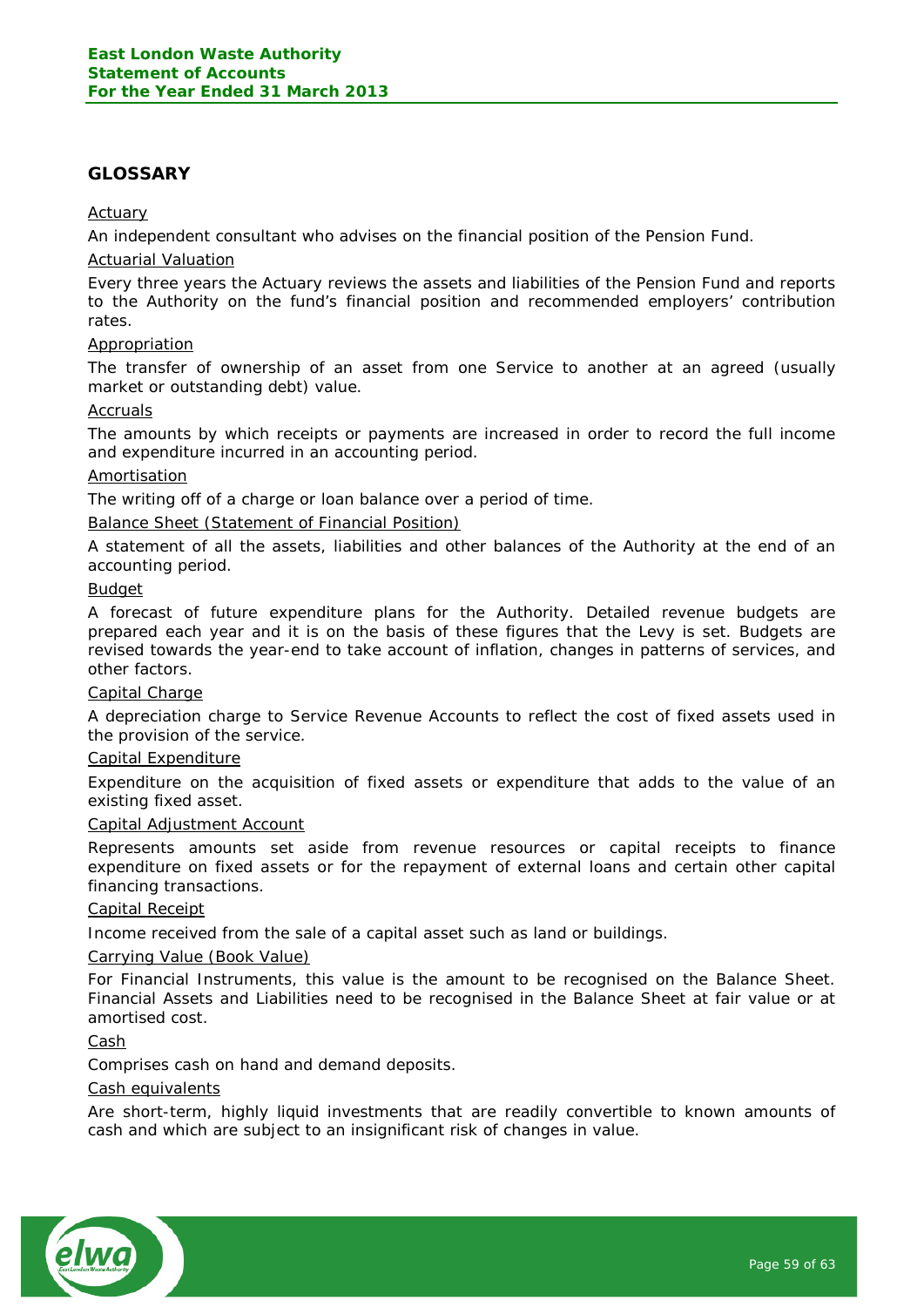# Cash flows

Are inflows and outflows of cash and cash equivalents.

#### Collateral

Assets pledged by a borrower to secure a loan.

Comprehensive Income and Expenditure Statement

A Statement showing the Income and Expenditure of the Authority's services during the year. It demonstrates how costs have been financed from the Levy and shows income from services provided.

#### Contingent Liability

A possible liability to future expenditure at the Balance Sheet date dependant upon the outcome of uncertain events.

#### Credit Ratings for Investments

A scoring system used by credit rating agencies such as Fitch, Moody's and Standard and Poor's to indicate the credit worthiness and other factors of Governments, Banks, Building Society's, and other financial Institutions.

#### **Creditors**

Amount of money owed by the Authority for goods and services received.

#### Debtors

Amount of money owed to the Authority by individuals and organisations.

#### Deferred Liabilities

These are creditor balances repayable after one year.

#### Defined Benefit Scheme

A pension scheme that defines the benefits independently of the contributions payable. Benefits are not directly related to the investments of the Pension Fund.

#### Depreciation

A Provision made in the accounts to reflect the value of assets used during the year. Deprecation forms part of the capital charge made to Service Revenue Accounts.

#### Earmarked Reserves

Amounts set aside for a specific purpose to meet future commitments or potential liabilities, for which it is not appropriate to establish provisions.

#### Fair Value

The amount that an asset can be exchanged or a liability settled between knowledgeable and willing parties in an arm's length transaction.

#### Finance Lease

A finance lease is a lease that transfers substantially all the risks and rewards incidental to ownership of an asset. Title may or may not eventually be transferred.

#### Financial Instruments Adjustment Account (FIAA)

Provides a balancing mechanism between the different rates at which gains and losses are recognised under the CIPFA Code of Practice and are required by Statute to be met from the Revenue Reserve.

#### Financing activities

Are activities that result in changes in the size and composition of the principal, received from or repaid to external providers of finance.

#### Historic Cost

The actual cost of an asset in terms of past consideration as opposed to its current value.

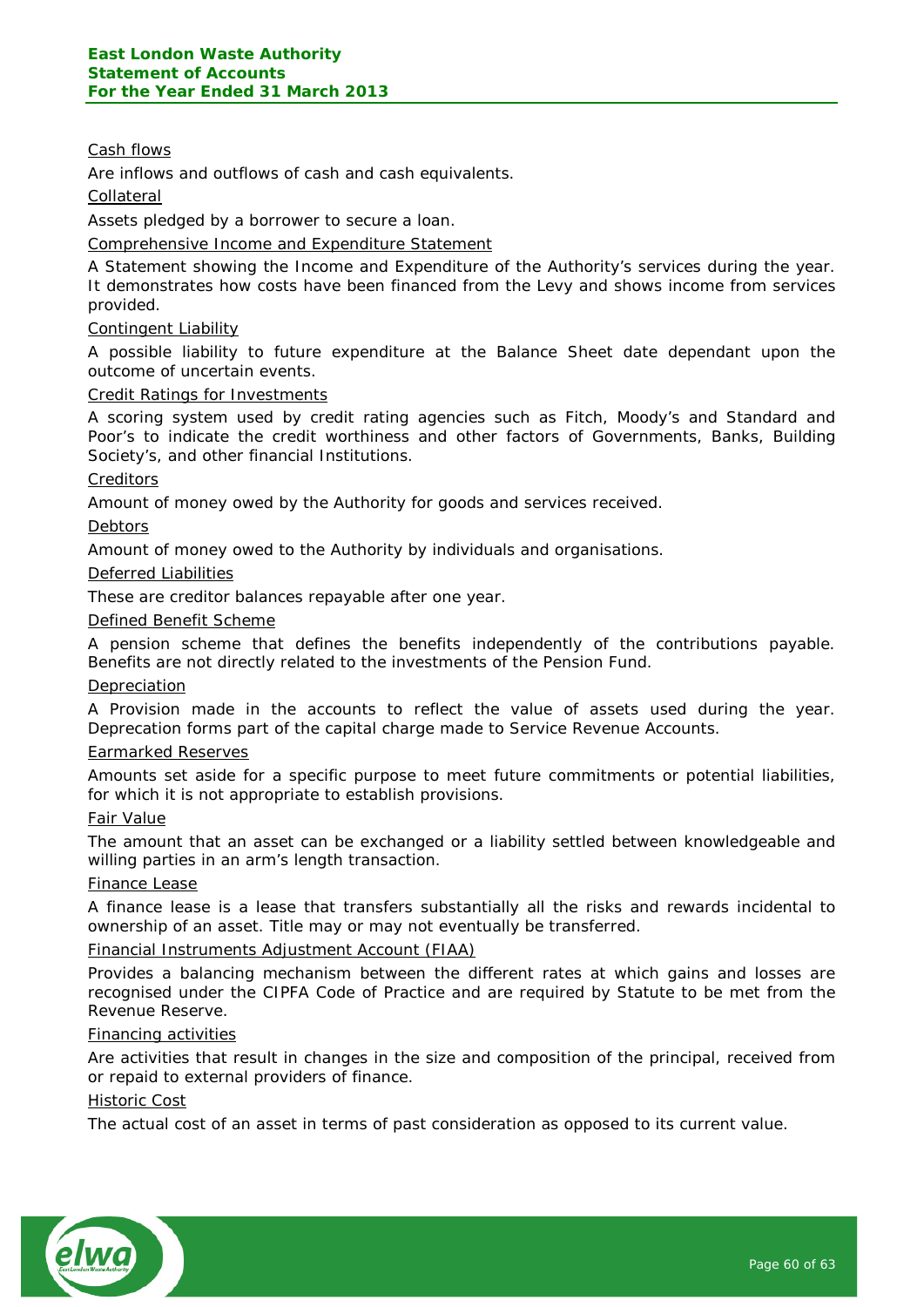#### Impairment

A reduction in the valuation of a fixed asset caused by consumption of economic benefits or by a general fall in prices.

#### Intangible Fixed Assets

Non-financial fixed assets that do not have physical substance but are identifiable and controlled by the Authority, for example purchased software licences.

#### Investing activities

Are the acquisition and disposal of long-term assets and other investments not included in cash equivalents.

#### Minimum Revenue Provision (MRP)

The amount that has to be charged to revenue to provide for the redemption of debt.

#### Net Book Value

The amount at which fixed assets are included in the Balance Sheet after depreciation has been provided for.

#### Net Current Replacement Cost

The current cost of replacing or recreating an asset in its existing use adjusted for the notional depreciation required to reflect the asset's existing condition and remaining useful life.

#### Net Realisable Value

The open market value of the asset less the expenses to be incurred in realising the asset.

#### Non Current Assets (Tangible Fixed Assets)

Tangible Assets that yield benefits to the Local Authority and the services it provides for a period of more than one year.

#### Non-Operational Assets

Fixed assets held by the Authority but not directly occupied, used or consumed in the delivery of its services. Examples are investments and surplus properties.

#### Operating activities

Are the activities of the entity that are not investing or financing activities.

#### Operating Lease

A lease other than a finance lease, i.e. a lease that permits the use of the asset without substantially transferring the risks and rewards of ownership.

#### Operational Assets

Fixed assets held, occupied, used or consumed by the Authority in the direct delivery of its service.

## Other Comprehensive Income and Expenditure

Comprises items of expense and income (including reclassification adjustments) that are not recognised in the Surplus or Deficit on the Provision of Services as required or permitted by the Code. Examples include changes in revaluation surplus; actuarial gains and losses on defined benefit plans; and gains and losses on remeasuring available-for-sale financial assets.

#### Other Comprehensive Income

A Statement bringing together all the gains and losses of the Authority.

#### **Outturn**

The actual level of expenditure and income for the year.

## Post Balance Sheet Events

Those events that relate to the accounting year, both favourable and unfavourable, which occur between the Balance Sheet date and the date on which the Statement of Accounts is signed by the Director of Finance and Resources.

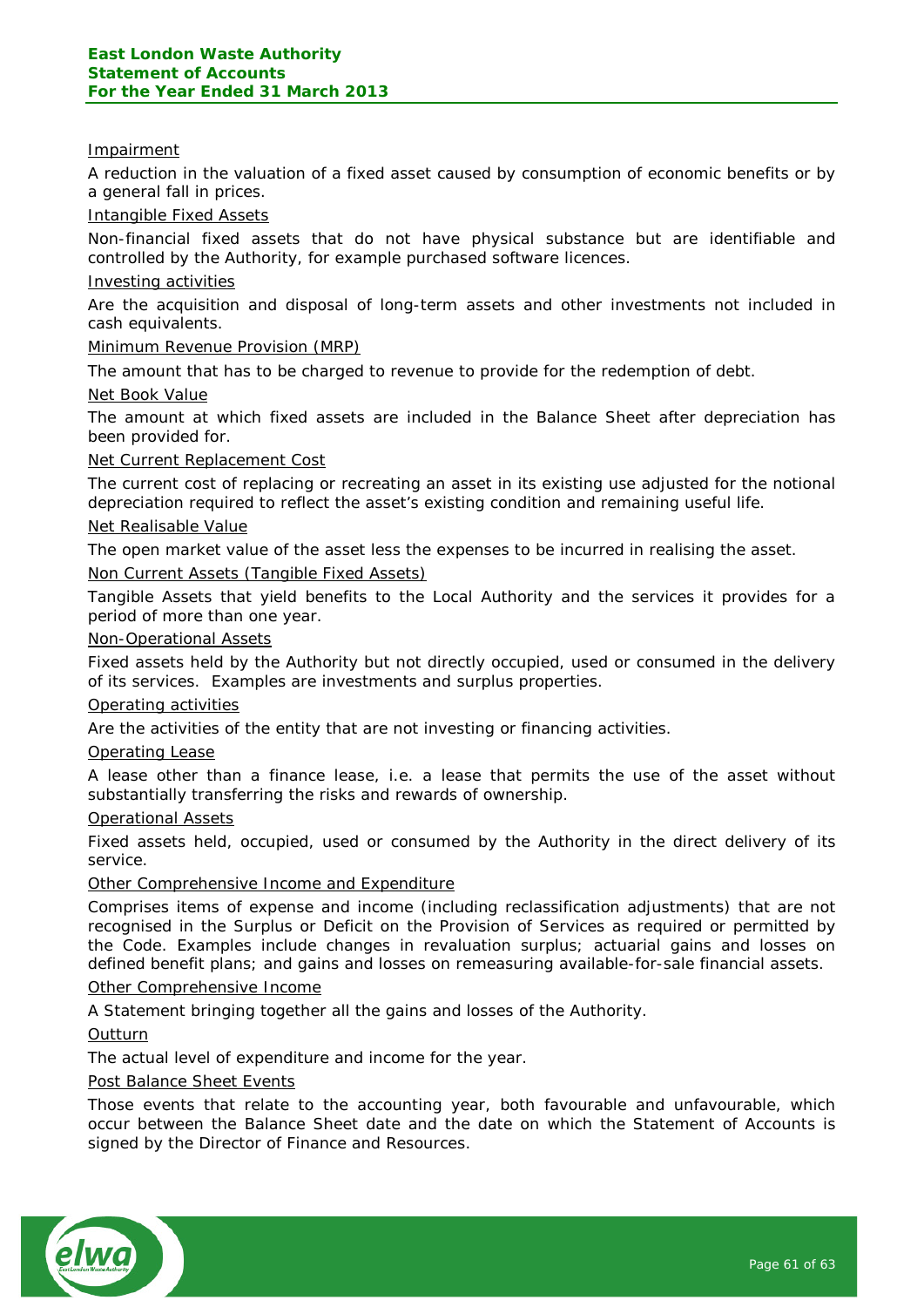#### Private Finance Initiative

A Central Government initiative whereby contracts are let to private sector suppliers for both services and capital investment in return for a unitary payment, which may be reduced if performance targets are not met.

## Projected Unit Method

Actuarial valuation method whose key feature is to assess future service cost; the Actuary calculates the employer's contribution rate, which will meet the cost of benefits accruing in the year after the valuation date. This method is considered appropriate for a Pension Fund open to new members.

#### Provisions

Amounts set aside for liabilities and losses, which are certain or very likely to occur but where the exact amount or timing of the payment are uncertain.

#### Public Works Loans Board (PWLB)

Central Government Agency, which funds much of Local Government borrowing.

#### Reclassification adjustments

Are amounts reclassified to Surplus or Deficit on the Provision of Services in the current period that were recognised in Other Comprehensive Income and Expenditure in the current or previous periods.

#### Reserves

Amounts set aside that do not fall within the definition of a provision, to fund items of anticipated expenditure. These include general reserves or balances, which every Authority must maintain as a matter of prudence.

#### Revaluation Reserve

Represents the increase value of the Authority's land and building assets from 1 April 2007.

#### Revenue Expenditure

The day-to-day expenditure of the Authority, e.g. pay, goods and services and capital financing charges.

#### Revenue Reserve

ELWA's main Revenue Account from which is met the cost of providing most of the Authority's services.

## Surplus or Deficit on the Provision of Services

Is the total of income less expenses, excluding the components of Other Comprehensive Income and Expenditure.

#### Support Services

Activities of a professional, technical and administrative nature which are not local authority services in their own right, but support main front line services.

## Total Comprehensive Income and Expenditure

Comprises all components of Surplus or Deficit on the Provision of Services and of Other Comprehensive Income and Expenditure.